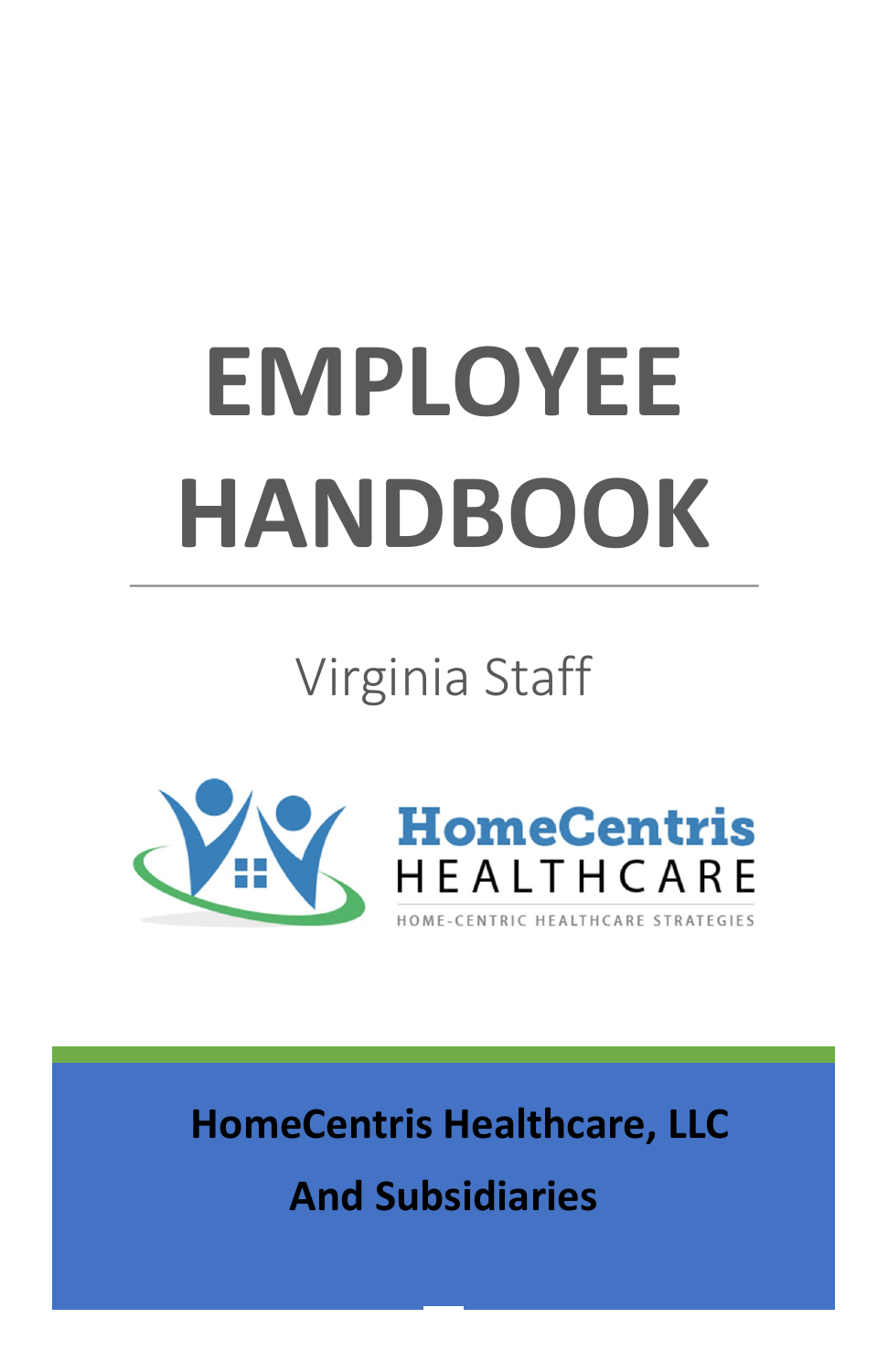# Table of Contents

| <b>FOREWORD</b>                                        | 4  |
|--------------------------------------------------------|----|
| THE HOMECENTRIS WAY                                    | 5  |
| Core Values                                            | 5. |
| Core Purpose                                           | 6  |
| <b>EMPLOYMENT AT-WILL</b>                              | 7  |
| <b>COMMITTMENT TO DIVERSITY</b>                        | 7  |
| <b>Equal Opportunity Employer</b>                      | 7  |
| Sexual and Other Unlawful Harassment                   | 8  |
| Accommodation of Individuals with Disabilities         | 10 |
| Accommodations for Disabilities Due to Pregnancy       | 11 |
| Lactation Accommodation                                | 12 |
| Religious Accommodation                                | 13 |
| <b>GENERAL EMPLOYMENT PRACTICES</b>                    | 13 |
| <b>Employee Classifications</b>                        | 13 |
| <b>Personnel Files</b>                                 | 14 |
| <b>Personal Data Changes</b>                           | 15 |
| <b>Employee Eligibility and Work Authorization</b>     | 15 |
| <b>Employment of Minors</b>                            | 15 |
| Romantic and Family Relationships at Work              | 15 |
| <b>Background and Reference Checks</b>                 | 16 |
| <b>WORKPLACE CONDUCT</b>                               | 17 |
| <b>Standards of Conduct</b>                            | 17 |
| Code of Conduct--Compliance with Laws and Regulations  | 19 |
| <b>Problem Resolution</b>                              | 21 |
| Confidential Company Information                       | 22 |
| Personal Appearance and Grooming, Office Staff         | 23 |
| Personal Appearance, Clinical Staff                    | 23 |
| <b>Attendance and Punctuality</b>                      | 25 |
| <b>PAY PRACTICES</b>                                   | 25 |
| Payment of Wages                                       | 25 |
| Overtime Pay                                           | 26 |
| Work Schedules and Authorized Hours                    | 26 |
| WORKING WITH CLIENTS IN FIXED AUTHORIZATION PROGRAMS27 |    |
| Recording Work Hours for Non-Exempt Employees          | 28 |
| "Off the Clock" Work                                   | 29 |
| On-Call Pay                                            | 30 |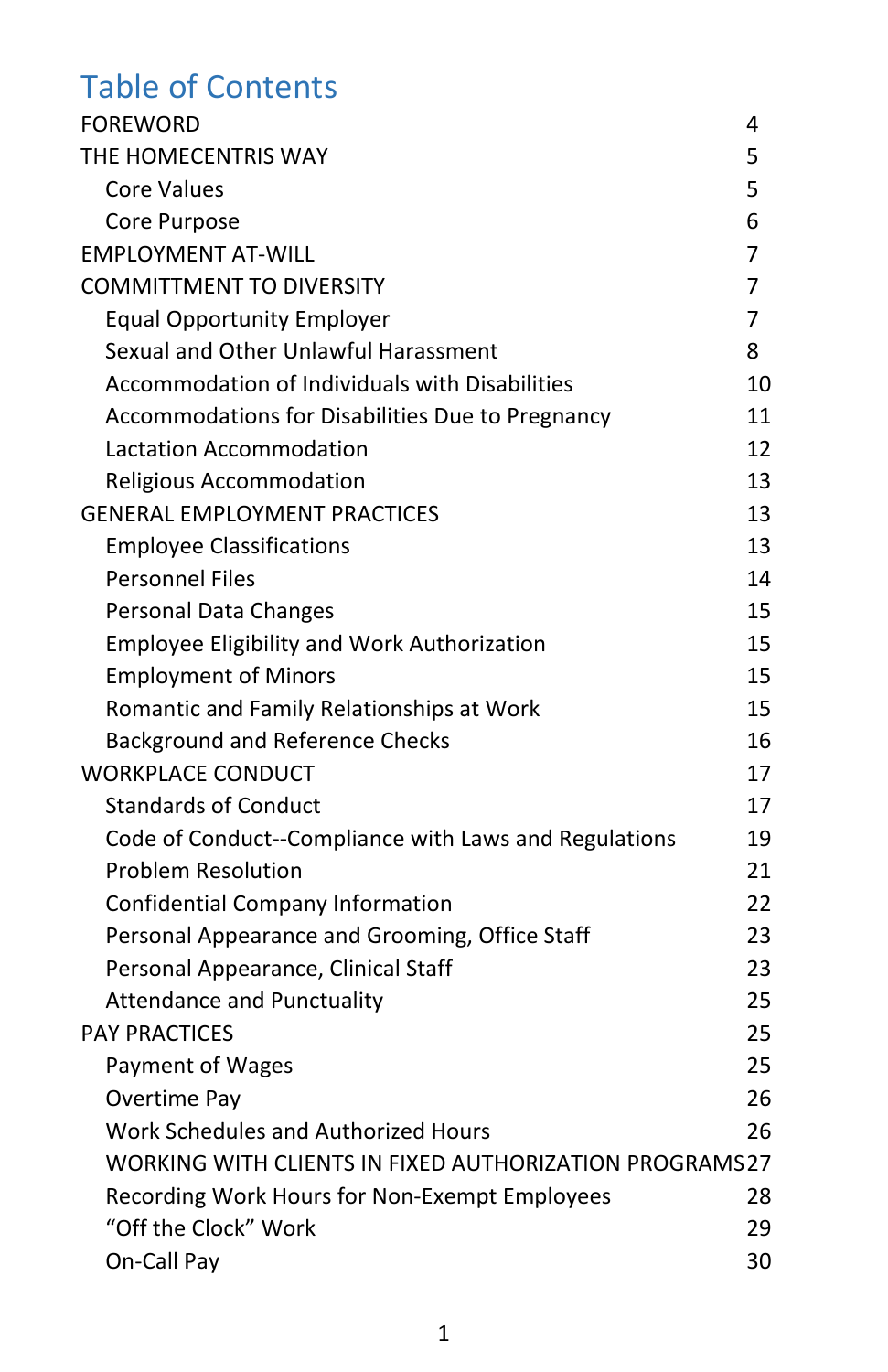| Reviewing Pay Stubs, Reporting Errors, and More Information. | 30       |  |  |  |
|--------------------------------------------------------------|----------|--|--|--|
| <b>Travel Time</b>                                           |          |  |  |  |
| <b>Exempt Employees</b>                                      |          |  |  |  |
| <b>BENEFITS</b>                                              | 32<br>33 |  |  |  |
| <b>Health and Ancillary Benefits</b>                         | 33       |  |  |  |
| <b>Workers' Compensation</b>                                 |          |  |  |  |
| <b>Wage Garnishments</b>                                     | 35       |  |  |  |
| TIME OFF AND LEAVES OF ABSENCES                              |          |  |  |  |
| Paid Time Off                                                | 35<br>35 |  |  |  |
| Maryland Healthy Working Families Act                        |          |  |  |  |
| <b>Bookmark not defined.</b>                                 | Error!   |  |  |  |
| Corporate Holidays                                           | 37       |  |  |  |
| Family Medical Leave Act ("FMLA")                            | 38       |  |  |  |
| Leave to Care for Immediate Family Members                   | Error!   |  |  |  |
| <b>Bookmark not defined.</b>                                 |          |  |  |  |
| <b>Parental Leave</b>                                        | Error!   |  |  |  |
| <b>Bookmark not defined.</b>                                 |          |  |  |  |
| Deployment of Family Member in the Armed Services            | Error!   |  |  |  |
| <b>Bookmark not defined.</b>                                 |          |  |  |  |
| <b>Bereavement Leave</b>                                     | 43       |  |  |  |
| Jury and Witness Duty Leave                                  | 44       |  |  |  |
| Time Off to Vote                                             |          |  |  |  |
| <b>WORKPLACE HEALTH AND SAFETY</b>                           | 45       |  |  |  |
| <b>Emergency Management</b>                                  | 45       |  |  |  |
| Drug & Alcohol-Free Workplace                                |          |  |  |  |
| SMOKE FREE WORKPLACE POLICY                                  |          |  |  |  |
| Workplace Violence: No Tolerance                             |          |  |  |  |
| <b>INFORMATION SECURITY</b>                                  | 48       |  |  |  |
| <b>Facility Access Control</b>                               | 49       |  |  |  |
| Workstation Use and Workstation Security                     | 49       |  |  |  |
| <b>Prohibited Activities</b>                                 | 50       |  |  |  |
| Personal Use of HomeCentris Workstations                     | 51       |  |  |  |
| Electronic Communications, E-mail, text (SMS) Usage          | 51       |  |  |  |
| De-identification of Personal Health Information (PHI)       | 52       |  |  |  |
| Encryption USE on the e-mail system                          | 53       |  |  |  |
| <b>Internet Access</b>                                       | 53       |  |  |  |
| <b>Reporting Security Incidents</b>                          | 53       |  |  |  |
| Transfer of Sensitive/Confidential Information               | 54       |  |  |  |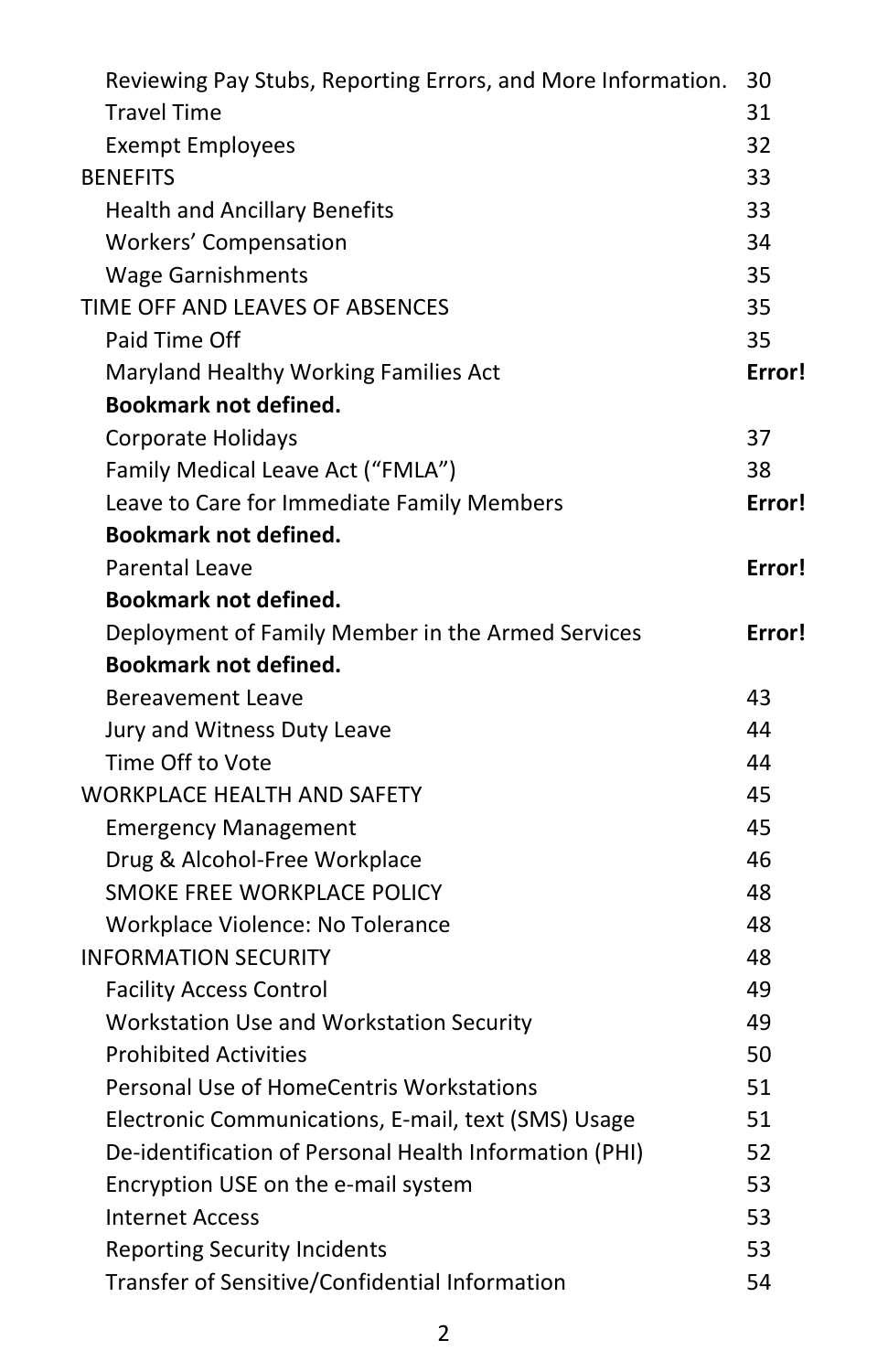| Transferring Software and Files between Home and Work | 54 |  |  |  |
|-------------------------------------------------------|----|--|--|--|
| <b>Sanctions for Violations</b>                       | 55 |  |  |  |
| No Solicitation or Distribution of Literature         | 55 |  |  |  |
| COMPLIANCE, FRAUD, AND ABUSE CONCERNS                 |    |  |  |  |
| <b>Reporting Compliance Concerns</b>                  | 57 |  |  |  |
| Employee HIPPA Compliance & Privacy Policy            | 58 |  |  |  |
| <b>HIPAA Compliance and Privacy Complaints</b>        |    |  |  |  |
| Conflicts of Interest                                 | 58 |  |  |  |
| SEPARATION FROM EMPLOYMENT                            |    |  |  |  |
| Severance                                             | 60 |  |  |  |
| Employee Handbook Acknowledgment and Receipt          |    |  |  |  |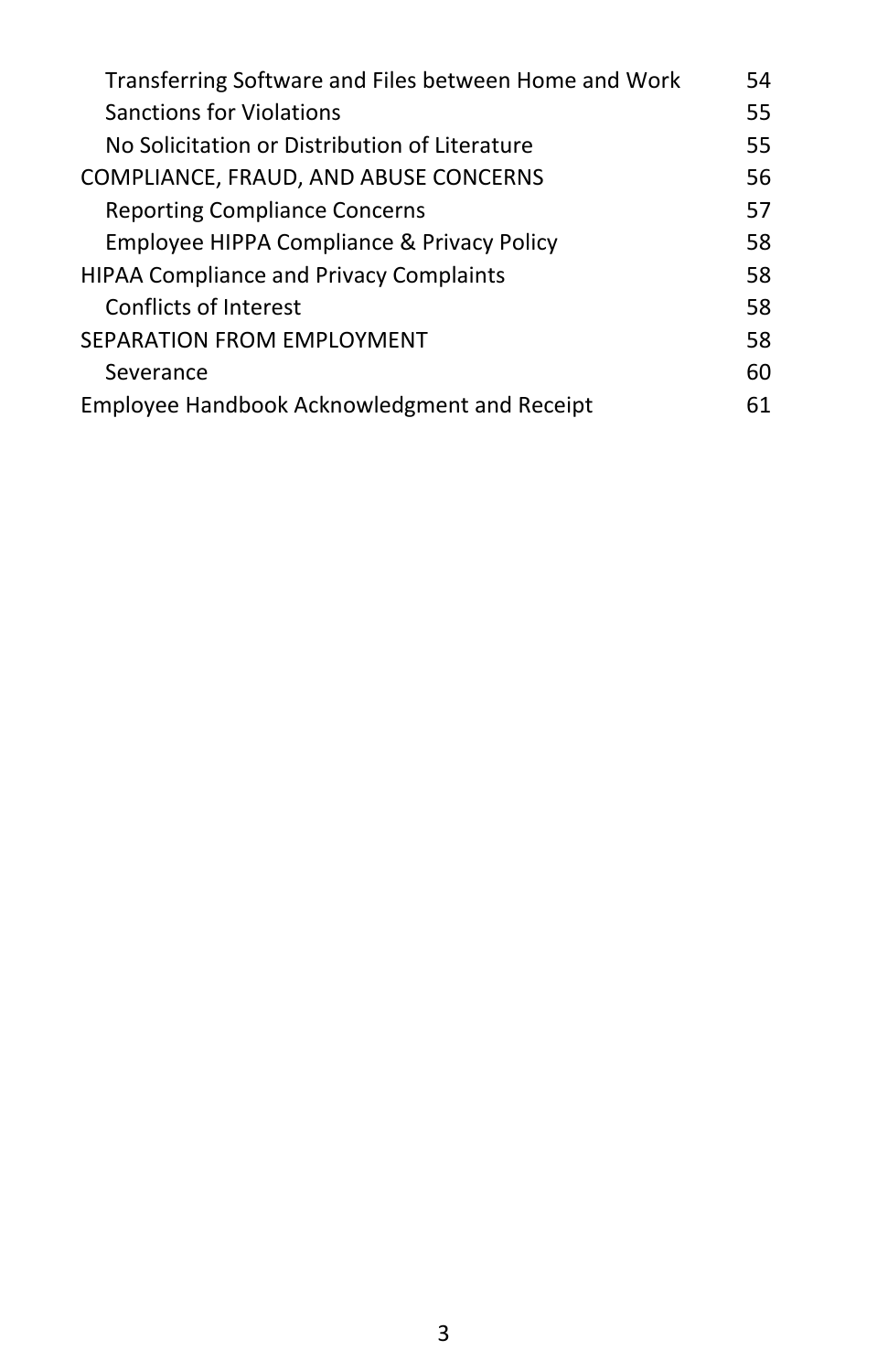# <span id="page-4-0"></span>FOREWORD

Welcome to HomeCentris Healthcare, Personal Home Care, HomeCentris Home Health and HomeCentris Community Care (collectively referred to as "HomeCentris" in this handbook).

Whether you have just joined our staff or have been with HomeCentris for a while, we are confident you will find our company a dynamic and rewarding place to work, and we look forward to a productive and successful association. We consider the employees of HomeCentris to be one of its most valuable resources. This handbook was written to serve as the guide for the employer/employee relationship.

There are several things to remember about this handbook. First, it contains only general information and guidelines. It is not intended to be comprehensive or to address all the possible applications of, or exceptions to, the general policies and procedures described. The subjects in this handbook are covered in detail in official policy documents in any HomeCentris office or available on our website at [www.homecentris.com/careers.](http://www.homecentris.com/careers) In addition, you may always find the most up to date version of this handbook on the website.

Second, the procedures, practices, policies, and benefits described here may be modified or discontinued from time to time. We will try to inform you of any changes as they occur.

Third, this handbook and the information in it should be treated as confidential. No portion of this handbook should be disclosed to others, except HomeCentris employees and others affiliated with HomeCentris whose knowledge of the information is required in the normal course of business.

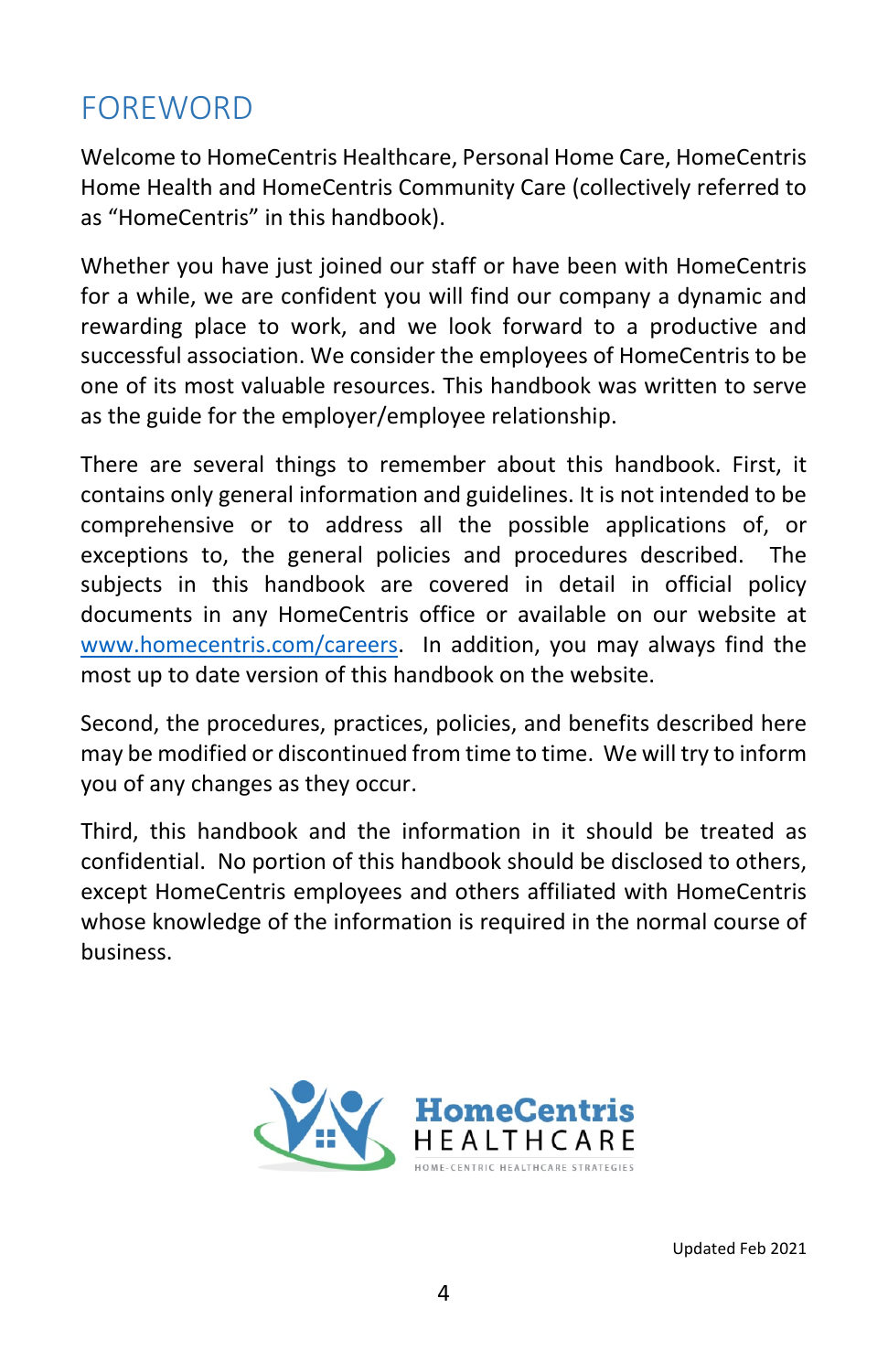# <span id="page-5-0"></span>THE HOMECENTRIS WAY

HomeCentris Healthcare's Vision Statement and Core Values are called "The HomeCentris Way." They form the basis of HomeCentris' culture and they exemplify the compassionate care and excellent outcomes we have provided our clients since 2000. As you move forward with HomeCentris, we hope you will embrace the HomeCentris way and exhibit these values in your everyday work life.

#### <span id="page-5-1"></span>Core Values

HomeCentris' Core Values describe who we are as a company and are the backbone of The HomeCentris Way. They describe the way we do things at HomeCentris. They are unchanging and help guide our interactions with clients and patients, family members, staff members and all other members of the communities we serve. Below are the Core Values and some key examples as written by our staff.

#### Compassion

- We smile and say hello to our clients, patients, family members, and co-workers.
- We think with our hearts.
- We try to emotionally connect with others.
- We take extra time to reassure and explain our procedures to our clients and patients.
- We feel others' pain as our own.
- We show empathy and patience towards every person we serve.
- We treat others the way we would like to be treated.

#### Excellence

- We don't expect perfection, but we strive for it.
- We require an unwavering commitment to quality.
- We expect 'doing your best' to become a way of life.
- We believe excellence is the outcome from the pursuit of perfection.
- We pursue and work tirelessly towards successful outcomes.
- We solve ordinary issues in extraordinary ways.
- We never allow 'good enough' to be good enough.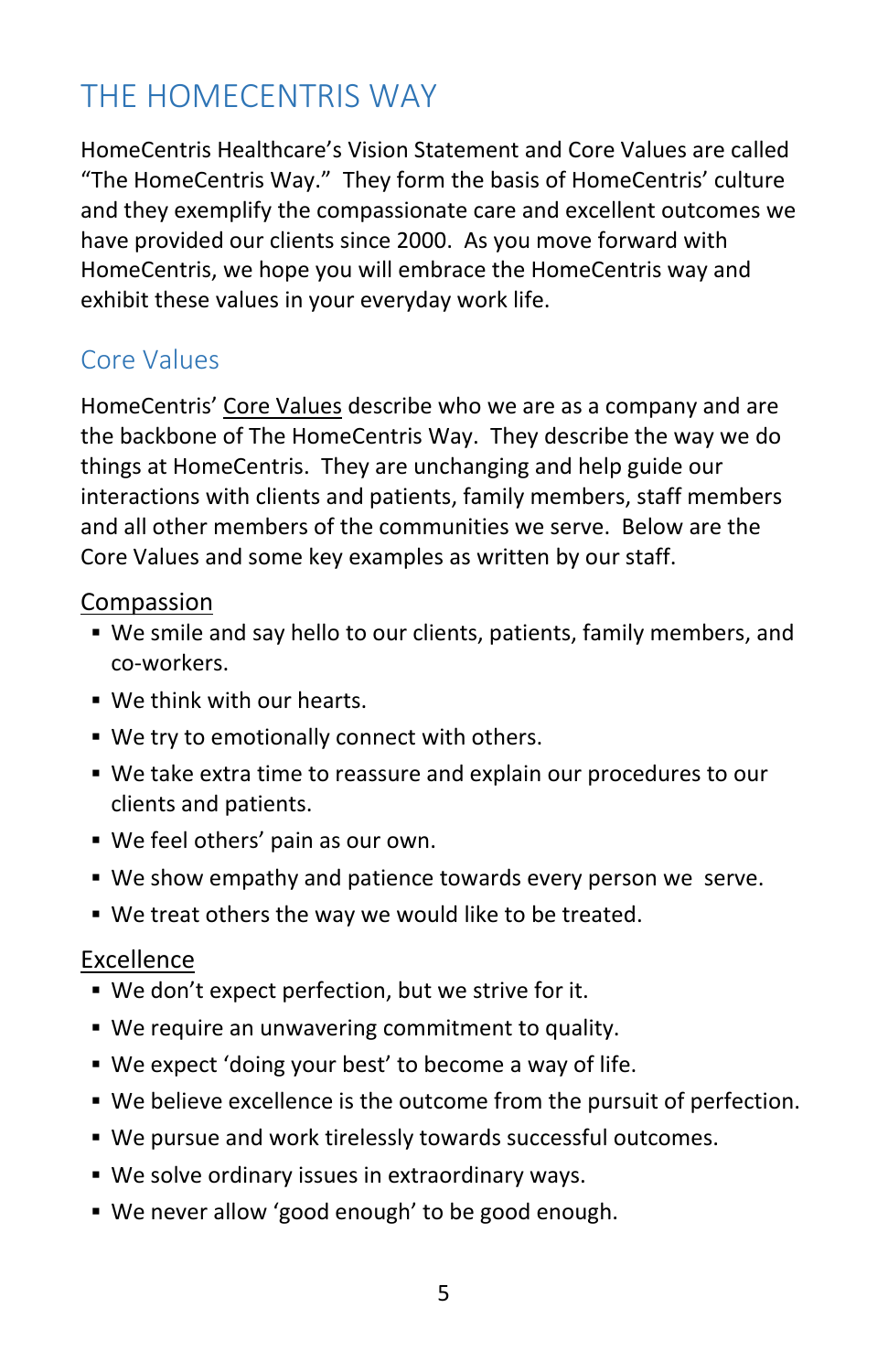#### Integrity

- We comply with all laws and regulations governing our business.
- We do the right thing all the time, even when no one is looking.
- We are honest with the people around us, including clients, family and co-workers.
- We act in ways that allow us to sleep well at night.
- We continuously follow a personal and professional code of ethics.
- We are ethical, honest, and fair in our relationships and business practices.
- We keep our promises and follow through on our commitments.

#### Empowerment

- We allow staff to satisfy our clients and patients, without asking permission.
- We allow our staff the freedom to act and expect them to be accountable for their decisions.
- We provide the foundation and training to our staff to further themselves.
- We take initiative and are confident in making decisions.
- We solve problems on the spot.
- We enable our team and our clients to control their destiny.
- We encourage people to speak up and express their opinions.

#### Accountability

- We understand our roles and are accountable for our decisions and actions.
- We are responsible for the actions we take and those we fail to take.
- We admit when we make bad decisions and are willing to work on our mistakes.
- We strive for complete transparency at all levels of our organization knowing that transparency drives accountability.

## <span id="page-6-0"></span>Core Purpose

HomeCentris' Core Purpose describes why our team members come to work every day. In study after study, people have expressed the desire to remain independent at home rather than moving to a more institutional level of care. At HomeCentris, our mission is to continually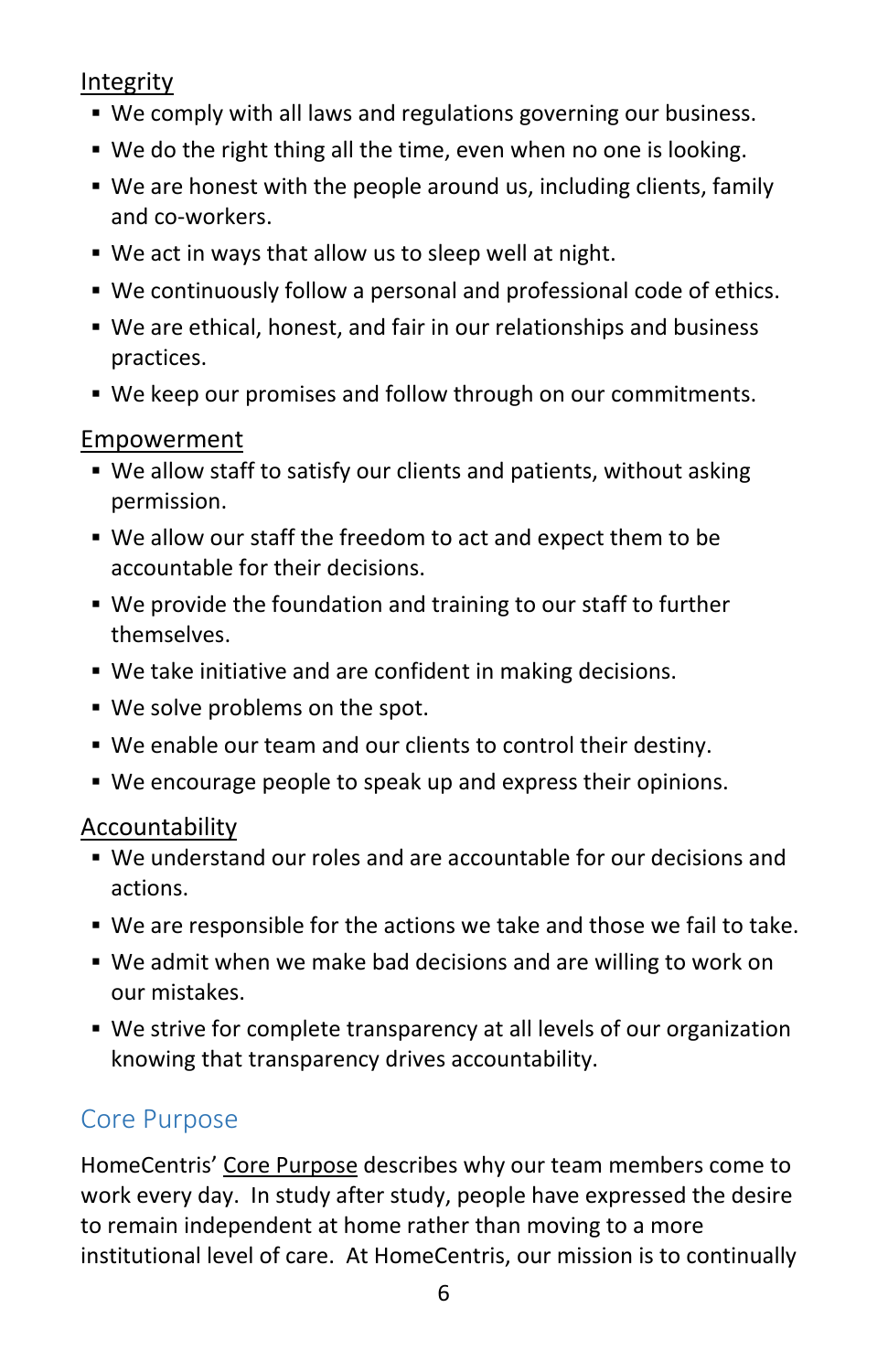strive to find new resources and solutions to empower our clients to remain in their homes. Officially, our Core Purpose is:

#### *"Empowering people to remain in the community through innovative health solutions."*

We believe that by constantly asking what we can do to keep our clients at home, we are fulfilling our Core Purpose.

# <span id="page-7-0"></span>EMPLOYMENT AT-WILL

Employment with HomeCentris is at-will, unless state law provides otherwise. This means that employment may be terminated for any or no reason, with or without cause or notice at any time by the employee or by the Company. Nothing in this Handbook or any oral statement shall limit the right to terminate at-will. This at-will employment policy is the sole and entire agreement between the employee and HomeCentris as to the duration of employment and the circumstances under which employment may be terminated. No manager or supervisor has any authority to enter into a contract of employment express or implied that changes or alters the at-will employment relationship. Only the President/Owner of the Company or his or her authorized representative has the authority to enter into an employment agreement that alters the at-will employment relationship and any such agreement must be in writing signed by the CEO or his or her authorized representative.

# <span id="page-7-1"></span>COMMITTMENT TO DIVERSITY

## <span id="page-7-2"></span>Equal Opportunity Employer

HomeCentris is an equal opportunity employer. In accordance with applicable law, the Company prohibits discrimination against any applicant or employee based on any legally-recognized basis, including, but not limited to: race, color, religion, sex, age, national origin or ancestry, marital status, sexual orientation, gender identity, genetic information (including testing and characteristics), citizenship status, mental or physical disability (including pregnancy, childbirth, lactation, or related medical conditions), or any other status protected under applicable federal, state, or local applicable law. Our commitment to equal opportunity employment applies to all persons involved in our operations and prohibits unlawful discrimination by any employee, including supervisors and co-workers.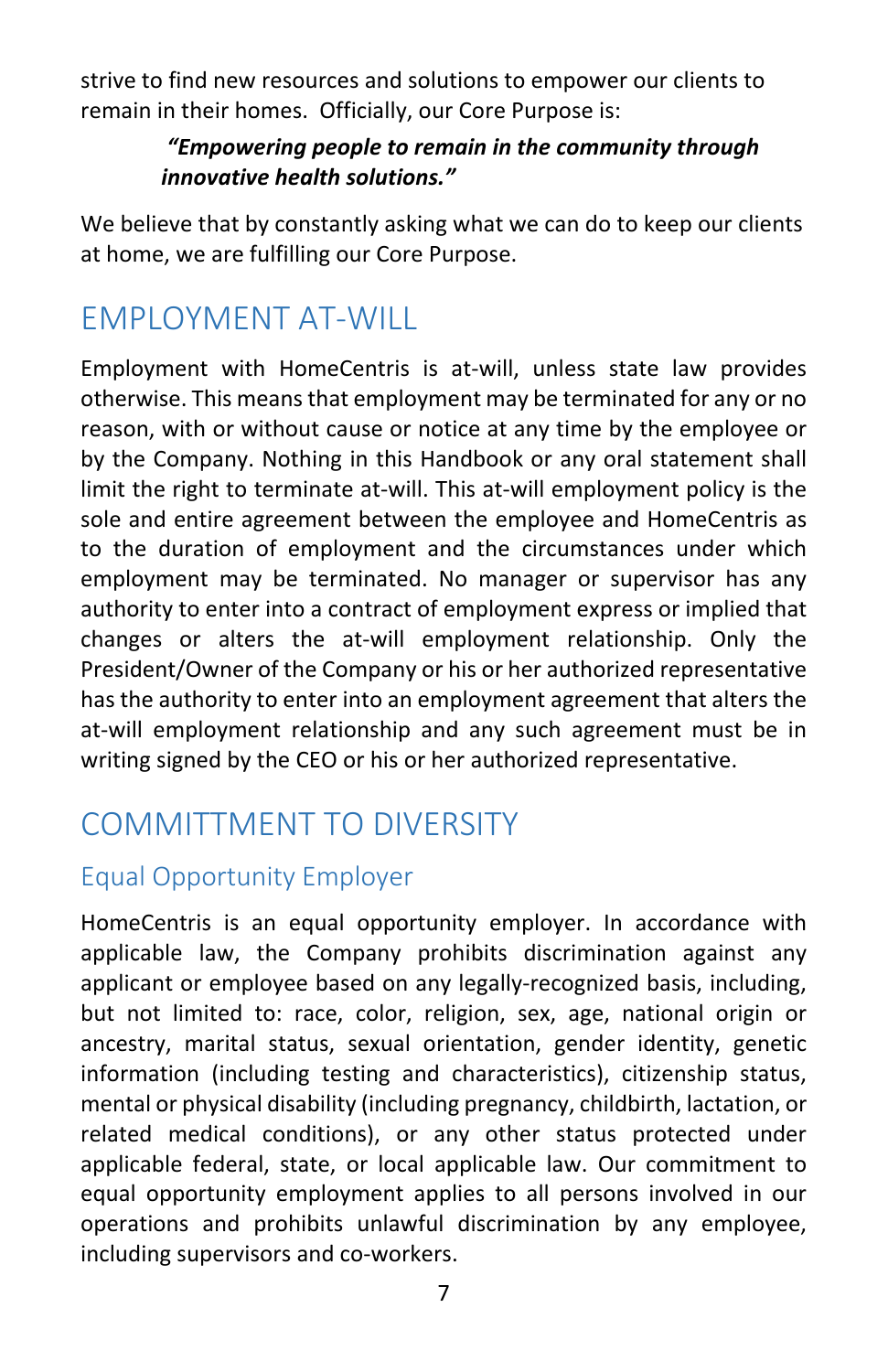## <span id="page-8-0"></span>Sexual and Other Unlawful Harassment

HomeCentris is committed to providing a work environment free of unlawful harassment. As a result, the Company maintains a strict policy prohibiting sexual harassment and harassment against applicants and employees based on any legally-recognized basis, including, but not limited to: race, color, religion, sex, age, national origin, marital status, sexual orientation, gender identity, genetic information, or disability (including childbirth, lactation, or related medical conditions), or any other status protected under applicable federal, state, or local applicable law. All such harassment is prohibited.

Our anti-harassment policy applies to all persons involved in our operations and prohibits harassing conduct by any employee, including nonsupervisory employees, supervisors, and managers. This policy also protects employees from prohibited harassment by third parties, such as vendors, clients, or temporary or seasonal workers. If such harassment occurs on the job by someone not employed by HomeCentris, the procedures in this policy should be followed.

#### *Sexual Harassment Defined*

Sexual harassment includes unwanted sexual advances, requests for sexual favors, or visual, verbal, physical conduct of a sexual nature when:

- Submission is made a term or condition of employment; or
- Submission to, or rejection of, such conduct is used as a basis for employment decisions affecting the individual; or
- Such conduct has the purpose or effect of unreasonably interfering with an employee's work performance or creating an intimidating, hostile or offensive working environment.

Sexual harassment also includes various forms of offensive behavior based on sex. The following is a partial list:

- Unwanted sexual advances.
- Offering employment benefits in exchange for sexual favors.
- Making or threatening reprisals after a rejection of sexual advances.
- Leering, sexual gestures, displaying of sexually suggestive objects or pictures, cartoons, posters, websites, emails or text messages.
- Making or using derogatory comments, epithets, slurs, sexually explicit jokes, or comments about an employee's body or dress.
- Verbal sexual advances or propositions.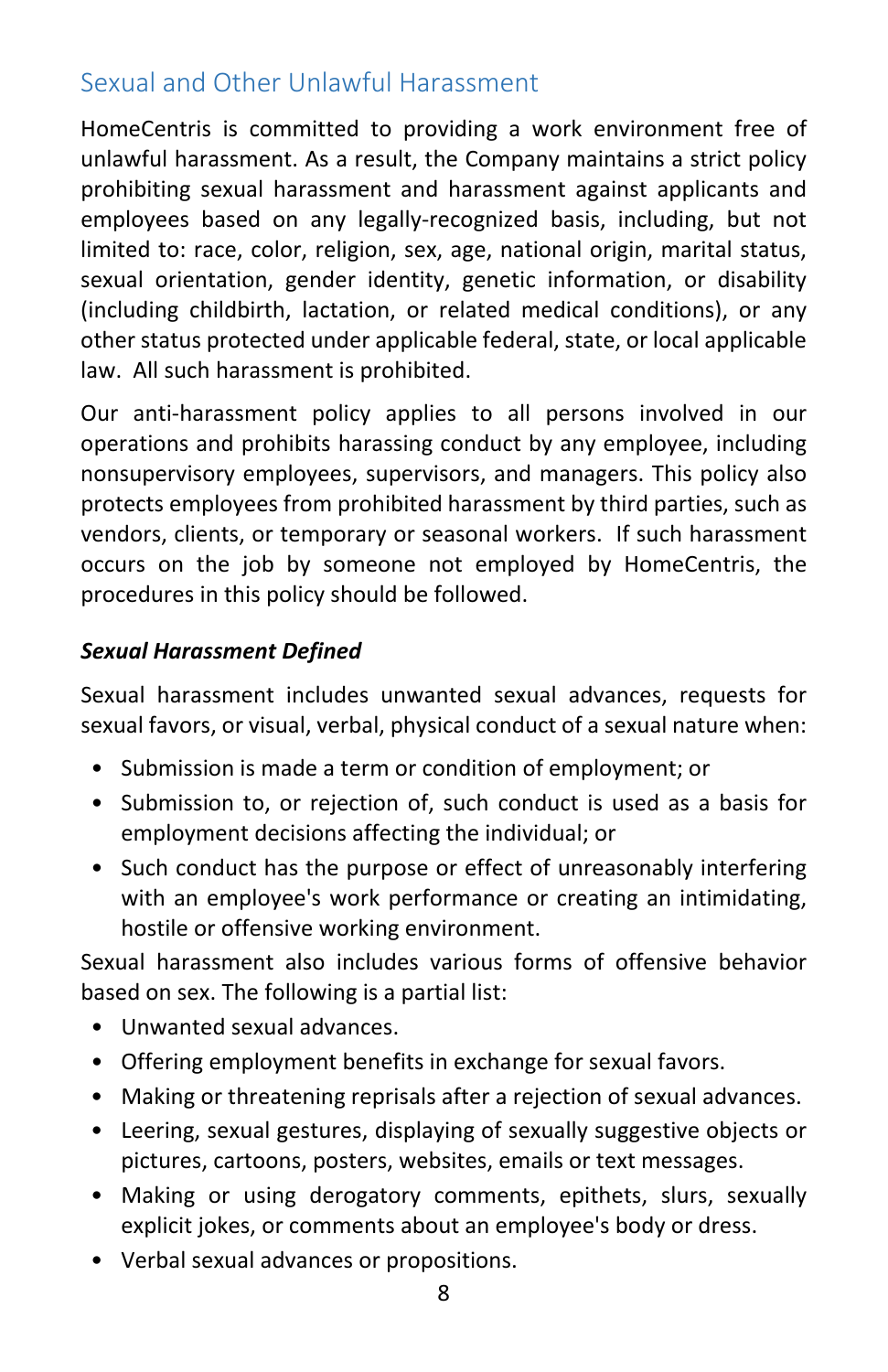- Verbal abuse of a sexual nature, graphic verbal commentary about an individual's body, sexually degrading words to describe an individual, suggestive or obscene letters, notes or invitations.
- Touching, assault, impeding or blocking movements.
- Retaliation for making or threatening to report sexual harassment.

#### *Other Types of Harassment*

Harassment based on any legally-protected classification stated above is prohibited. Prohibited harassment may include behavior like the illustrations above pertaining to sexual harassment. They may also include conduct such as:

- Verbal conduct including threats, epithets, derogatory comments or slurs based on an individual's protected status;
- Visual conduct including derogatory posters, photography, cartoons, drawings or gestures based on protected status; and
- Physical conduct including assault, unwanted touching or blocking normal movement because of a protected status.

#### *Protection Against Retaliation*

Retaliation is prohibited against any person by another employee or by HomeCentris for using this complaint procedure, reporting proscribed discrimination or harassment, or for filing, testifying, assisting or participating in any manner in any investigation, proceeding or hearing conducted by a governmental enforcement agency. Prohibited retaliation includes, but is not limited to, termination, demotion, suspension, failure to hire or consider for hire, failure to give equal consideration in making employment decisions, failure to make employment recommendations impartially, adversely affecting working conditions or otherwise denying any employment benefit.

#### *Complaint Procedure*

Any employee who believes that he or she has been harassed, discriminated against, or subject to retaliation by a co-worker, supervisor, agent, client, vendor or customer of HomeCentris, in violation of the foregoing policies, or who is aware of such harassment, discrimination of or retaliation against others, should immediately provide a written or verbal report to his or her supervisor, any other member of management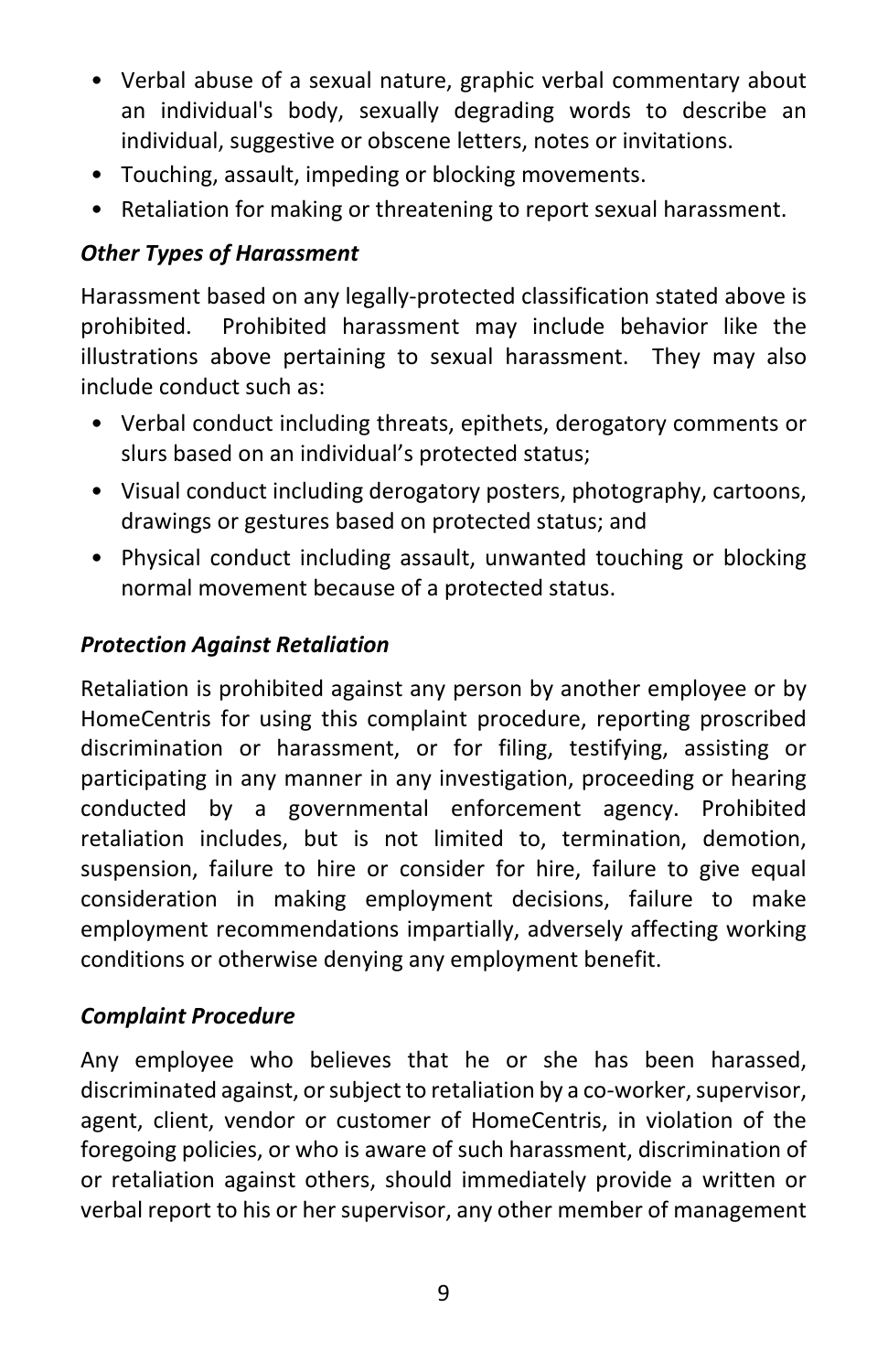or to Human Resources. If you are not comfortable approaching these resources, call the Compliance Hotline at 888-739-0965.

After a report is received, management will perform a thorough and objective investigation. The investigation will be completed and a determination made and communicated to the employee as soon as practical. The Company expects that all employees will fully cooperate with any investigation.

If we determine that this policy has been violated, remedial action will be taken. Appropriate action will also be taken to deter any future harassment or discrimination prohibited by this policy. If a harassment complaint, discrimination or retaliation is substantiated, management will take disciplinary action, up to and including termination.

## <span id="page-10-0"></span>Accommodation of Individuals with Disabilities

HomeCentris complies with the Americans with Disabilities Act (ADA), as amended, and applicable state and local laws providing for nondiscrimination in employment against qualified individuals with disabilities. HomeCentris is committed to engaging in an interactive process to determine the availability of a reasonable accommodation to any qualified individual who:

- requests an accommodation during the application process;
- requests an accommodation to enable him/ her to perform essential job functions or gain access to company facilities; or
- asks for an accommodation to enjoy equal benefits of employment.

It is HomeCentris' policy to, without limitation:

- Ensure qualified individuals with disabilities are treated in a nondiscriminatory manner in the pre-employment process and employees with disabilities are treated in a nondiscriminatory manner in all terms, conditions, and privileges of employment;
- Keep all medical-related information confidential in accordance with the requirements of the ADA, state, and local law and retain such information in separate confidential files;
- Engage in an interactive process with applicants and employees to determine if a reasonable accommodation exists that would allow him/her to perform the essential functions of the position, and would not create an undue hardship on HomeCentris; and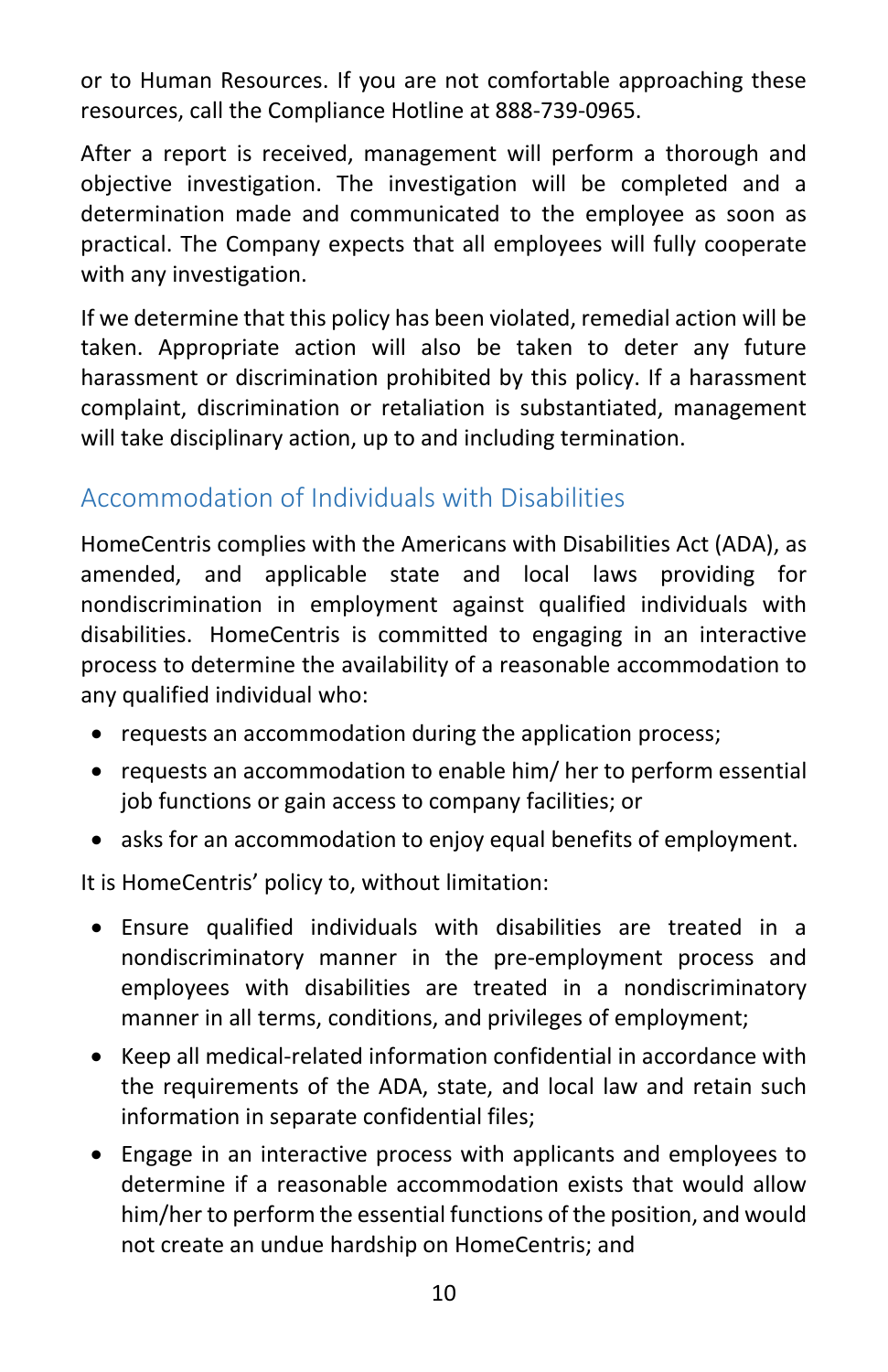• Notify individuals with disabilities that we provide reasonable accommodation to qualified individuals with disabilities, by including this policy in HomeCentris' employee handbook.

HomeCentris will process requests for reasonable accommodations in a timely manner. Human Resources has the administrative responsibility for the program. Employees needing an accommodation should contact their immediate supervisor/manager or Human Resources for assistance. If an accommodation is reasonable and will not impose an undue hardship on the Company and/or a direct threat to the health and/or safety of the individual or others, HomeCentris will generally make the accommodation, or it may propose another reasonable accommodation. Employees are required to cooperate by providing all necessary documentation supporting the need for accommodation, and be willing to consider alternative accommodations when applicable.

## <span id="page-11-0"></span>Accommodations for Disabilities Due to Pregnancy

In accordance with law, HomeCentris will provide pregnant employees with certain reasonable accommodations beyond the requirements of the Americans with Disabilities Act and the Pregnancy Discrimination Act so long as the requested accommodation does not impose an undue hardship. Pregnant employees are asked to provide notice to the Company of a temporary disability, even if the accommodation removes essential functions of the position. The Company will consider the following accommodations for a pregnant employee:

- more frequent or longer restroom breaks,
- breaks to express breastmilk,
- access to a private location other than a bathroom for the expression of breast milk;
- acquisition or modification of equipment or access to or modification of employee seating,
- a temporary transfer to a less strenuous or hazardous position,
- assistance with manual labor,
- job restructuring,
- a modified work schedule,
- light duty assignments, and,
- leave to recover from childbirth.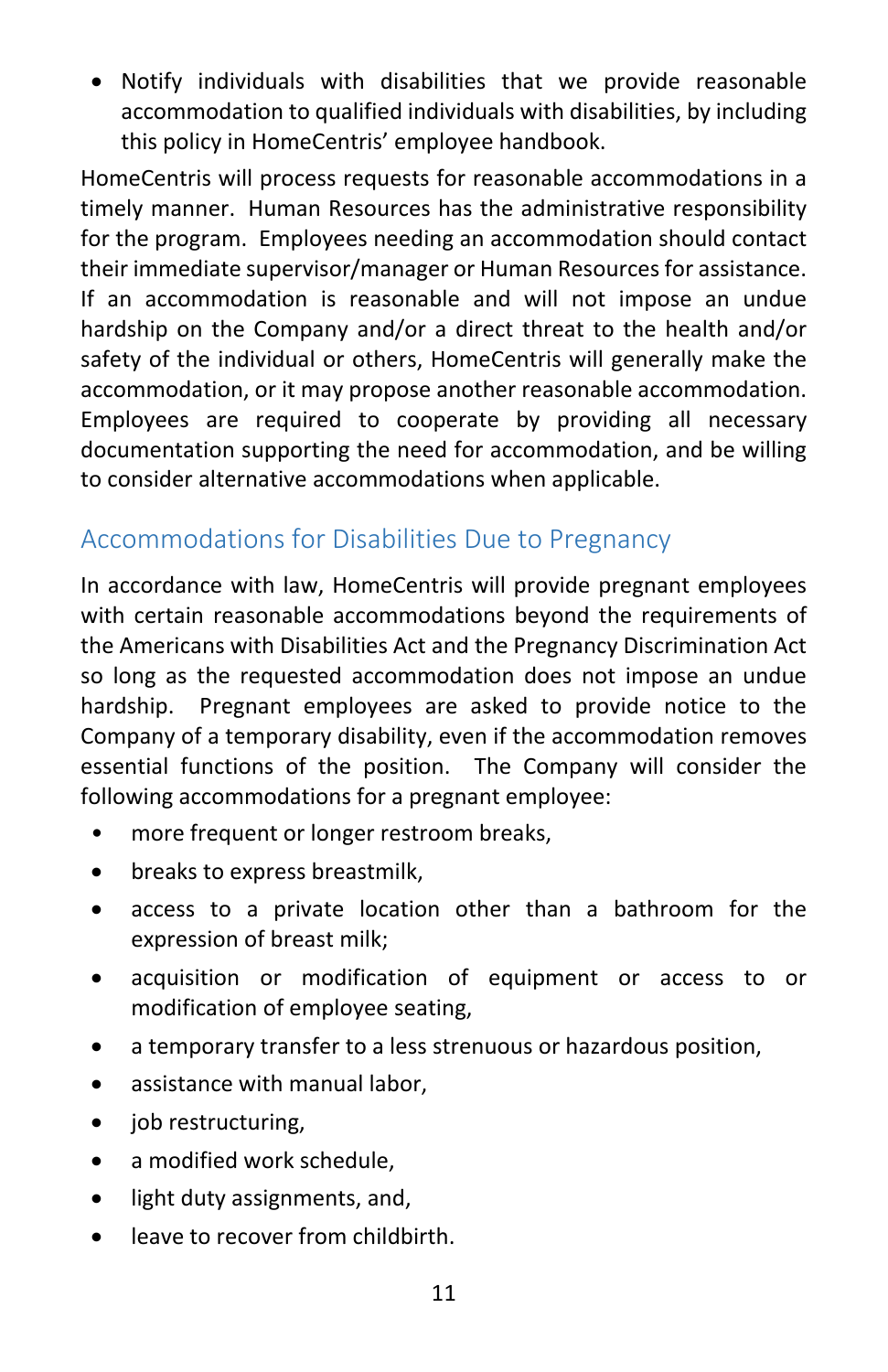If an employee requests a transfer to a less strenuous or hazardous position as a reasonable accommodation, HomeCentris will honor the request if the employee's health care provider advises the transfer and we can transfer the employee without (a) creating an additional position; (b) discharging the employee; (c) transferring any employee with more seniority than the one requesting the accommodation; or (d) promoting an employee not qualified for the job.

The Company will not require the employee to take leave as an accommodation if another reasonable accommodation can be provided to the known limitations related to the pregnancy, childbirth, or related medical conditions of such employee. If leave is an accommodation, to the extent leave under this policy also qualifies as leave under the Family and Medical Leave Act, the two leaves will run concurrently.

Employees needing an accommodation should contact their immediate supervisor/manager or Human Resources for assistance.

#### <span id="page-12-0"></span>**Lactation Accommodation**

HomeCentris will provide a reasonable, unpaid break time to accommodate an employee desiring to express breast milk for the employee's infant child. Employees needing breaks for lactation purposes may use ordinary paid rest breaks or may take other reasonable break time when needed. If possible, the lactation break time should run concurrently with scheduled meal and rest breaks already provided to the employee. If the lactation break time cannot run concurrently with meal and rest breaks already provided or additional time is needed for the employee, the lactation break time will be unpaid for nonexempt employees.

Non-exempt employees will be relieved of all work-related duties during any unpaid break. Where unpaid breaks or additional time are required, non-exempt employees should work with their supervisor or Human Resources regarding scheduling and reporting the extra break time. Where state law or local imposes more specific requirements regarding the break time or lactation accommodation, the Company will comply with those requirements.

The Company will provide employees with the use of a room or a private area, other than a bathroom or toilet stall, that is shielded from view,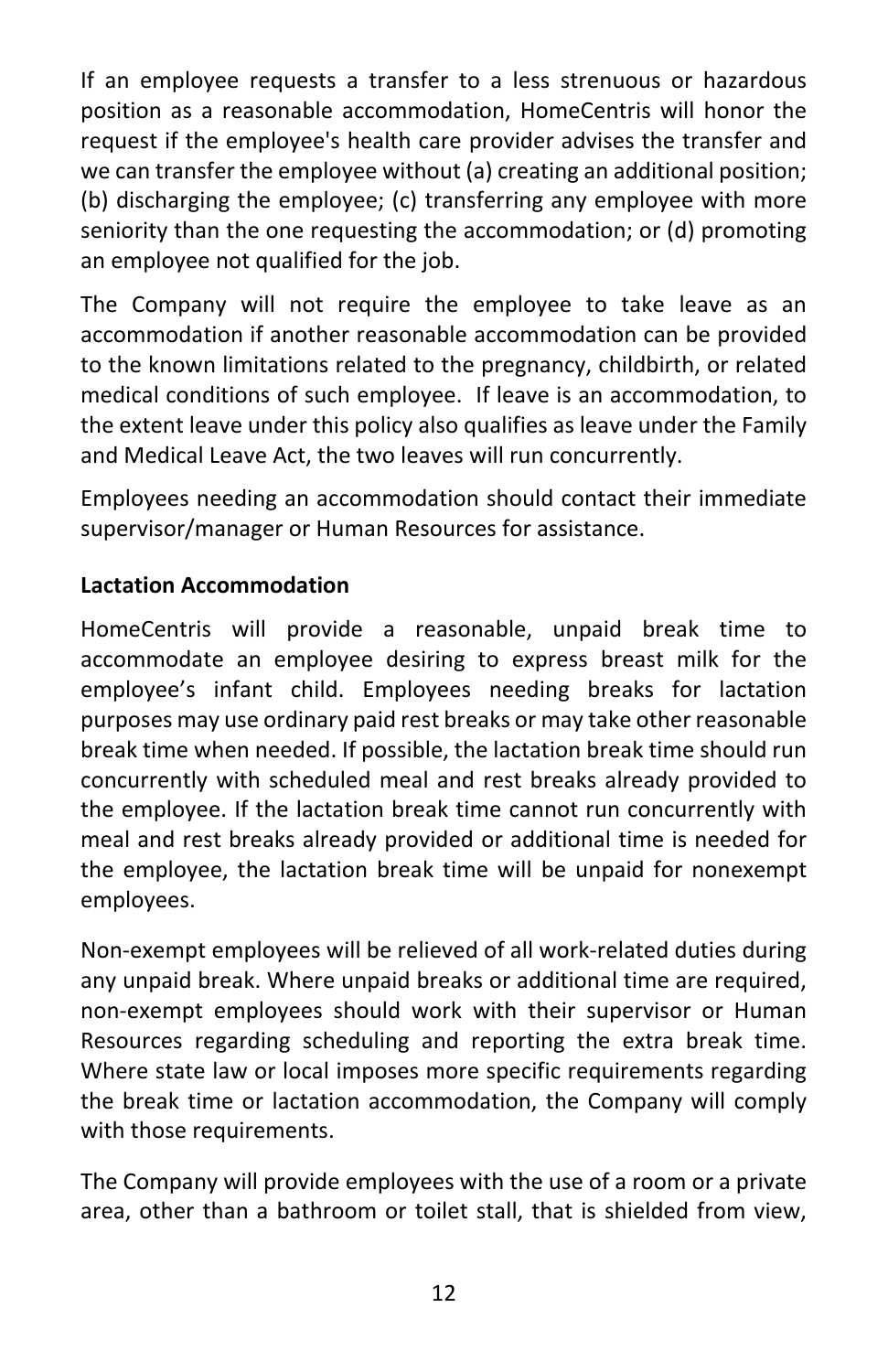within proximity to the work area, and free from intrusion from coworkers and the public.

## <span id="page-13-0"></span>Religious Accommodation

HomeCentris will provide reasonable accommodation for employees' religious beliefs, observances, and practices when a need for such accommodation is identified and reasonable accommodation is possible. A reasonable accommodation eliminates conflicts between religious beliefs, observances, or practices and the employee's job requirements, without causing undue hardship to HomeCentris. The Company requests that accommodation requests be made in writing, and in the case of schedule adjustments, as far in advance as possible.

# <span id="page-13-1"></span>GENERAL EMPLOYMENT PRACTICES

## <span id="page-13-2"></span>Employee Classifications

Employees are classified as either exempt or nonexempt under federal and state wage and hour laws and are further classified for administrative purposes. The following designations are used throughout this Employee Handbook

- Full-time Employees: Those hired as employees to work a minimum of thirty (30) hours per week on a regular basis. Full-time regular employees are eligible for all HomeCentris sponsored benefits.
- Part-time Employees: Those hired as employees to work fewer than thirty (30) hours per week on a regular basis. Part time employees are not eligible for any HomeCentris sponsored benefits.
- Per diem or PRN employees: Those hired as employees and working on an as-needed basis, either by their own requirement or by HomeCentris' requirement. Per Diem and PRN employees are not eligible for any Company sponsored benefits.
- Temporary employees: Those hired as employees to work full time or part time with the understanding their employment will be terminated upon completion of a specific assignment.
- Leased workers and/or agency employees: Those assigned to work at HomeCentris through a leasing agency. These workers are like temporary employees assigned to work at HomeCentris through temporary employment agencies, however, leased workers are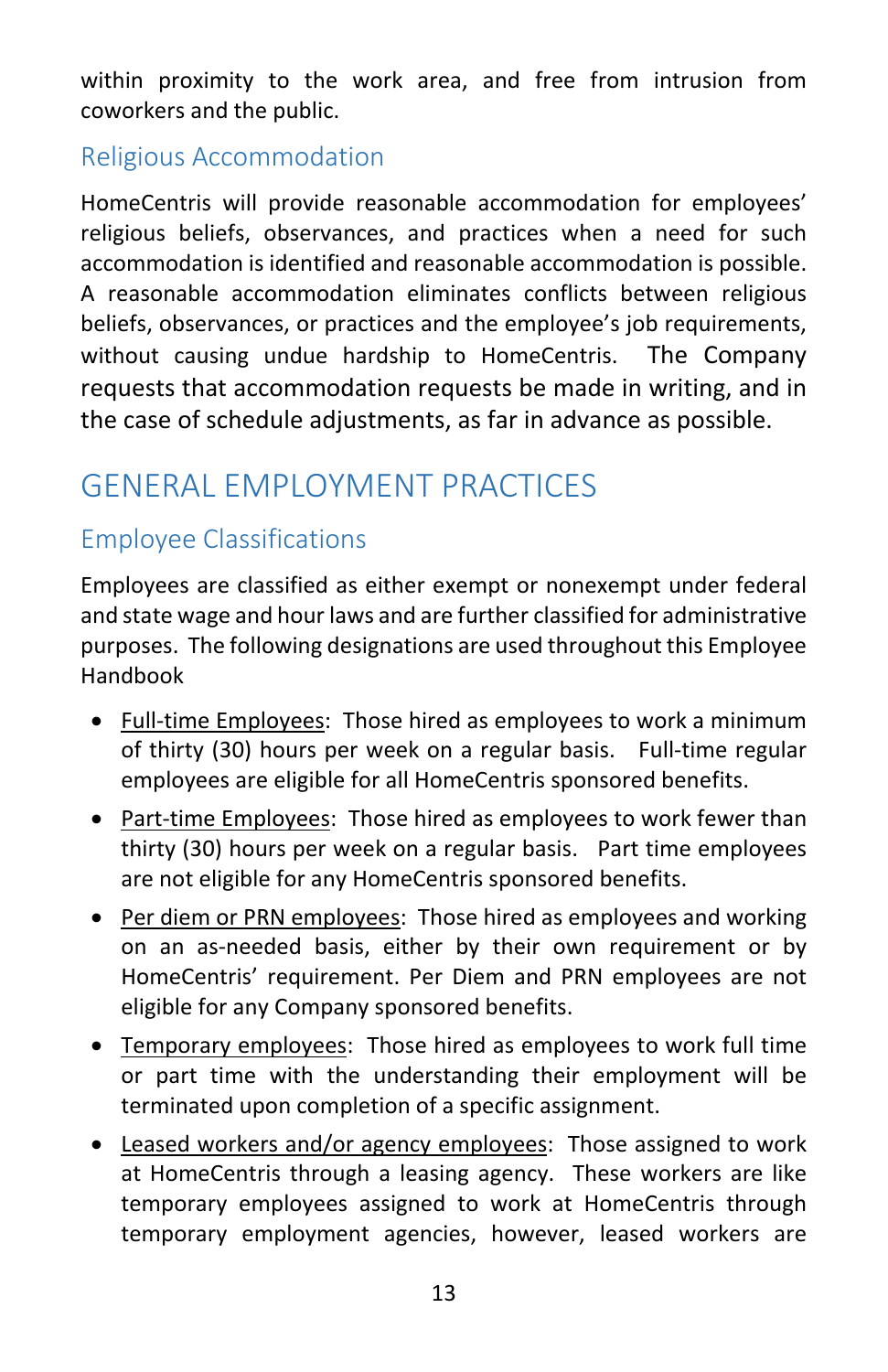normally engaged for extended periods of time. Leased workers are employees of the leasing agency and not of HomeCentris.

- Non-exempt: Non-exempt employees are employees whose job positions do not meet federal Fair Labor Standards Act (FLSA) or applicable state exemption tests, and who are not exempt from minimum wage and overtime pay requirements. Nonexempt employees are eligible to receive overtime pay for hours worked in excess of 40 hours in a given week, or as otherwise required by applicable state or local law. Employees will be informed whether their status is exempt or non-exempt and should consult Human Resources with any questions or concerns regarding this status.
- Exempt Employees: Exempt employees are employees whose job assignments meet specific tests established by the FLSA and state law and who are exempt from minimum wage and overtime pay requirements. Exempt employees are compensated on a salary basis. Employees will be informed whether their status is exempt or non-exempt and should consult Human Resources with any questions or concerns regarding this status.

## <span id="page-14-0"></span>Personnel Files

Employees may inspect their own personnel file in the presence of a representative of HomeCentris. Please contact Human Resources to schedule a time. Employees may not be allowed to view investigation records or any letters of reference that have been prepared or collected by management. Employees will be provided access to personnel records in accordance with applicable state law.

Upon written request from you or your attorney, HomeCentris will furnish your dates of employment with the Company, your wages or salary during the employment, your job description(s) and job title(s), and any injuries sustained during the course of employment. The request must be in writing and addressed to the HR Department. HomeCentris reserves the right to charge you or requestor a reasonable fee per page for your request.

Only authorized members of management and Human Resources have access to an employee's personnel file. However, the Company will cooperate with, and provide access to an employee's personnel file to,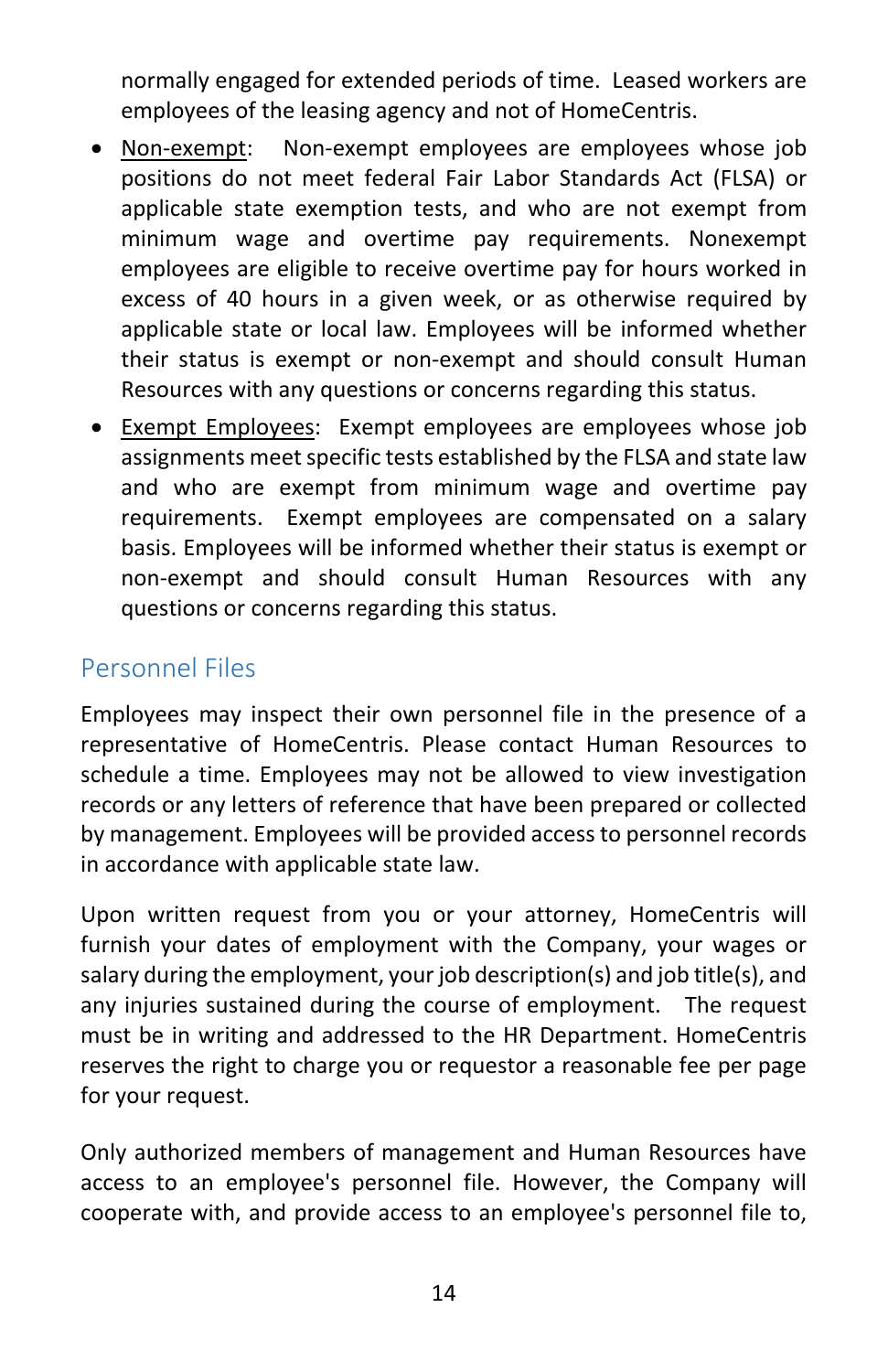law enforcement officials or local, state, or federal agencies in accordance with law, or in response to a subpoena.

## <span id="page-15-0"></span>Personal Data Changes

To better assist employees and/or their families in the event of personal emergencies, HomeCentris needs to maintain up-to-date contact information. Maintaining accurate information in our files also is important for recordkeeping, payroll and benefits related purposes.

Changes in name, address, telephone number, marital status, number of dependents or changes in next of kin and/or beneficiaries should be given to Human Resources promptly or submitted via the website.

## <span id="page-15-1"></span>Employee Eligibility and Work Authorization

The Company is committed to employing only individuals who are authorized to work in the United States and who comply with applicable immigration and employment laws. As a condition of employment, every individual must provide satisfactory evidence of his or her identity and legal authority to work in the United States within 72 hours of commencing employment. If the employee cannot verify his or her right to work in the United States within 72 hours of employment, the Company will be required to terminate his/her employment immediately.

## <span id="page-15-2"></span>Employment of Minors

It is our policy not to hire individuals under the age of sixteen (16) years and to discourage hiring sixteen (16) and seventeen (17) year old minors.

Under Virginia law, minors may not be employed for more than five (5) hours continuously without a 30-minute lunch break. Minors may not work during any time when the minor's school attendance is required.

## <span id="page-15-3"></span>Romantic and Family Relationships at Work

We will not take adverse employment action against any employee for engaging in romantic relationships during nonworking hours away from Company premises. However, we will consider such relationships when they affect an employee's job performance, occur during working time, or on Company premises, or pose a danger of a conflict of interest.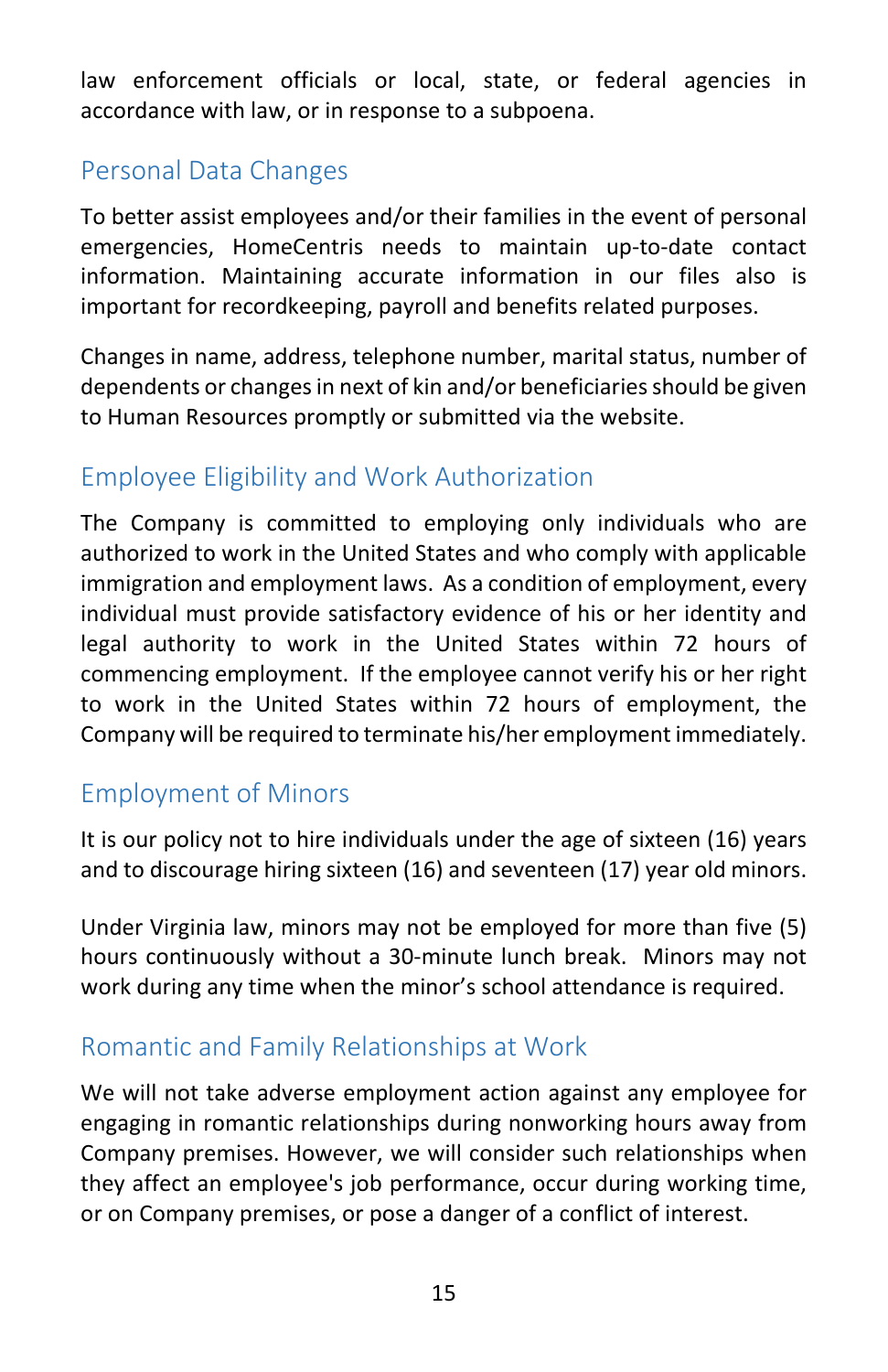A familial or intimate relationship among employees can create an actual or perceived conflict of interest especially where one relative, spouse, partner, or member of such a relationship supervises another relative, spouse, partner, or member. To avoid this problem, we may refuse to hire or place a relative or other intimately associated individual in a position where the potential for favoritism or a conflict exists.

If two employees marry, become related, or enter an intimate relationship, they may not remain in a reporting relationship or in positions where one individual may affect the compensation or other terms or conditions of employment of the other individual. In other cases where a conflict or potential a conflict arises, even with no supervisory relationship involved, the parties may be separated by reassignment or terminated from employment, at the discretion of the Company. If you become involved in a romantic relationship with a co-worker, please notify Human Resources.

For the purposes of this policy, a relative is any person who is related by blood or marriage, or whose relationship like persons who are related by blood or marriage (e.g., domestic partnership or civil union status).

## <span id="page-16-0"></span>Background and Reference Checks

The Company recognizes the importance of maintaining a safe, secure workplace with employees who are qualified, reliable, and nonviolent, and who do not present a risk of serious harm to their coworkers or clients. To promote these concerns and interests, the Company reserves the right to investigate an individual's prior employment history, personal references, and educational background, as well as other relevant information. Consistent with legal or contractual requirements, the Company also reserves the right to obtain and to review an applicant's or an employee's criminal conviction record, and related information, and to use such information when making employment decisions, but only to the extent permissible under applicable law.

A pending criminal matter may be considered in appropriate circumstances for business-related reasons, consistent with applicable law. All background checks will be conducted in strict conformity with the federal Fair Credit Reporting Act (FCRA), applicable state fair credit reporting laws, and state and federal anti-discrimination and privacy laws. Consistent with legal or contractual requirements, HomeCentris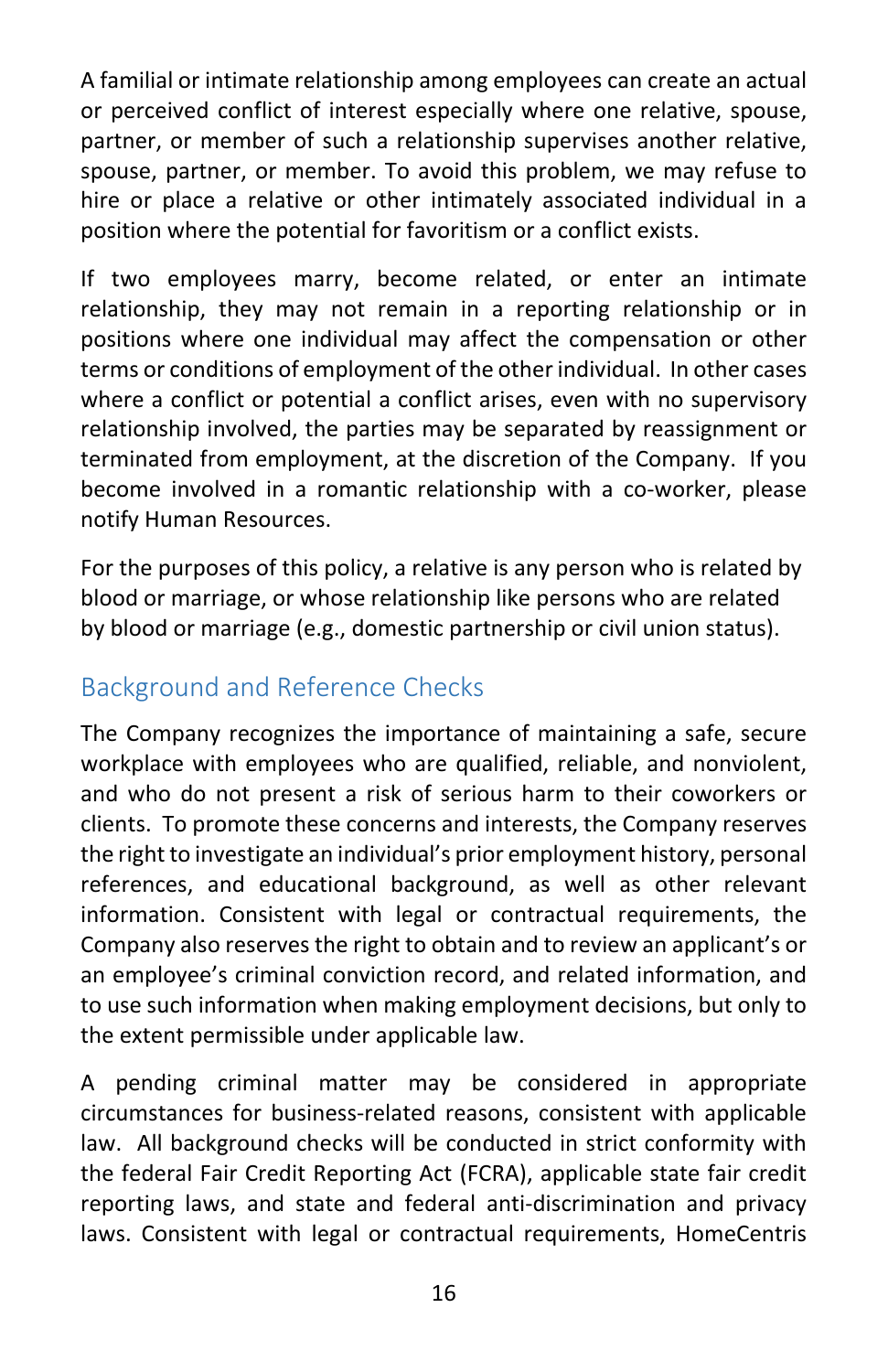also reserves the right to obtain and to review an applicant's or an employee's criminal conviction record, and related information, and to use such information when making employment decisions, but only to the extent permissible under applicable law. Virginia maintains a specific list of offenses making you ineligible to work as a health care worker. That list of offenses is available in the HR Policy Manual.

# <span id="page-17-0"></span>WORKPLACE CONDUCT

## <span id="page-17-1"></span>Standards of Conduct

To assure safety and security and provide the best possible work environment, we expect employees to follow basic, common-sense rules of conduct that will protect everyone's interests and safety. It is not possible to list all the forms of behavior that are considered unacceptable in the workplace, but the following are examples of infractions of rules of conduct that may result in disciplinary action, including suspension, demotion, or termination of employment:

- Falsification of employment records, employment information or other records;
- Recording the work time of another employee, allowing any employee to record another employee's work time, or allowing falsification of any time card, whether yours or another employee's;
- Theft or the deliberate or careless damage of any Company property or the property of any employee or client;
- Use of Company materials, supplies, tools or products for personal reasons without advanced permission from management;
- Abuse of the Company's electronic resources, including sending personal emails during working time or in a manner that interferes with the employee's work performance;
- Possessing, distributing, selling, transferring or using or being under the influence of alcohol or illegal drugs in the workplace;
- Provoking a physical fight or engaging in physical fighting during working hours or on premises owned or occupied by the Company;
- Carrying firearms, weapons or dangerous substances at any time, on premises owned or occupied by the Company.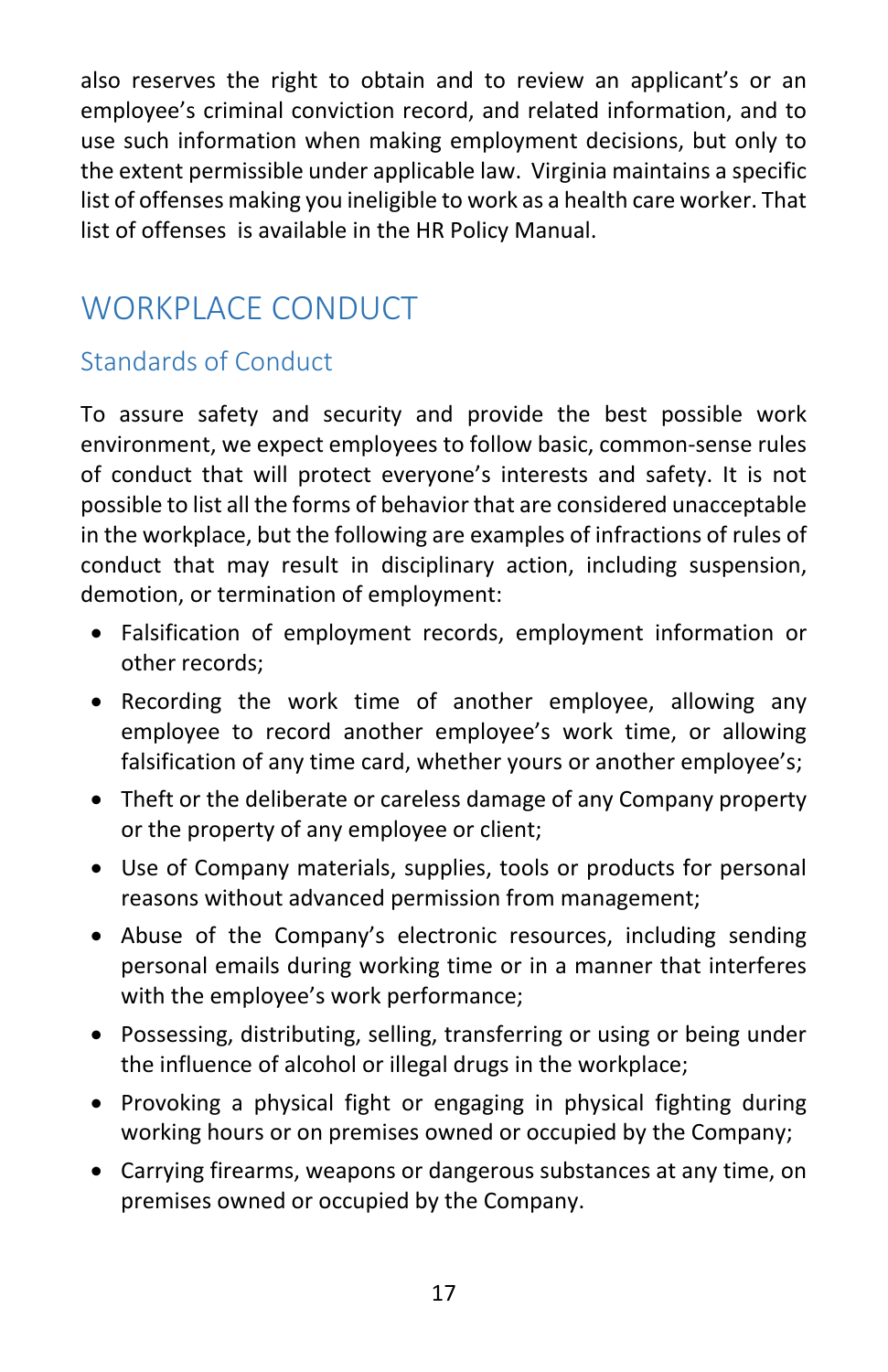- Using abusive, violent, threatening or vulgar language during working hours or while on premises owned or occupied by the Company;
- Absence of two consecutive scheduled workdays without prior notice to the Company;
- Failing to obtain permission to leave work during working hours;
- Failing to observe work schedules, including any meal & rest breaks;
- Abusing or misusing paid sick leave (note: for employees subject to mandatory sick leave laws, the provisions of the applicable policy govern sick leave issues);
- Failing to provide a certificate from a health care provider when requested or required to do so in accordance with applicable law;
- Working overtime without authorization or refusing to work assigned hours;
- Violating any safety, health or security policy, rule or procedure of the Company; and
- Committing a fraudulent act or intentional breach of trust under any circumstances.

The major purpose of any disciplinary action is to correct the problem, prevent recurrence, and prepare the employee for satisfactory service in the future. By using progressive discipline, HomeCentris hopes that most employee disciplinary problems can be corrected at an early stage, benefiting both the employee and HomeCentris.

Disciplinary action may call for any of four progressive corrective action steps—first notice (documented verbal warning), second notice (first written warning), third notice (may include a suspension) discharge/termination of employment—depending on the severity of the problem and the number of occurrences. Progressive discipline means that, with respect to many disciplinary problems, these steps will normally be followed. However, there may be circumstances when one or more steps may be bypassed at the discretion of management.

There are certain types of employee misconduct or serious job performance deficiencies that may result in either a suspension or, in certain situations, termination of employment, without going through the progressive discipline steps. The Company reserves the right to determine which type of disciplinary action to issue in response to any type of performance issue or rule violation.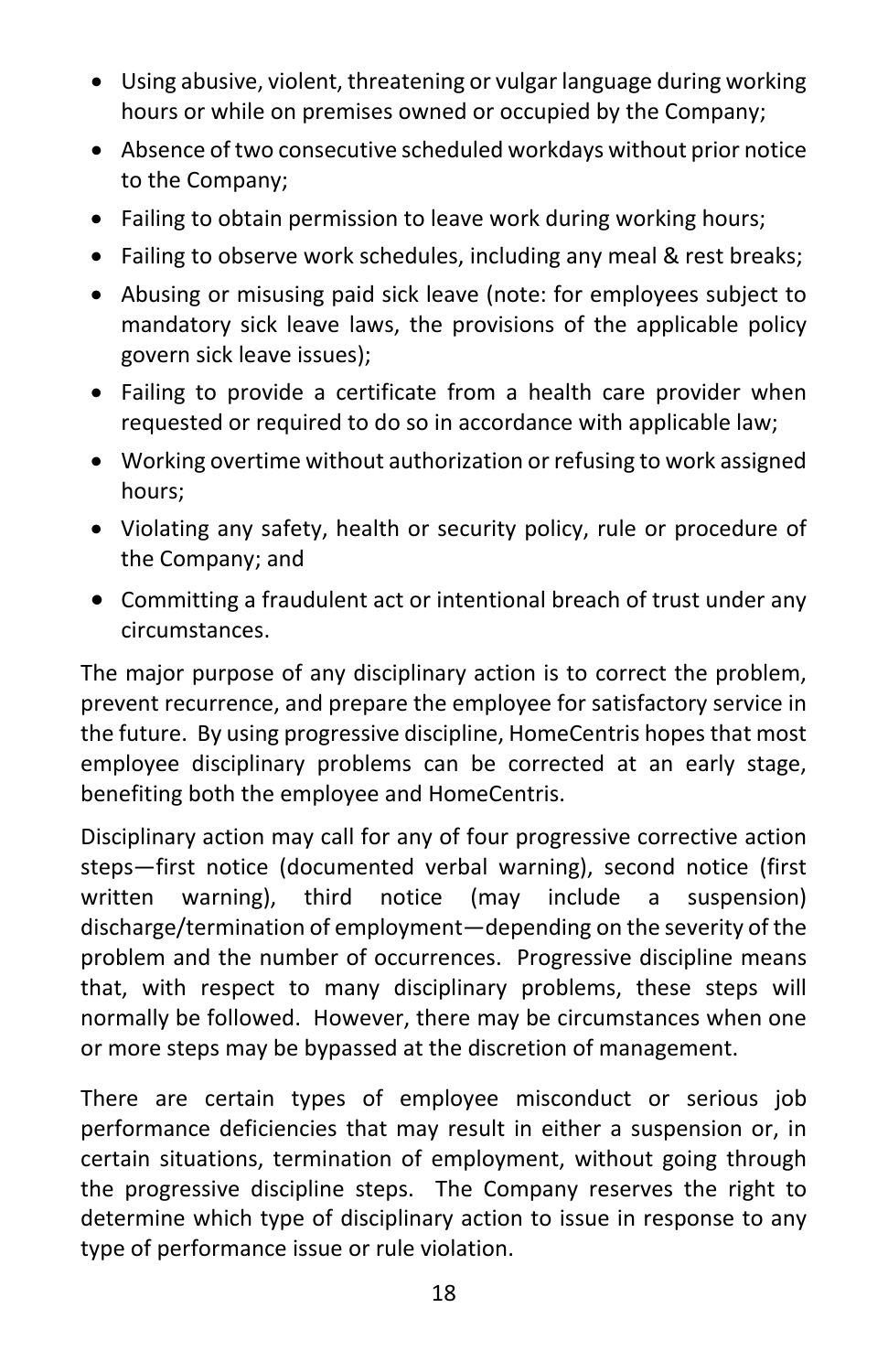This statement of prohibited conduct does not alter or limit the policy of at-will employment. Nothing in this Policy is intended to limit any employee rights under the National Labor Relations Act.

## <span id="page-19-0"></span>Code of Conduct--Compliance with Laws and Regulations

HomeCentris takes compliance with laws and regulations very seriously. This section is written as a general guideline and supports the HomeCentris Healthcare, LLC Compliance Plan. The full Compliance Plan is available on the HomeCentris SharePoint site or in any Agency.

As a health care company, HomeCentris has significant legal and ethical responsibilities. As such, we shall attempt to comply with all relevant laws, rules and regulations and adhere to the highest ethical standard in the conduct of our business.

#### In General:

- We shall operate in accordance with all applicable laws and regulations at all levels of government.
- We shall not pursue any business opportunity that requires engaging in illegal or unethical activity. We shall promptly report violations of laws, regulations, standards, and Company policies and procedures.

#### Employee Conduct:

- We shall perform our responsibilities in good faith, in a manner that is in the best interests of the Company and with the due care that a reasonable prudent person in the same position would use under similar circumstances.
- We shall avoid all illegal conduct, both business and personal.
- We shall avoid efforts to circumvent the law by devious means or questionable interpretations.
- We shall comply with all laws, rules, and regulations at all levels of government.
- We shall be open and honest in our business relationships with other employees of the Company.

#### Ethical Practices:

• We shall maintain a high level of integrity in business conduct and avoid any conduct that could reasonably be expected to reflect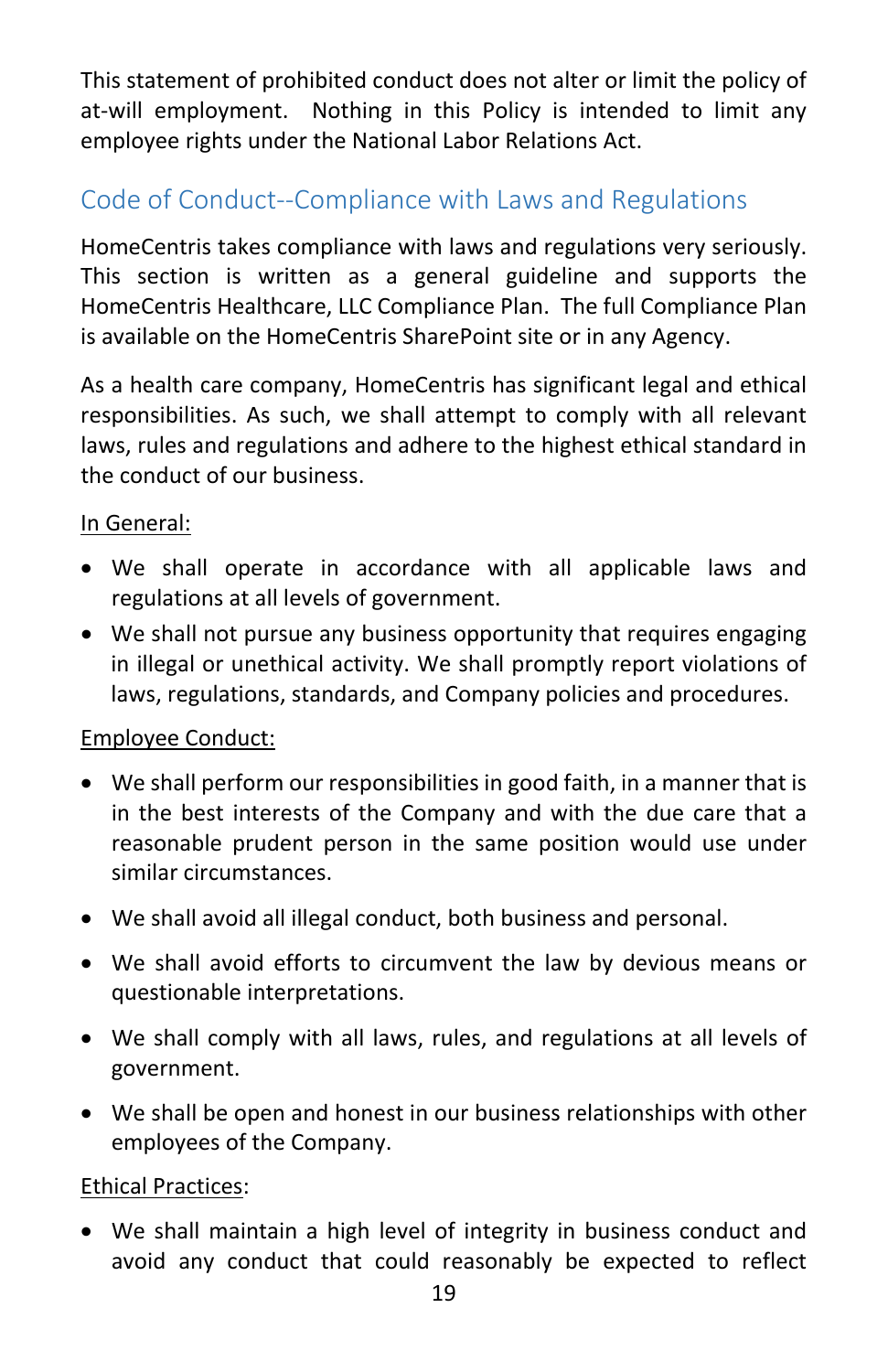adversely upon the integrity of the Company, its officers, directors or other employees.

• We shall demonstrate honestly, integrity and excellence in performing our duties.

#### Environmental Laws:

- We shall promote sound corporate environmental and safety practices that will prevent and eliminate damage to the environment and enhance human and community resources.
- We shall comply with all applicable laws and regulations relating to the handling and disposal of hazardous substances and infectious waste while ensuring that contractors hired to dispose of such materials do so in an appropriate manner.

#### Anti-Trust Laws:

• We shall not engage in agreements or understandings with any competitor with regard to our prices or other terms and conditions, or with regard to product, service, territory or customer allocation that may constitute price-fixing or collusion of any type within our respective industry.

#### Political Contributions:

- We shall ensure that our personal political activities are lawful and separated from those of the Company.
- We shall ensure any political contributions are compliant with our Compliance Plan and all federal and state laws and regulations.

#### Integrity of Financial Reporting:

- We shall account for assets and liabilities properly and in compliance with applicable laws, regulations, standards, company policies and Generally Accepted Accounting Principles.
- We shall submit all reports to governmental authorities accurately, timely and in compliance with applicable laws and regulations governing such reports.
- We shall execute all transitions in accordance with management authorization and access to assets shall be permitted in accordance with such authorization.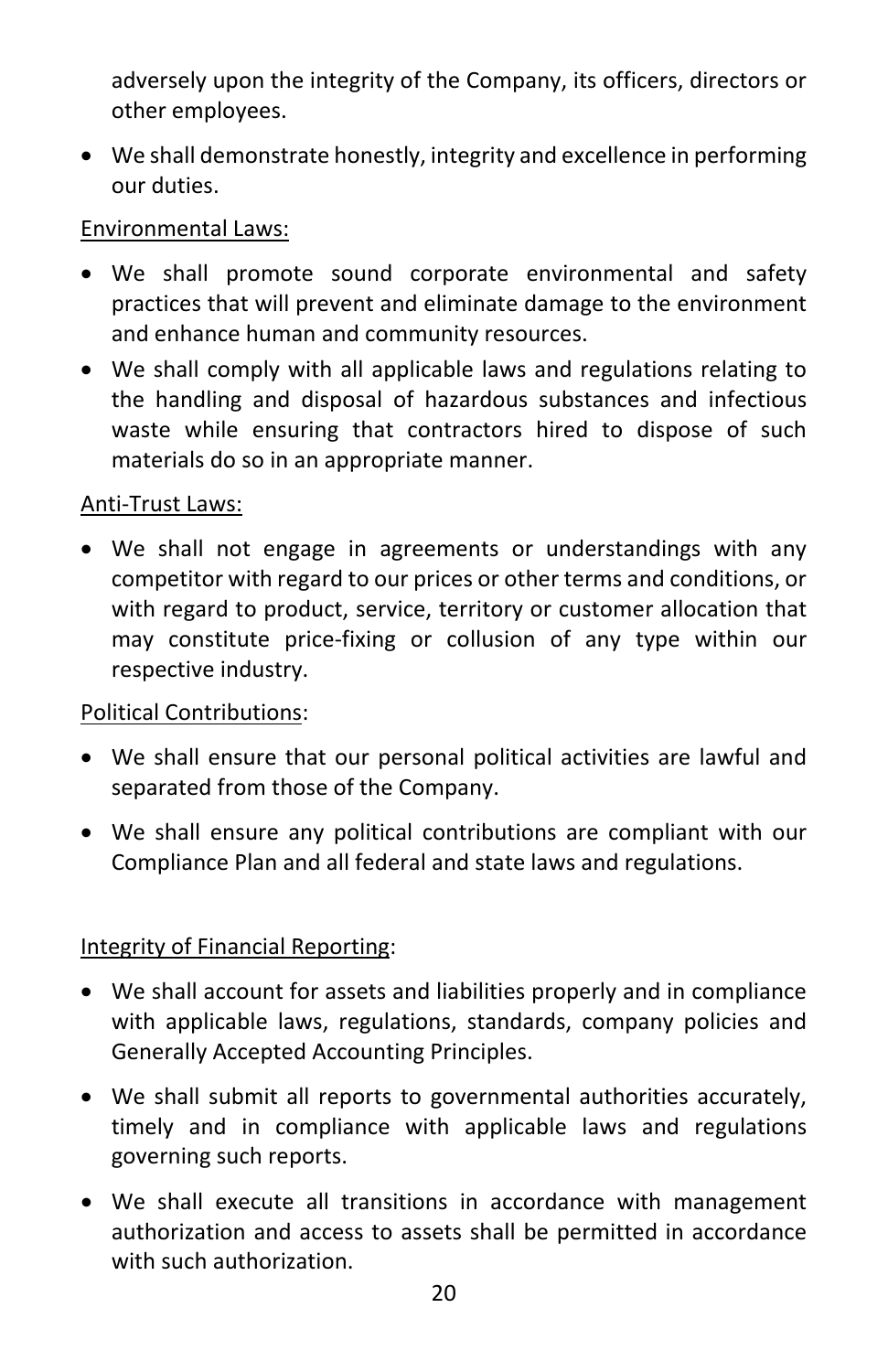• We shall report any financial transaction that may violate law, rule, regulation, company policy or the Standards of Conduct to the Company's Chief Financial Officer.

Health Insurance Portability and Accountability Act ("HIPAA")

- HIPAA establishes standards for the protection of privacy regarding Protected Health Information ("PHI") and electronic Protected Health Information ("ePHI"). Government regulations define how this information may be used or disclosed to others. HomeCentris is required by law to maintain the privacy of protected health information for our patients/patients and employees.
- As an employee, make sure you discuss a patient's health information privately, respectfully, and only with those who need to know in order to provide health care. Only disclose information necessary to provide patient care or to assist other employees in providing appropriate care. Protect all information that pertains to patients or other employees, and don't leave this information in public view, on a computer screen, on a desk, or any unsecured area.
- Please refer any questions you may have regarding HIPAA to your manager, the Compliance Officer, or the CEO.

# <span id="page-21-0"></span>Problem Resolution

We recognize that employees may have suggestions for improving our workplace, as well as complaints about the workplace. We feel the most satisfactory solution to a job-related problem or concern is usually reached through a prompt discussion with an employee's supervisor. Employees should feel free to contact their supervisors, another member of management, Human Resources, or the CEO with any suggestions and/or complaints.

While we provide employees with this opportunity to communicate their views, please understand that not every complaint can be resolved to the employee's satisfaction. Even so, we believe open communication is essential to a successful work environment and all employees should feel free to raise issues of concern without fear of reprisal.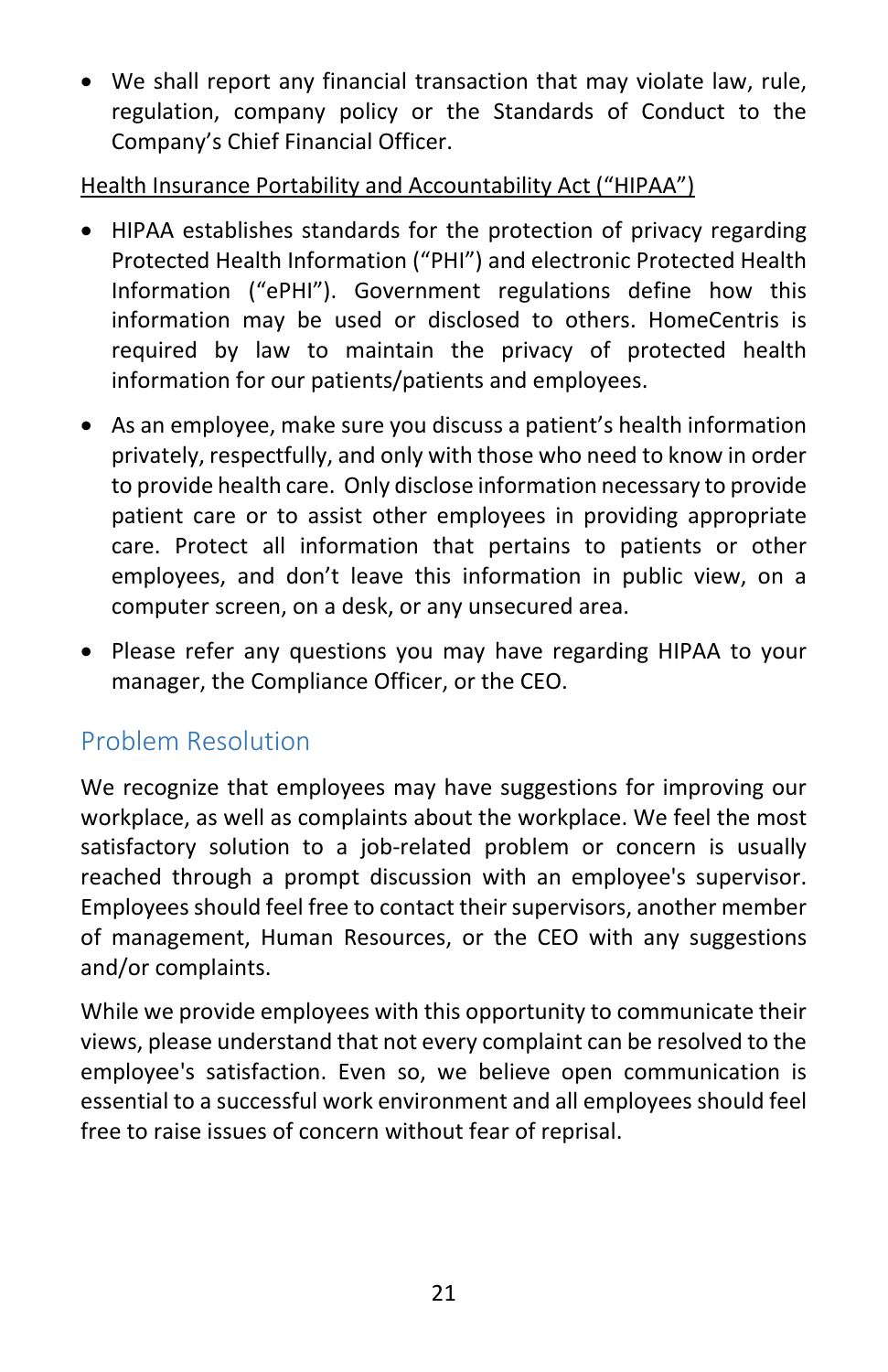## <span id="page-22-0"></span>Confidential Company Information

The Company's confidential and proprietary information is vital to its current operations and future success. Each employee should use all reasonable care to protect or otherwise prevent the unauthorized disclosure of such information.

In no event should employees disclose or reveal confidential information within or outside the Company without proper authorization or purpose.

"Confidential Information" refers to a piece of information, or a compilation of information, in any form (on paper, in an electronic file, or otherwise), related to the Company's business that the Company has not made public or authorized to be made public, and that is not generally known to the public through proper means.

By way of example, confidential or proprietary information includes, all ideas, information, materials, tangible or intangible, not generally known to the public, relating in any manner to the business of the Company, its products and services (including all trade secrets), its officers, directors, and contractors, its actual and prospective customers, vendors and suppliers, and all others with whom it does business, its trade secrets, and financial information, including, without limitation, revenue sources, profit margins, pricing data, sales information, commissionable amounts payable with respect to sales revenue, individual facilities' profitability, operating income, operating expenses, gross profit charts, and profit-loss statements, project bid methods, price and cost data, pending projects and proposals, marketing or corporate strategies Employee learns or acquires during Employee's employment with the Company;

Nothing in this Employee Handbook prohibits an employee from communicating with any governmental authority or making a report in good faith and with a reasonable belief of any violations of law or regulation to a governmental authority, or disclosing Confidential Information which the employee acquired through lawful means in the course of his or her employment to a governmental authority in connection with any communication or report, or from filing, testifying or participating in a legal proceeding relating to any violations, including making other disclosures protected or required by any whistleblower law or regulation to the Securities and Exchange Commission, the Department of Labor, or any other appropriate government authority.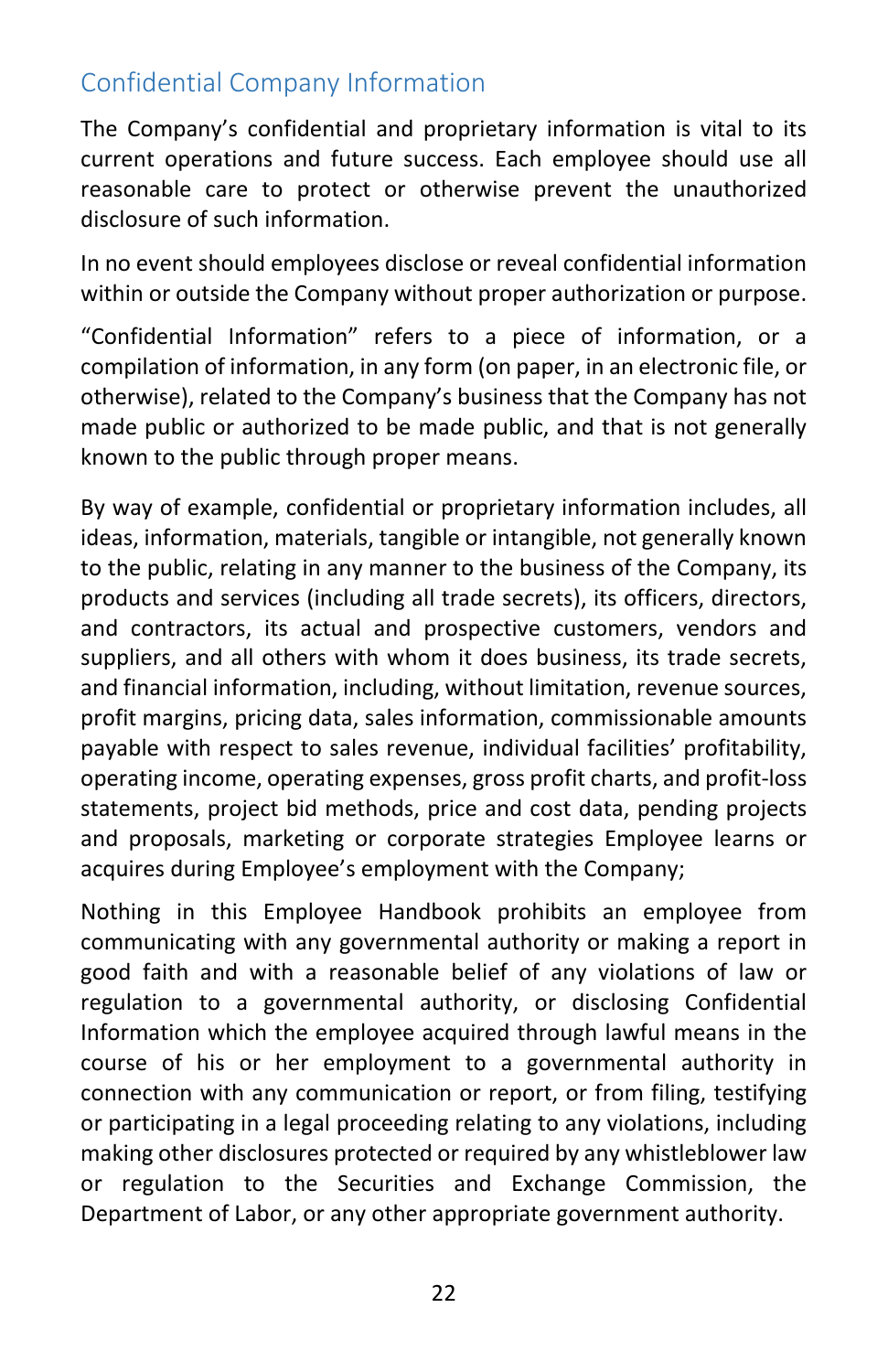## <span id="page-23-0"></span>Personal Appearance and Grooming, Office Staff

It is important for all HomeCentris employees to project a professional image while at work. Clothing must be consistent with a business environment and must be appropriate to the work being performed. Employees are expected to use good judgment in their appearance and grooming, keeping in mind the nature of the work, their own safety and the safety of co-workers, and their need to interact with the public.

All employees should be well-groomed, neat, and dressed appropriately for their job. HomeCentris has a "business-casual" dress code but some positions and situations may call for more formal attire. We may require a uniform for our nursing, therapy and caregiving staff. In addition, nonclinical must refrain from inappropriate attire such as unnecessarily revealing clothing whether at work or work-related functions directly or indirectly related to the business.

We encourage employees to seek the advice of their supervisor if they have questions regarding appropriate dress or appearance at work. Employees who report to work improperly dressed or groomed may be instructed by their supervisor to return home to change. The time that nonexempt employees are absent for this purpose will be unpaid unless state law requires otherwise.

Business casual dress policy is a benefit. Repeated deviations from the may require disciplinary actions, up to and including termination.

#### **Religious, Medical and Disability Accommodations**

The Company will reasonably accommodate exceptions to this policy if required due to an employee's religious beliefs, medical condition or disability. Employees who need such an accommodation should contact their supervisor or Human Resources.

## <span id="page-23-1"></span>Personal Appearance, Clinical Staff

Because we are providing health care services in a client's home, we should always present our company and ourselves in the most professional manner possible. Therefore, HomeCentris clinical employees (nurses, therapists and primary care clinicians) will adhere to HomeCentris' uniform policy.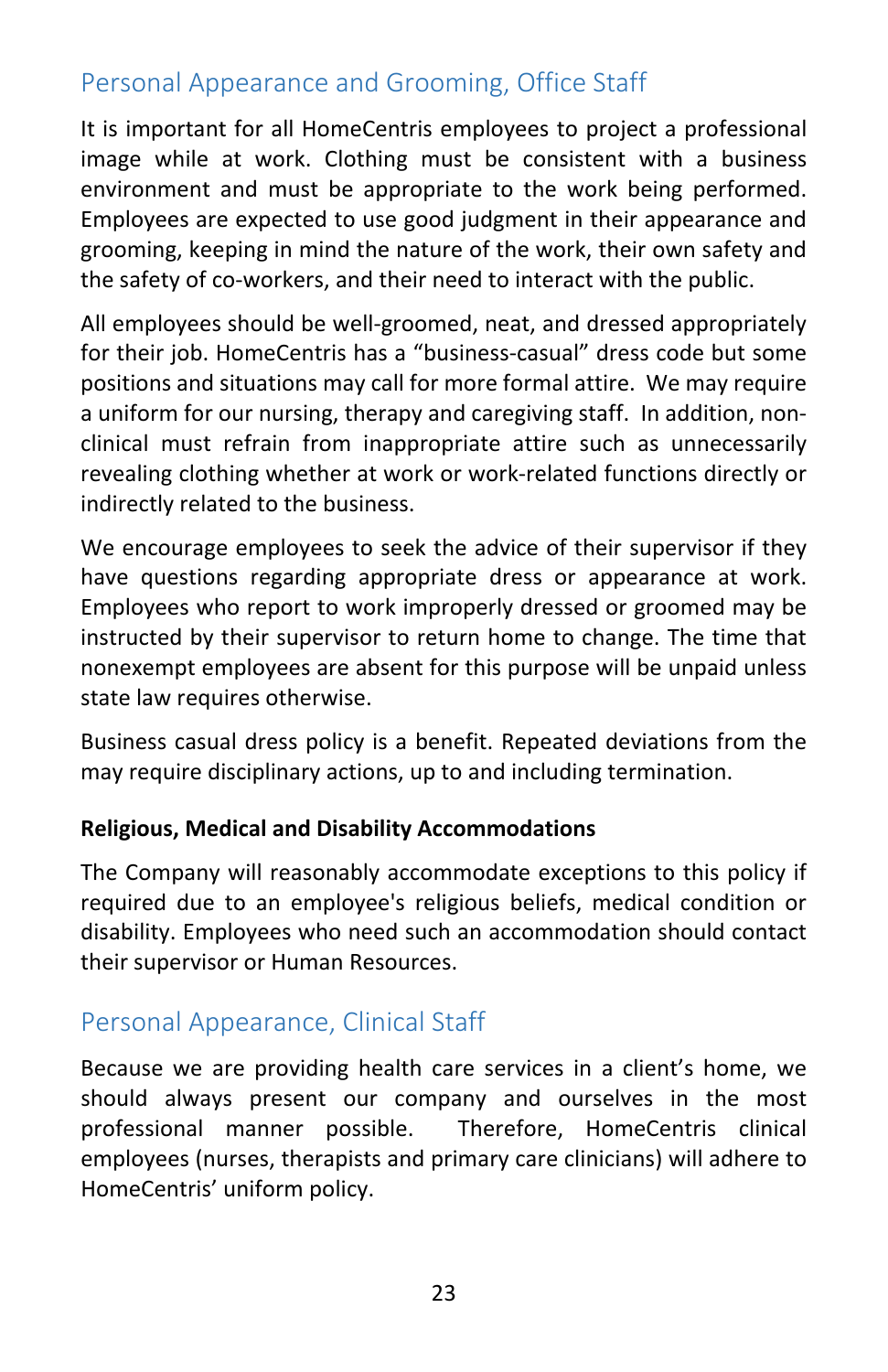Nurses: All nursing employees including RNs, LPNs, CNAs, HHAs and any other nursing staff making a home visit will wear appropriately fitting, HomeCentris-approved scrubs, both tops and bottoms.

Therapists: All therapists and therapy assistants will wear appropriately fitting, HomeCentris-approved polo shirts and khaki pants.

Primary Care Staff: All primary care staff including MDs, Nurse Practitioners, Physicians Assistants and any other treating primary care practitioners shall wear the HomeCentris approved lab coats when making office visits or home visits.

In addition to the above uniform standards, employees are expected to use good judgment in their appearance and grooming, keeping in mind the nature of the work, their own safety and the safety of co-workers, and their need to interact with the public. Staff safety and productivity dictates clinical staff shall not wear:

- Flip flops, hiking shoes, open-toe shoes,
- Open-heel shoes not having a strap around the heel,
- Shoes not having a non-slip sole,
- Crocs with holes in the toe area,
- Spiked jewelry or hairstyles,
- Dangling jewelry or earring "hoops" larger than the size of a quarter in diameter,
- Hair longer than shoulder-length that is not pulled up and/ or away from face and securely fastened,
- Fingernails longer than ¼" from fingertip.

We encourage employees to seek the advice of the Agency Administrator if they have questions regarding appropriate dress or appearance at work. Employees who report to work improperly dressed or groomed may be instructed by their supervisor to return home to change. The time that nonexempt employees are absent for this purpose will be unpaid unless state law requires otherwise. Deviations from HomeCentris' Personal Appearance Policy may impose disciplinary actions, up to and including termination of employment.

#### **Religious, Medical and Disability Accommodations**

The Company will reasonably accommodate exceptions to this policy if required due to an employee's religious beliefs, medical condition or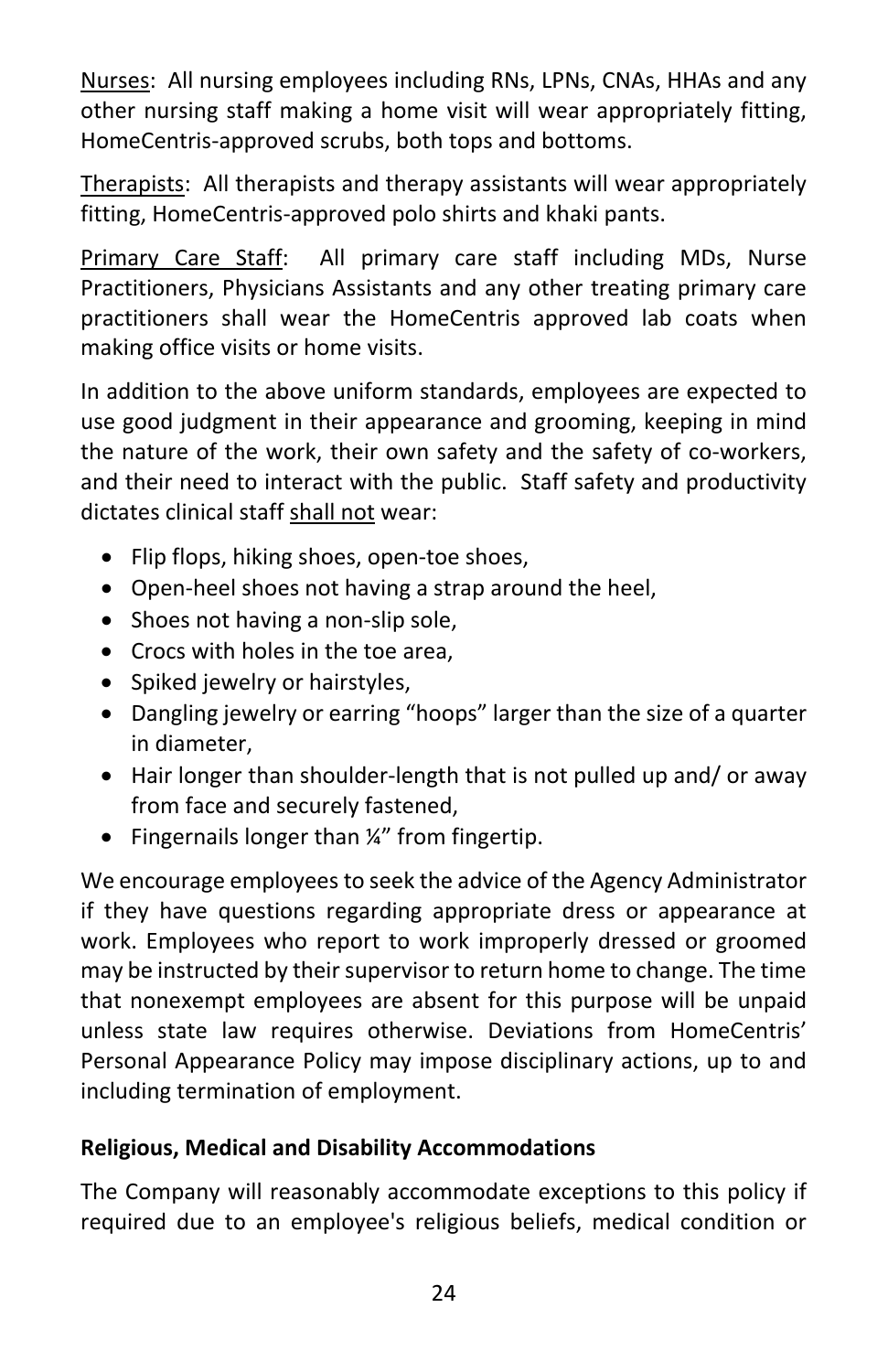disability. Employees who need such an accommodation should contact their supervisor or Human Resources.

## <span id="page-25-0"></span>Attendance and Punctuality

To maintain a safe and productive work environment, the Company expects employees to be reliable and to be punctual in reporting for scheduled work. Absenteeism and tardiness place a burden on other employees and on the Company and will result in disciplinary action.

# <span id="page-25-1"></span>PAY PRACTICES

## <span id="page-25-2"></span>Payment of Wages

Employees will be paid by check, direct deposit, or pay card. Each pay period covers two weeks. You will be paid on the schedule set by your manager. If the regular payday falls on a company-recognized holiday, then employees will be paid on the work day after the regular payday unless applicable law requires otherwise. Employees who elect to use electronic direct deposit will receive a deposit advice on each payday.

For security and convenience, we encourage you to arrange for the direct deposit of your paychecks. If your paycheck is lost or stolen, contact your payroll representative immediately. We will attempt to put a stoppayment notice on the check. Once we receive confirmation the stop payment was successful, we will issue a new check.

HomeCentris is required by law to make certain deductions from employees' paychecks each time they are prepared, including but not limited to, federal, state, and local income taxes, federal and state disability insurance, and contributions to Social Security and Medicare. The tax deductions will depend on your earnings and on information you furnish on W-4 forms and State withholding forms. If you fail to submit a W-4 form, HomeCentris will assign the employee as single with zero exemptions. We may also withhold additional deductions from your paychecks for contributions to voluntary benefits programs. The amount of all deductions will be listed on the employee's pay stub. If you have questions concerning why deductions were made from your paycheck or how they were calculated, contact your payroll representative.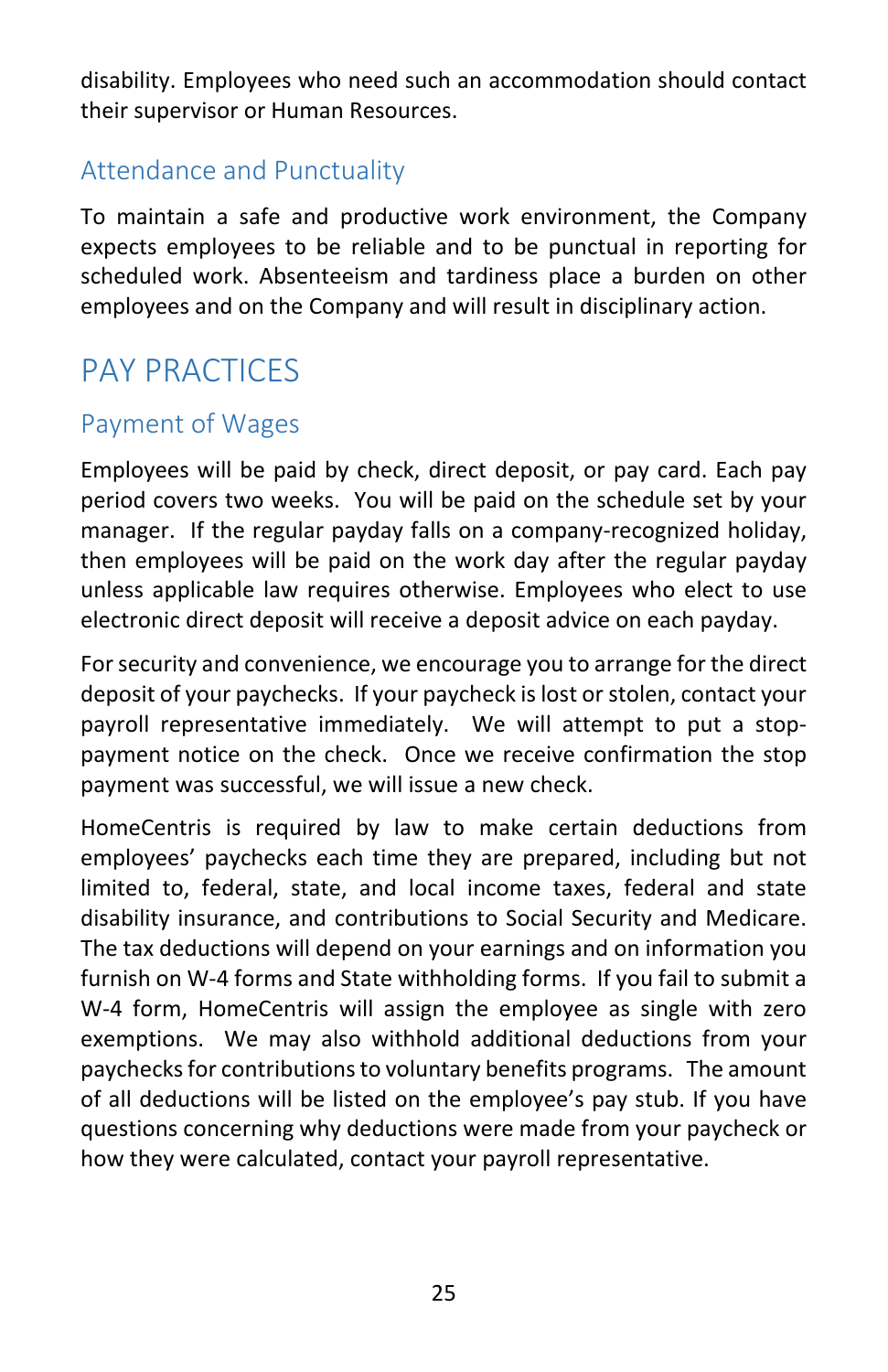## <span id="page-26-0"></span>Overtime Pay

All non-exempt employees are eligible for overtime pay in accordance with applicable law. Exempt employees are not eligible for overtime pay. If an employee is unclear if he/she qualifies for overtime pay, they should speak to his or her manager or Human Resources.

Employees will be paid at straight time for all hours worked up to and including the fortieth (40th) hour worked in any given work week. Employees will be paid one and one-half (1½) times his/her regular hourly rate of pay for all hours worked in excess of the fortieth (40th) hour in any given work week, or in accordance with the law of the state in which you work. Non-exempt employees are responsible for accurately reporting all time worked, including overtime hours.

All overtime must be approved by your supervisor in advance of an employee working any overtime hours. Non-exempt employees must inform their supervisor when they realize they may work overtime for that work week. Non-exempt employees will be paid for all overtime work, but may be subject to disciplinary action up to and including termination of employment if the overtime work was not pre-authorized.

For purposes of determining whether non-exempt employees are entitled to overtime pay, only hours worked during a work week will be counted. Paid time off, and other circumstances in which employees receive payment other than for the actual performance of work are, will not be counted as hours worked for overtime calculations, with the exception of periods of time during these categories of time when the non-exempt employee performed actual work on behalf of the Company. For overtime pay calculation purposes, the work week begins at 12:00 midnight on Sunday and ends at 11:59pm on Saturday.

Exempt employees are expected to work as much of each workday as is necessary to complete their job responsibilities. No overtime or additional compensation is provided to exempt employees.

## <span id="page-26-1"></span>Work Schedules and Authorized Hours

The regular workweek for all full-time, hourly, regular office administrative employees is forty hours, divided into five days, Monday through Friday, with full-time employees scheduled to work eight hours per day, not including an unpaid meal break of up to 30 minutes. The actual start and end to the work day shall be defined by on-site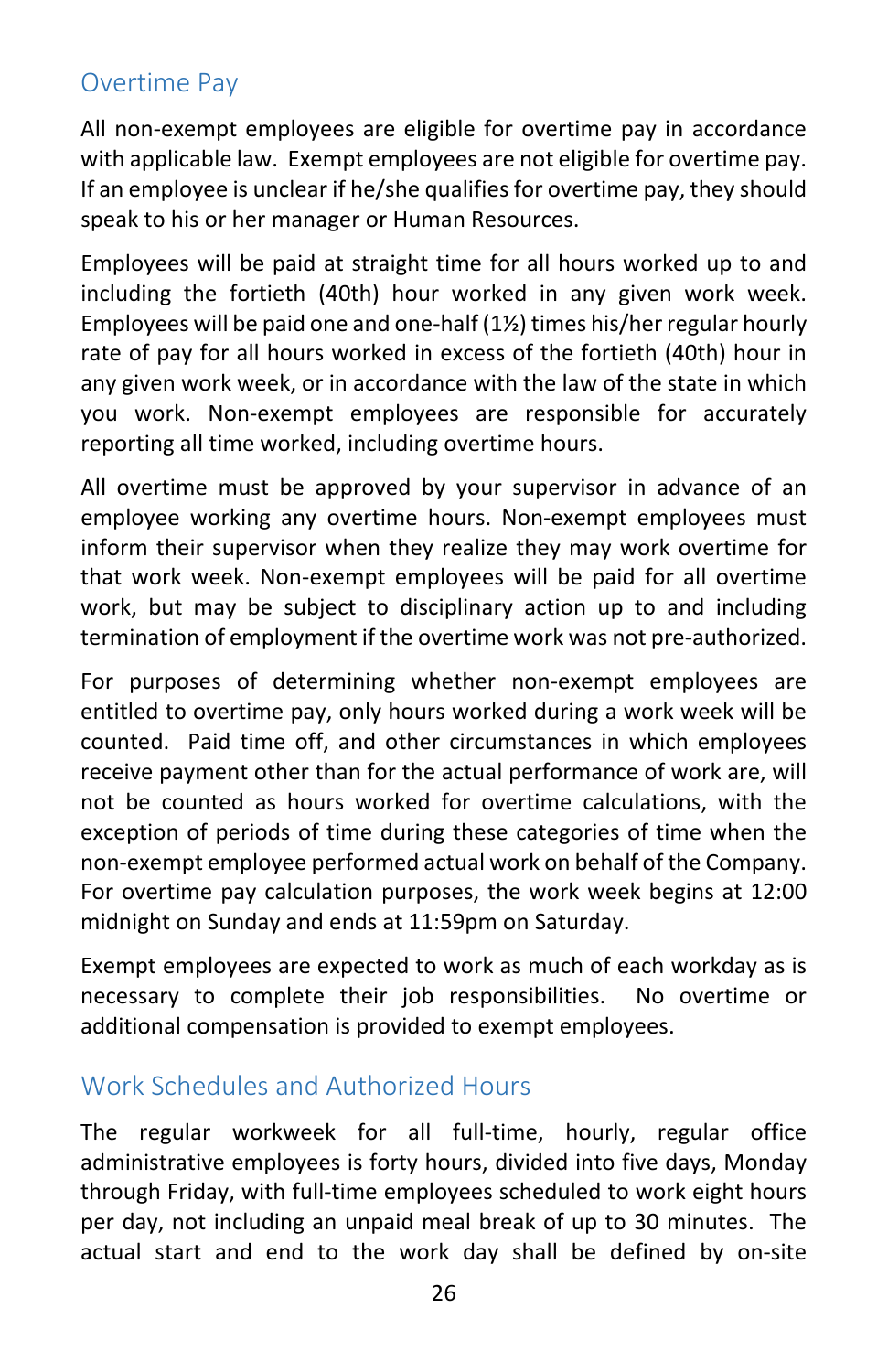management based on patient requirements or other business issues. Part-time employees' working hours and schedules will be arranged by supervisors. Salaried or non-exempt employees are not compensated by the hour and are expected to work the hours needed to complete their responsibilities.

Your daily and weekly work schedules may be changed from time to time at the discretion of management to meet the varying condition of our business and in accordance with patient requirements. We will announce changes in work schedules as far in advance as practicable.

Based on patient needs/requests, other urgent needs of the business, or employee personal business, you may have variations in starting and ending times, as well as variations in total hours that may be scheduled each day and week. In these cases, you may be required to adjust your schedule on another work day in the same workweek to arrive at your normal weekly hour expectation. This situation must be pre-approved by your supervisor and must be made up within that calendar week.

Any time worked in excess of your approved work schedule must be approved by your supervisor in advance of an employee working any additional hours. Non-exempt employees will be paid for all time worked, but may be subject to disciplinary action up to and including termination of employment if the time work was not pre-authorized.

## <span id="page-27-0"></span>Working with Clients in Fixed Authorization Programs

Many caregivers work with clients who are participating in a commercial, governmental, or institutional fixed-authorization program ("FAP"), including but not limited to Medicaid Waiver Programs.

FAPs authorize only a certain number of caregiver hours per work week per client and will not, under any circumstances, pay HomeCentris for any hours in excess of those authorized hours. The Company does not receive any benefit, financial or otherwise, for any time a caregiver spends with a FAP client beyond the authorized weekly hours. Caregivers are not authorized or permitted to perform any work for a FAP client beyond the authorized weekly hours. This policy addresses situations in which a caregiver spends time with a client beyond the hours specifically authorized by the applicable FAP or may incorrectly clock in or out in excess of the authorized hours.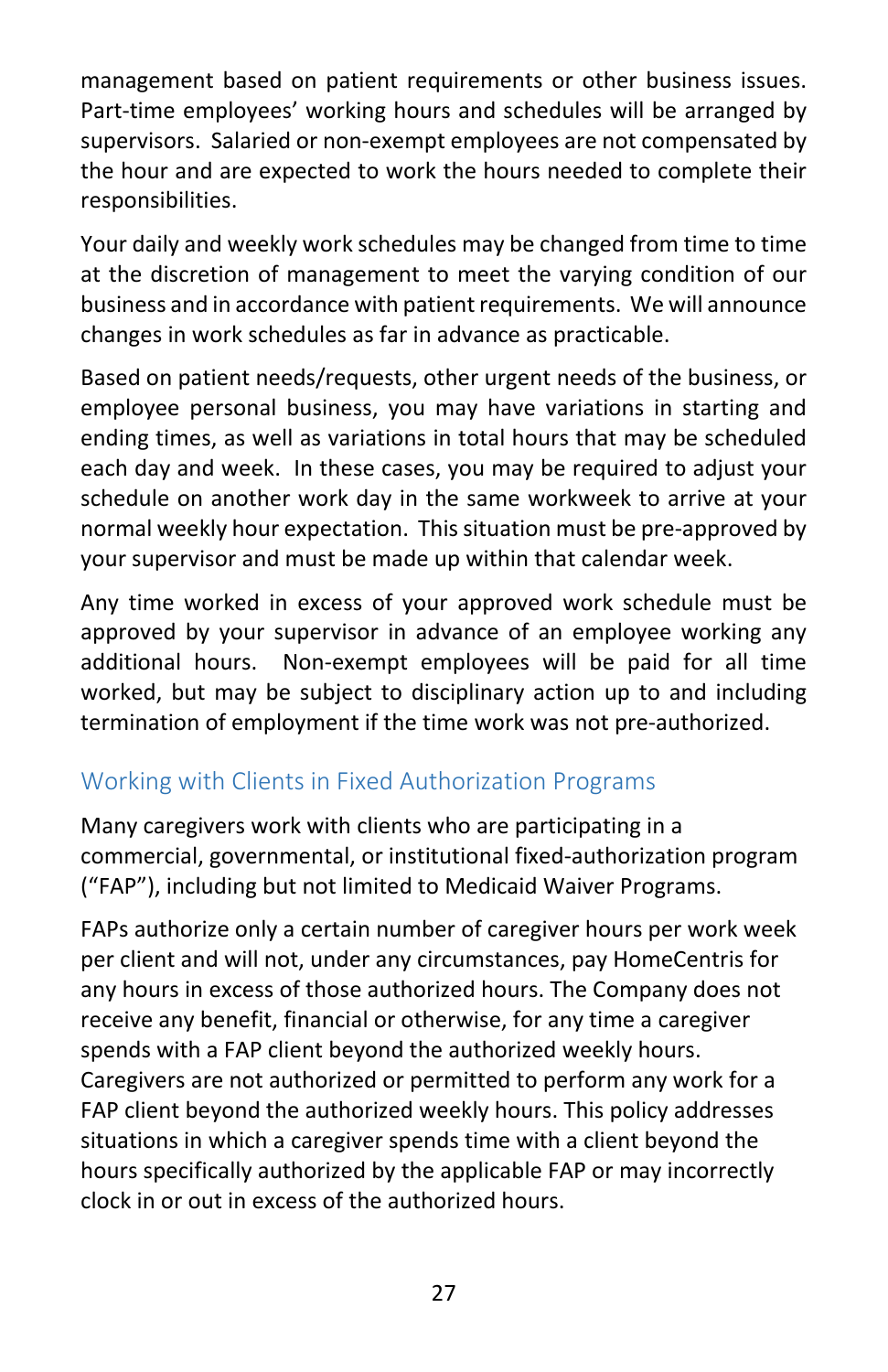You must notify HomeCentris if you exceed the authorized hours in a work week. The Company may credit such excess hours to caregivers only if, in its sole discretion, the excess time was warranted for issues including, but not limited to, health emergencies, safety issues, weather conditions, and temporary FAP authorizations. Without such exceptions, the Company shall adjust any excess work hours to the number of hours then authorized. Caregivers who continually violate the company's time and attendance policies will be subject to disciplinary action, up to and including termination.

## <span id="page-28-0"></span>Recording Work Hours for Non-Exempt Employees

HomeCentris will compensate its non-exempt employees in accordance with all applicable state and federal laws.

#### Non-exempt office employees

Non-exempt office employees must accurately and timely record all hours worked for payroll processing. Time recording for non-exempt office employees is accomplished by either electronic timeclock or paper time sheets depending on the company and location. Your supervisor will train you on the correct timekeeping procedures.

For non-exempt office employees, 30-minute meal periods are deducted automatically each day. You are able to leave the premises during your meal period. You are not to perform any work while you are on your meal period and should be free from all work duties.

If your meal period is interrupted or missed for any reason such that you do not receive an uninterrupted 30-minute meal period, it is your responsibility to notify your supervisor as soon as possible but no later than the end of your shift so that you will be paid for your work time.

Failure to take meal periods per this policy is a compliance issue and may result in discipline, up to and including termination of employment.

#### Non-exempt Caregivers

Non-exempt caregivers must accurately and timely record and report all hours worked for payroll processing. The Company uses electronic visit verification systems ("EVV") for most assignments. Your supervisor will train you on the correct timekeeping procedures for our applicable EVVs. Caregivers must clock-in via the EVV before performing any work-related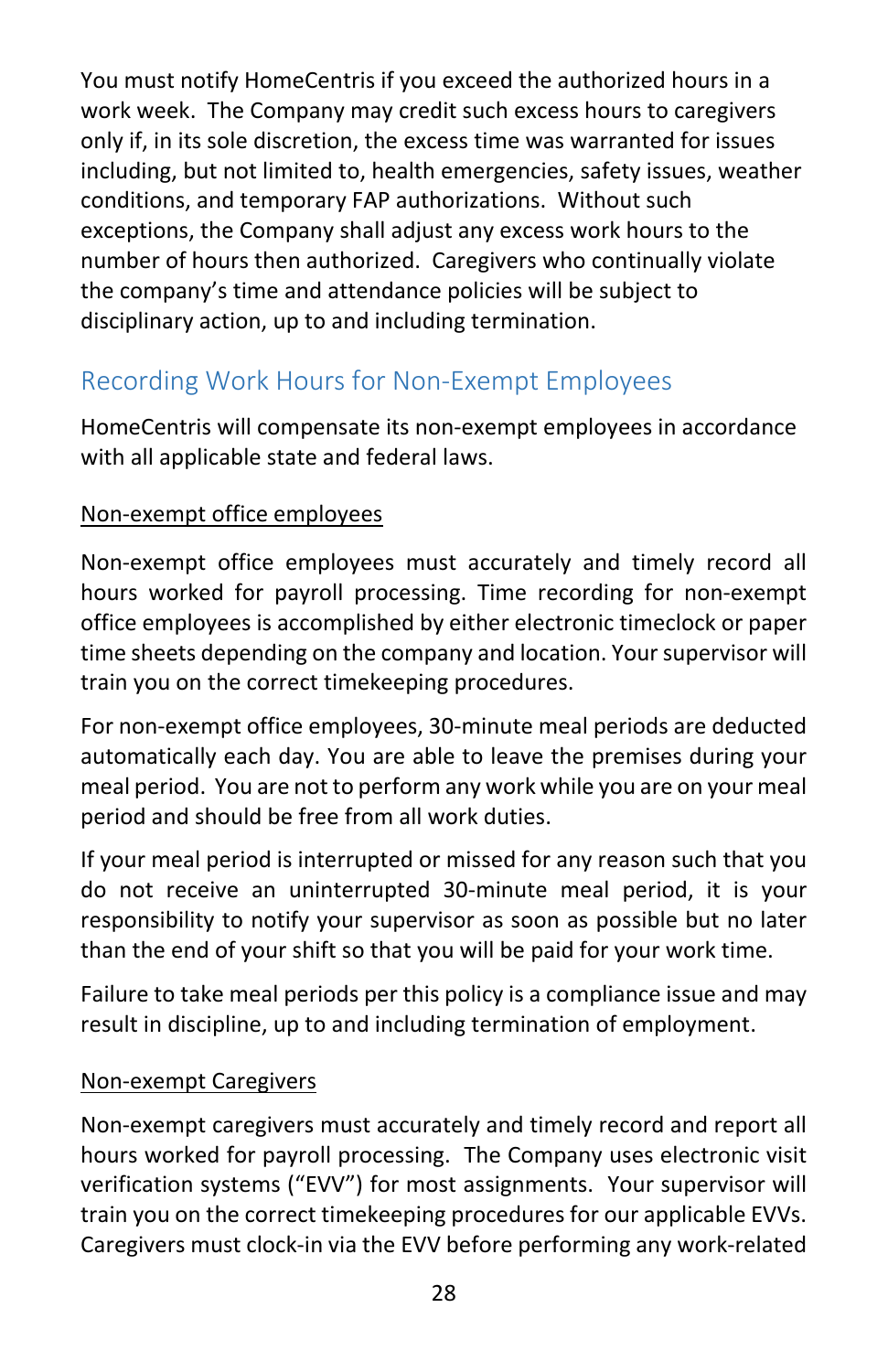activity at their assignment and must complete all work-related activities at the assignment before clocking out using EVV. This technology mostly eliminates time-slips for timekeeping and allows the office to know when the caregiver arrives at and leaves a client's home. If the caregiver cannot call from the client's phone because it is in use, call as soon as the phone is free, and then call the supervisor who will speak with the client to verify the actual arrival time.

It is important caregivers timely report any working time not otherwise captured via the EVV on the Time Certification for Non-Visit Time log. This may include,but is not limited to time working in the Company office, time spent on training, time spent in in-service education, time spent in orientation or staff meetings, and all hours of work not otherwise reported in EVV. If a caregiver is working on a live-in, a shift of 24-hours or more, interruptions to the caregiver's sleeping period must be reported to HomeCentris

# <span id="page-29-0"></span>"Off the Clock" Work

The Company is committed to compensating every employee for all work performed in accordance with all applicable state and federal laws. HomeCentris prohibits employees from working "off the clock." "Off-theclock" work means work a non-exempt employee performs but fails to report to the Company. Non-exempt employees may not perform any work without compensation.

Examples of prohibited off-the-clock work include but are not limited to:

- Performing work-related activities before a non-exempt employee has started recording work time or after he or she has stopped recording work time;
- Working on-call and not recording or reporting the hours of work;
- Working overtime hours (whether pre-approved by a supervisor or not) and failing to record those hours;
- Completing work-related paperwork at home without recording or reporting the time; and
- Sending or responding to work-related e-mails or making or responding to phone calls without reporting the time worked.

Non-exempt employees who perform work while not clocked/signed in, must track all time worked and immediately report that time to the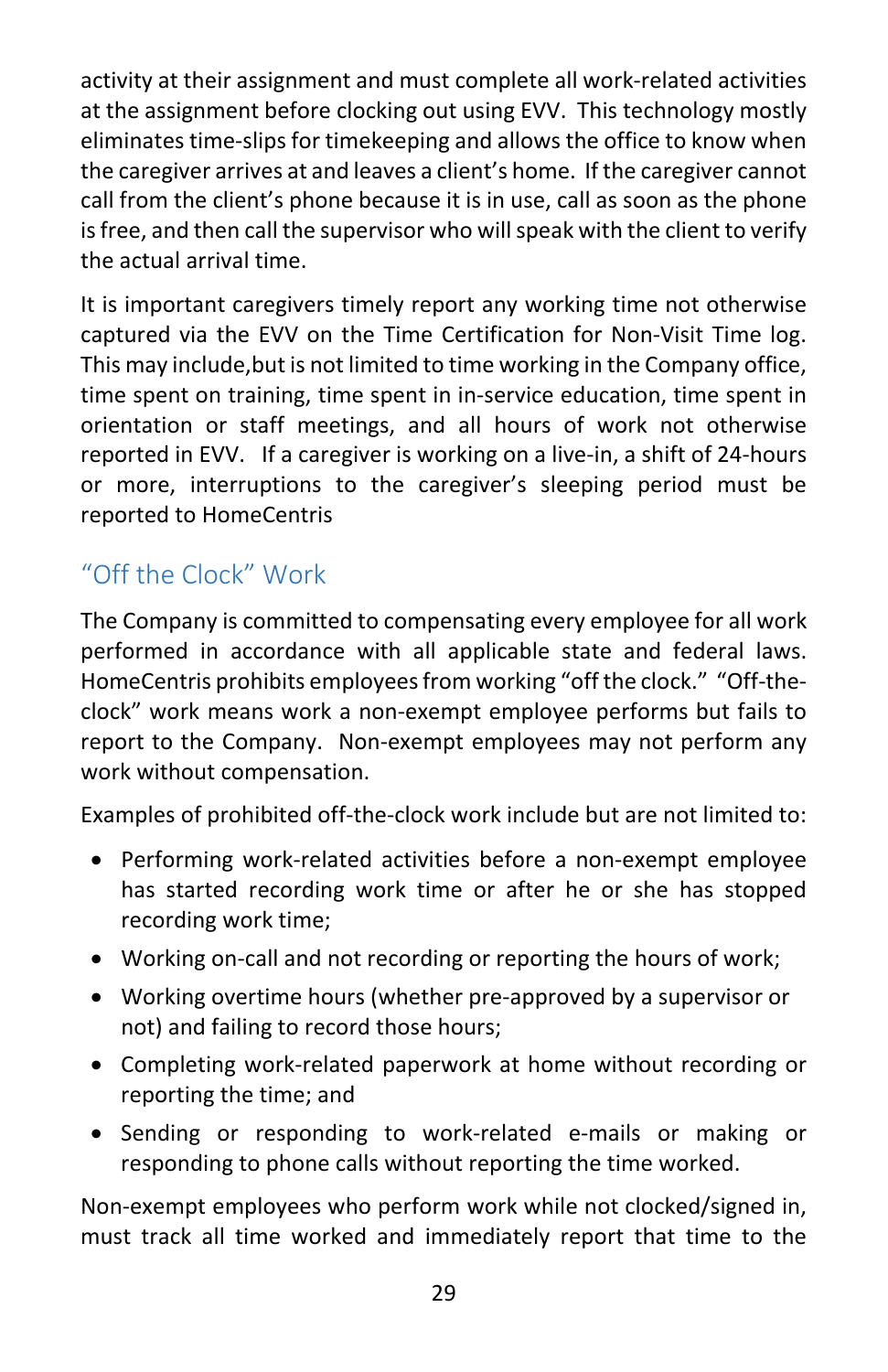employee's manager. Your supervisor will train you on the correct timekeeping procedures, including the proper method to certify all of the hours worked. The Company pays non-exempt employees for all working time, even if the work performed was not initially reported in the Company's timekeeping system or on a timesheet. Therefore, if a nonexempt employee determines he or she is not paid for work, he or she must follow the reporting procedure set forth in the section titled "Reviewing Your Pay Stub, Reporting Errors, and Obtaining More Info."

## <span id="page-30-0"></span>On-Call Pay

To ensure the Company can address after hours issues, the Company has instituted an on-call compensation policy to cover those nonexempt employees who may be required to be on-call and/or come back into work following their regularly scheduled shift. Exempt employees are not eligible for "on-call" pay.

During the on-call period, employees will not be required to report to work and may perform on-call work remotely. Employees are free and encouraged to engage in personal activities during the on-call period. However, the Company asks that the employee refrain from the use of drugs and alcohol to ensure soundness of judgment.

Employees will be paid for their on-call/call-in time. Nonexempt on-call employees will be paid at their normal rate of pay for any time actually worked while on-call. On-call hours will only count as hours worked if the employee is required to actually work while on-call. Employees will be paid any applicable overtime rate if the time spent working on-call qualifies as overtime.

Employees who are not required to perform any work during their on-call shift will be paid a flat on-call rate for being on-call. Because this premium payment is not for work actually performed, the on-call hours will not count as hours worked for the purpose of overtime.

## <span id="page-30-1"></span>Reviewing Pay Stubs, Reporting Errors, and More Information.

HomeCentris works hard to ensure all employees are paid correctly, but mistakes can happen. When mistakes do occur, and are brought to our attention, HomeCentris will promptly make any corrections necessary. It is your responsibility to review each paycheck/pay stub when you receive it to make sure your pay and hours are correct.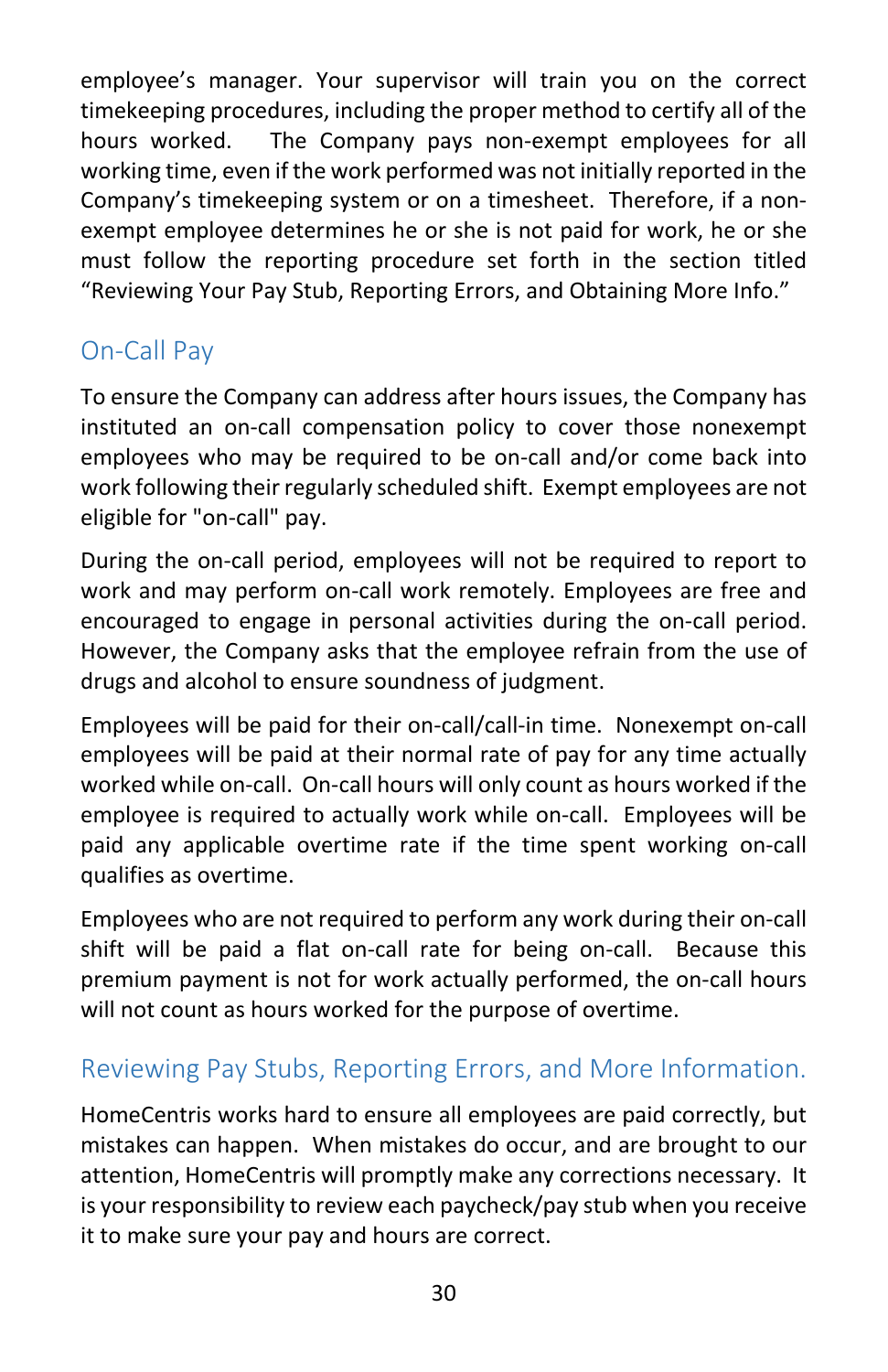If you believe an error has occurred or have questions about your paycheck, pay stub, deductions, or if your pay does not accurately reflect your hours worked, you should promptly report the matter to your supervisor or the payroll representative. If your supervisor or payroll representative is unavailable, if you believe it is inappropriate to contact those persons, or if you have not received a prompt and acceptable reply from them, you should immediately contact Human Resources. Every report will be fully investigated and HomeCentris will strive to ensure you receive the pay to which you are entitled. If you have not received a satisfactory response within five business days reporting, please contact the Compliance Hotline at 888-739-0965.

If the Company concludes an employee has violated this policy, corrective action will be taken, where appropriate, up to and including termination.

## <span id="page-31-0"></span>Travel Time

The Company will compensate non-exempt employees for time spent traveling for purposes of conducting the Company's business in compliance with applicable local, state, and federal law. This compensation is for the time the non-exempt employee spends traveling and does not include mileage, which may be compensated separately.

Compensable travel time includes a non-exempt employee's business travel between work sites during the workday, but does not apply to time spent in the employee's regular commute to work, which includes travel from home to the first work site at the beginning of the workday and travel from the last work site to home at the end of the workday, unless applicable law requires otherwise.

For non-exempt employees, time spent traveling between work sites during the workday is counted as hours worked for purposes of calculating hours of work and overtime premiums and eligible nonexempt employees will be paid overtime in accordance with applicable federal and state law.

Non-exempt employees are not expected or authorized to accept or make calls or complete any paperwork before they begin their commute or after they finish their commute. Any work that is approved for nonexempt employees to do at home can be done on their own schedule. There is no work that non-exempt employees will be asked to do immediately before or immediately after their commute.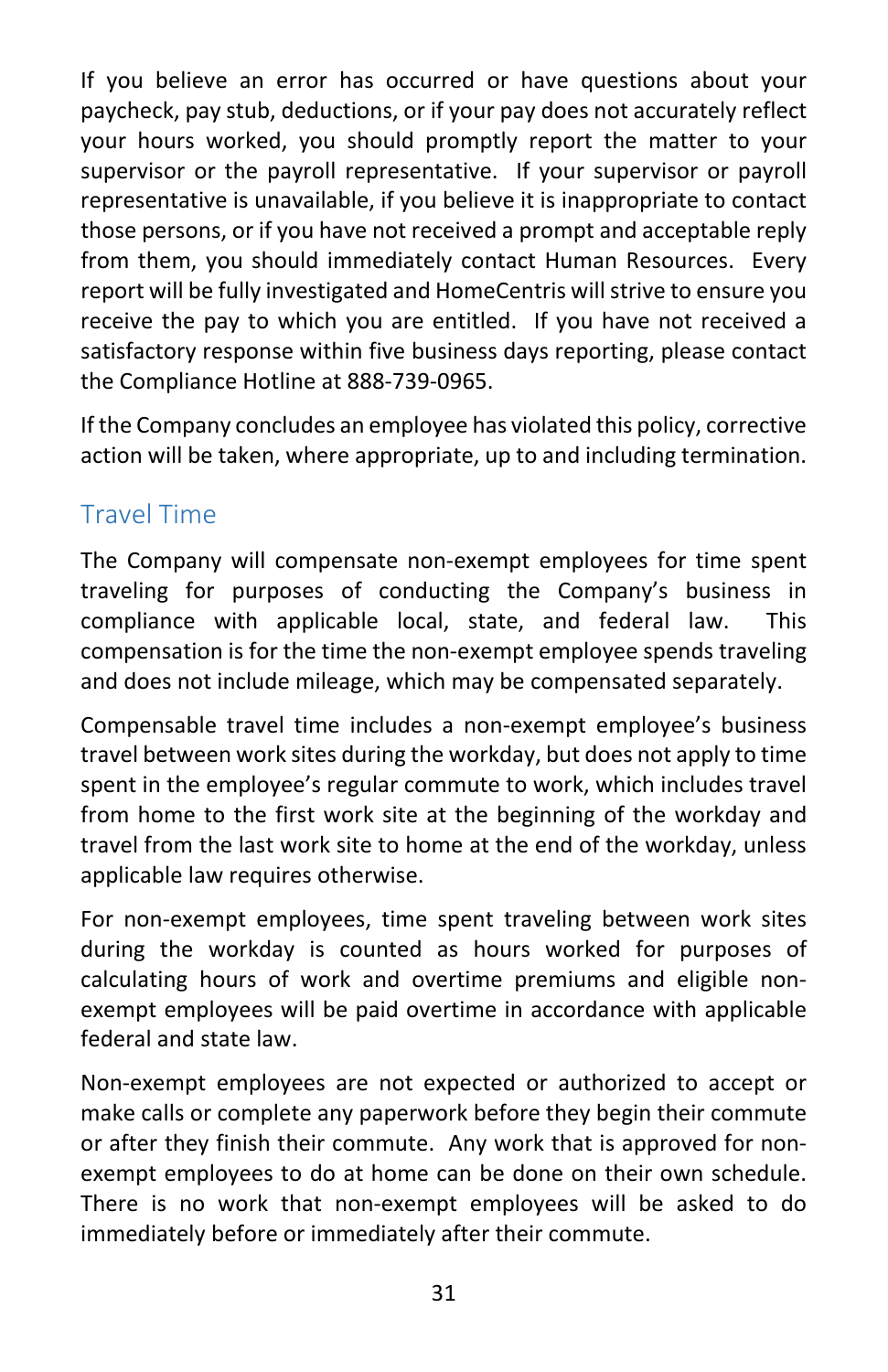All compensable travel time will be calculated by Company software using Google Maps to calculate the distance and time between clients. This time will be included on your pay stub. It is your responsibility to track your travel time, reconcile it against the Travel Time on your pay stub, and notify the payroll department if it is incorrect.

Failure to adhere to this policy, including failure to record all compensable travel time and failure to record all work will be addressed as a performance issue and the employee will be subject to discipline, up to and including termination from employment.

## <span id="page-32-0"></span>Exempt Employees

Exempt employees are paid on a salary basis meaning the employee regularly receives a predetermined amount of compensation each pay period regardless of variations in the quality or quantity of the employee's work. In general, an exempt employee will receive his or her salary for any week in which the employee performs any work, regardless of the number of days or hours worked. However, an exempt employee will not be paid for time not worked as follows:

- When an exempt employee takes one or more full days off for personal reasons other than sickness or disability, the employee will not be paid for such day(s) of absence, but the employee may use available PTO to make up for the reduction in salary;
- When an exempt employee takes one or more full days off from work due to sickness or disability, the employee will not be paid for such day(s) of absence, but the employee may use available PTO to make up for the reduction in salary;
- Penalties imposed in good faith for infractions of safety rules of major significance;
- Unpaid disciplinary suspensions of one or more full days imposed in good faith for infractions of workplace safety or conduct rules;
- When an exempt employee works only part of the week during his or her first and last week with the Company, the employee will be paid only for the days actually worked; and
- When an exempt employee takes unpaid leave under the Family and Medical Leave Act or corresponding laws, the Company will not pay for such days/hours of absence.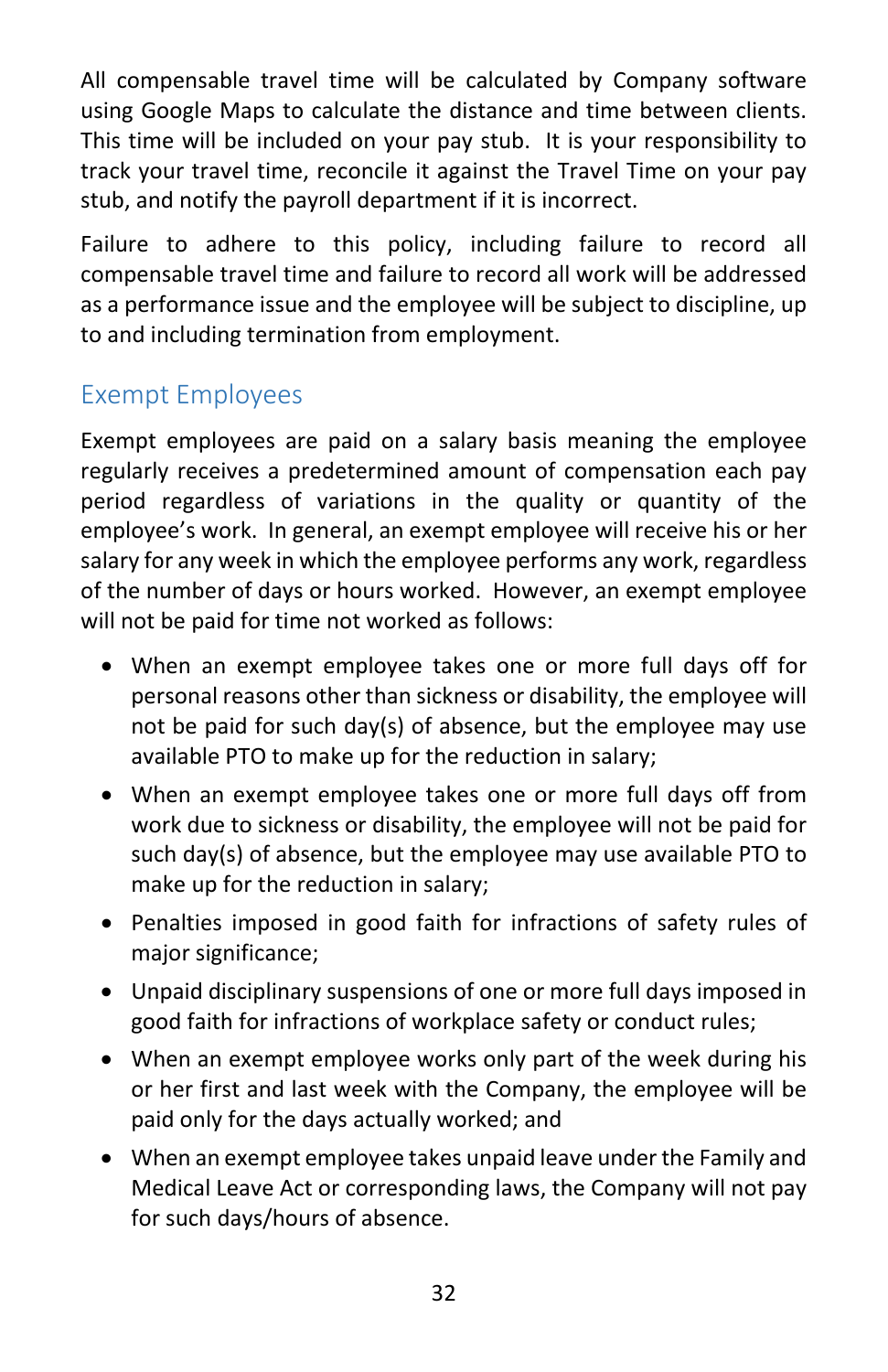The Company may require an exempt employee to use available PTO, when the employee takes less than a full-day off from work.

HomeCentris will not allow any form of retaliation against individuals who make good faith reports of alleged violations of this Pay Practices policy, or who cooperate in the Company's investigation of such reports, even if the reports do not reveal any errors or wrongdoing.

# <span id="page-33-0"></span>**BENEFITS**

## <span id="page-33-1"></span>Health and Ancillary Benefits

HomeCentris currently offers all full-time, regular employees with a choice of health benefits. One of the major advantages of the HomeCentris Benefits Program is designing a program to meet your individual needs. You can select from medical, dental, and vision care options, supplemental life insurance, accidental death and dismemberment ("AD&D") insurance, short-term and long-term disability coverage.

HomeCentris presently shares in the cost of employee medical, prescription drug, dental, vision, basic life and long-term disability insurance. These plans are offered to your family members, at your cost. Voluntary short-term disability and supplemental life insurance are offered at your expense.

Payroll deductions for medical (including prescription drugs), dental, and vision benefits are taken on a pre-tax basis, decreasing the amount employees pay in income taxes. All other benefits elected will be deducted on a post-tax basis.

All caregivers are eligible for health benefits, regardless of hours worked. For non-caregivers, employees are eligible to participate in the HomeCentris Benefits Program if they are a regular, full-time employee with standard hours of at least 30 hours per week.

HomeCentris reserves the right to amend or cancel its benefits programs and contributions, if any, at any time.

You are eligible after sixty (60) days of continuous employment from your hire date. If you do not enroll within forty-five (45) days of becoming eligible, you must wait until the open enrollment window at the end of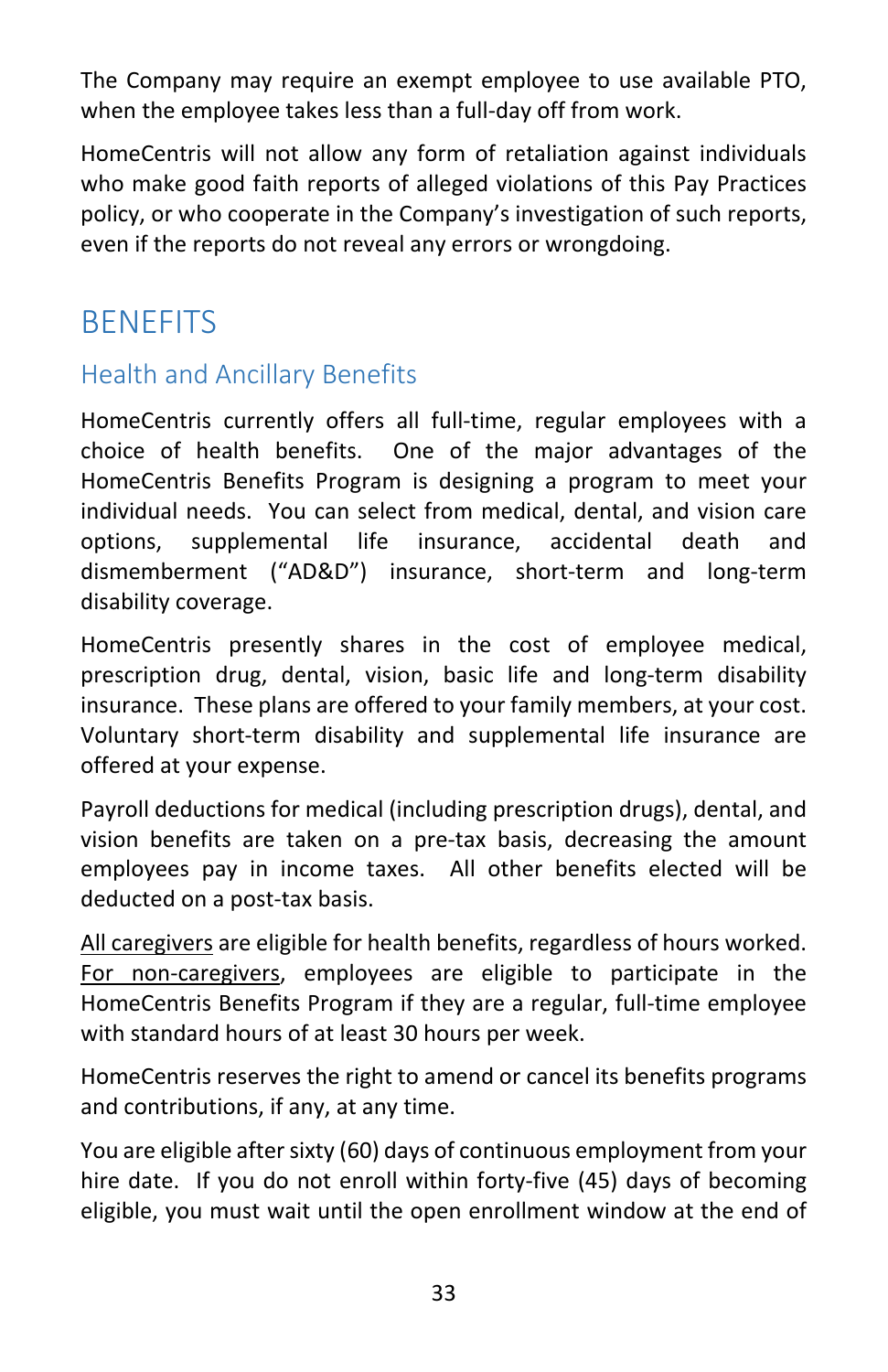each calendar year, unless a qualifying life event occurs during the year. Qualifying life events include:

- Losing healthcare coverage you previously had,
- You have acquired a new dependent (through marriage, birth or adoption) and wish to cover that dependent

If you have a Qualifying Life Status Change, you must enroll yourself and eligible dependents within thirty (30) days of the change, or wait until the next open enrollment period. During any approved leave of absence (FMLA, Workers Compensation, Short-Term Disability, Long-Term Disability, other approved unpaid leave), employees are required to continue making their normal benefits contributions in order to maintain their benefits. If PTO or other paid leave is substituted for FMLA leave, HomeCentris will continue to pay the employee's contribution towards group health benefits through a payroll deduction, assuming sufficient funds are available.

## <span id="page-34-0"></span>Workers' Compensation

When work-related accidents, injuries or illnesses occur, employees may be eligible for workers' compensation insurance benefits. The Company provides a comprehensive workers' compensation insurance program at no cost to employees and in accordance with applicable state law. This program covers most injuries or illnesses, sustained in the course of employment, that require medical, surgical, or hospital treatment. Subject to legal requirements, workers compensation insurance provides benefits or, if the employee is hospitalized, treatment immediately.

#### Reporting Work-Related Injury or Illness

Employees who sustain a work-related injury or illness should inform their supervisor immediately. No matter how minor an on-the-job injury may appear or where it may occur, it is important that it be reported immediately to allow an eligible employee to qualify for coverage.

#### Leaves of Absence/Accommodation

Employees who need to take time off from work due to a workers' compensation illness or injury may also be eligible for a leave of absence under the Company's leave of absence policies. Employees should consult Human Resources for additional information.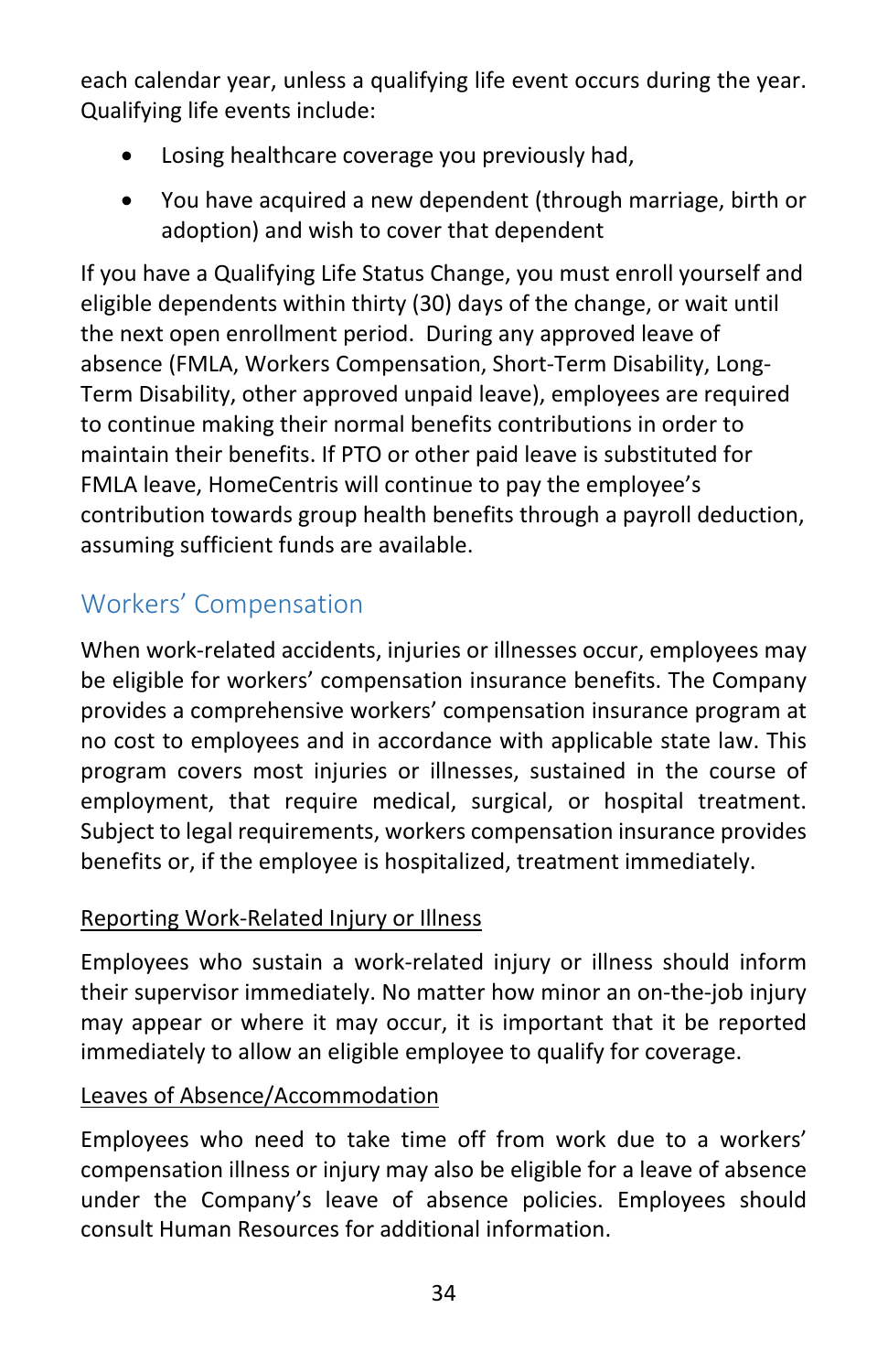#### Return to Work

Employees ready to return to work following a workers' compensationrelated leave of absence must supply a certification from a health care provider confirming the employee's ability to return to work. HomeCentris has a transitional return to work program. This program is mandatory for all work-related injuries, is temporary, and is an alternative to full duty. An employee, who fails to report to work when released for full, partial or transitional duty by an attending physician, has voluntarily resigned and may lose workers' compensation benefits as a result.

#### Fraud

The Company will notify the workers' compensation insurance company if we have reason to believe an employee has supplied false or misleading information about a claim and/or has filed a fraudulent claim. Workers' compensation fraud is a crime and may also be grounds for disciplinary action, up to and including termination of employment.

## <span id="page-35-0"></span>Wage Garnishments

When required by law, HomeCentris may garnish your wages to comply with a court ordered repayment. If you receive an order to garnish your wages, you must present it to our payroll department immediately. HomeCentris will process the garnishment in accordance with state limitations withhold the required amount of your wages, and remit the money to the appropriate agency.

# <span id="page-35-1"></span>TIME OFF AND LEAVES OF ABSENCES

## <span id="page-35-2"></span>Paid Time Off

#### *(This policy does not apply to non-exempt caregiver positions including caregiver, certified medication technician, certified nursing assistants and geriatric nursing assistants***.)**

HomeCentris will provide Paid Time Off ("PTO") to eligible employees. PTO is a comprehensive paid-leave program and combines traditional vacation and sick time into a single benefit.

The "PTO year" will begin January 1 and will end on December 31. That means you start over on January 1 and begin accruing PTO again.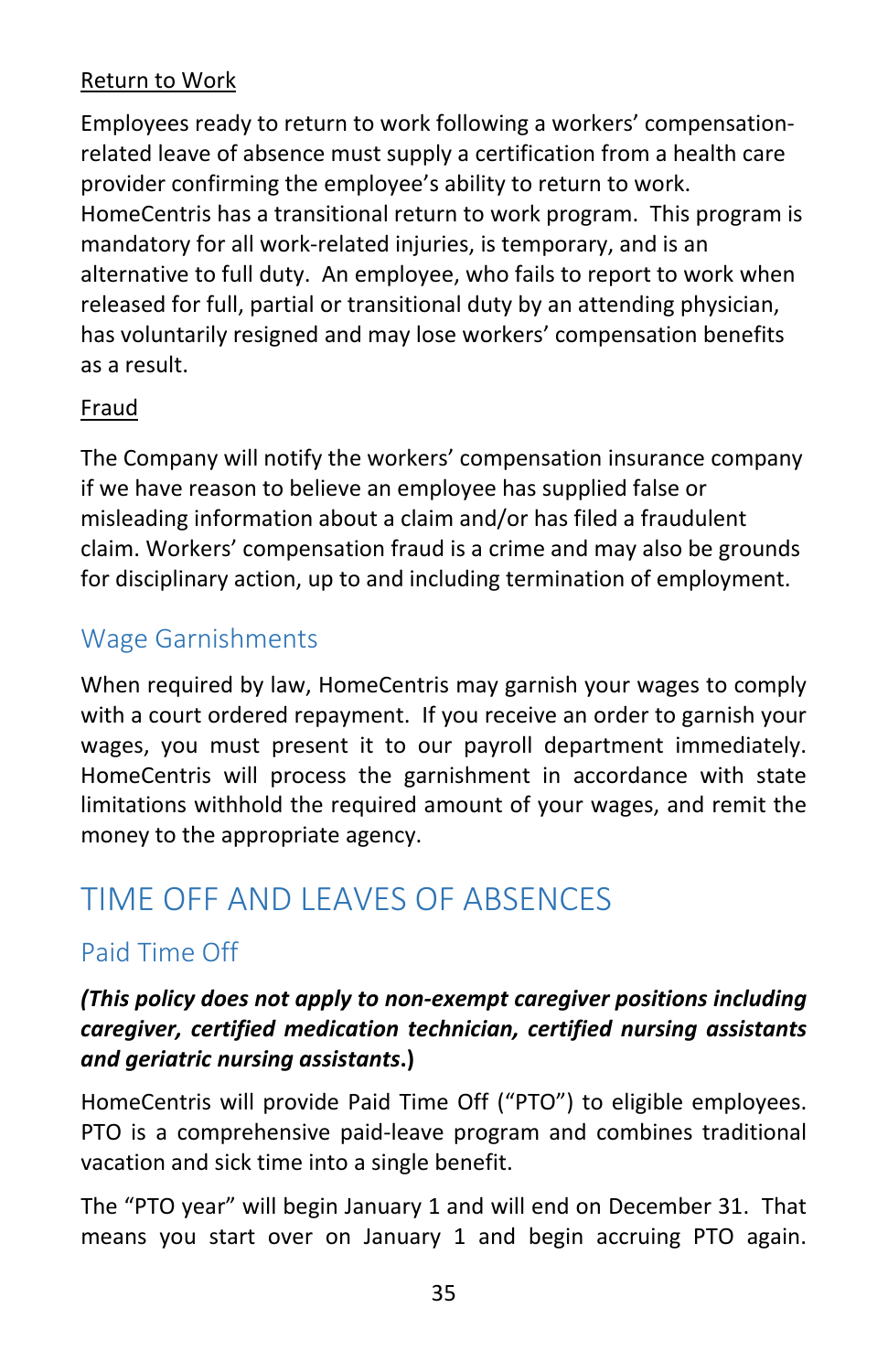HomeCentris provides PTO because it believes all employees should take time off and we encourage employees to use their PTO. However, employees may carry over a maximum of sixty-four (64) hours of PTO, or 40 service units for clinicians paid by the unit, into the following PTO year. There will be no accommodations given to staff if year-end PTO requests are denied due to patient needs. Both employees and managers are responsible for monitoring accrued PTO balances and using it before year end. Lost accrued PTO is not a HomeCentris obligation.

You accrue PTO based upon your job title and length of service. Eligible employees will accrue PTO based upon months of service completed from their hire date. Accrual rates for PTO are based on regular hours paid, which includes PTO hours taken in any given pay period. Your starting PTO Level is specified your job descriptions.

| Level   | Length<br><b>Service</b> | of | <b>PTO Earned Per</b><br><b>Hour Worked</b> | <b>Annual PTO</b><br><b>Days</b><br><b>Equivalent</b> |
|---------|--------------------------|----|---------------------------------------------|-------------------------------------------------------|
| Level 1 | 0-36 Months              |    | .05769                                      | 15                                                    |
| Level 2 | 37-72 Months             |    | .06538                                      | 17                                                    |
| Level 3 | 72+ Months               |    | .07692                                      | 20                                                    |

PTO use is not included as "time worked" for purposes of calculating overtime. Overtime hours worked are considered regular, straight time hours for purposes of calculating PTO earned. In other words, you will not accrue PTO at 150% of regular accrual rates during overtime hours.

You must request PTO from your supervisor as far in advance as possible. Requests for consecutive PTO days shall require a minimum of two weeks' notice. Approval of PTO requests is within the sole discretion of the supervisor and will be granted as the schedule permits. This discretion includes year-end PTO days requested to use accrued PTO.

PTO days must be used with all unpaid leaves of absence, including but not limited to, a personal leave of absence or a leave under the Family and Medical Leave Act until the PTO is exhausted. PTO cannot be used concurrently with other paid leaves of absence, including but not limited to, short-term or long-term disability. PTO cannot be used to extend a leave beyond the applicable time limits. (Example: Employee has a serious illness that qualifies him for up to 12 weeks of leave under the FMLA. At the time of qualifying for an FMLA leave of absence, the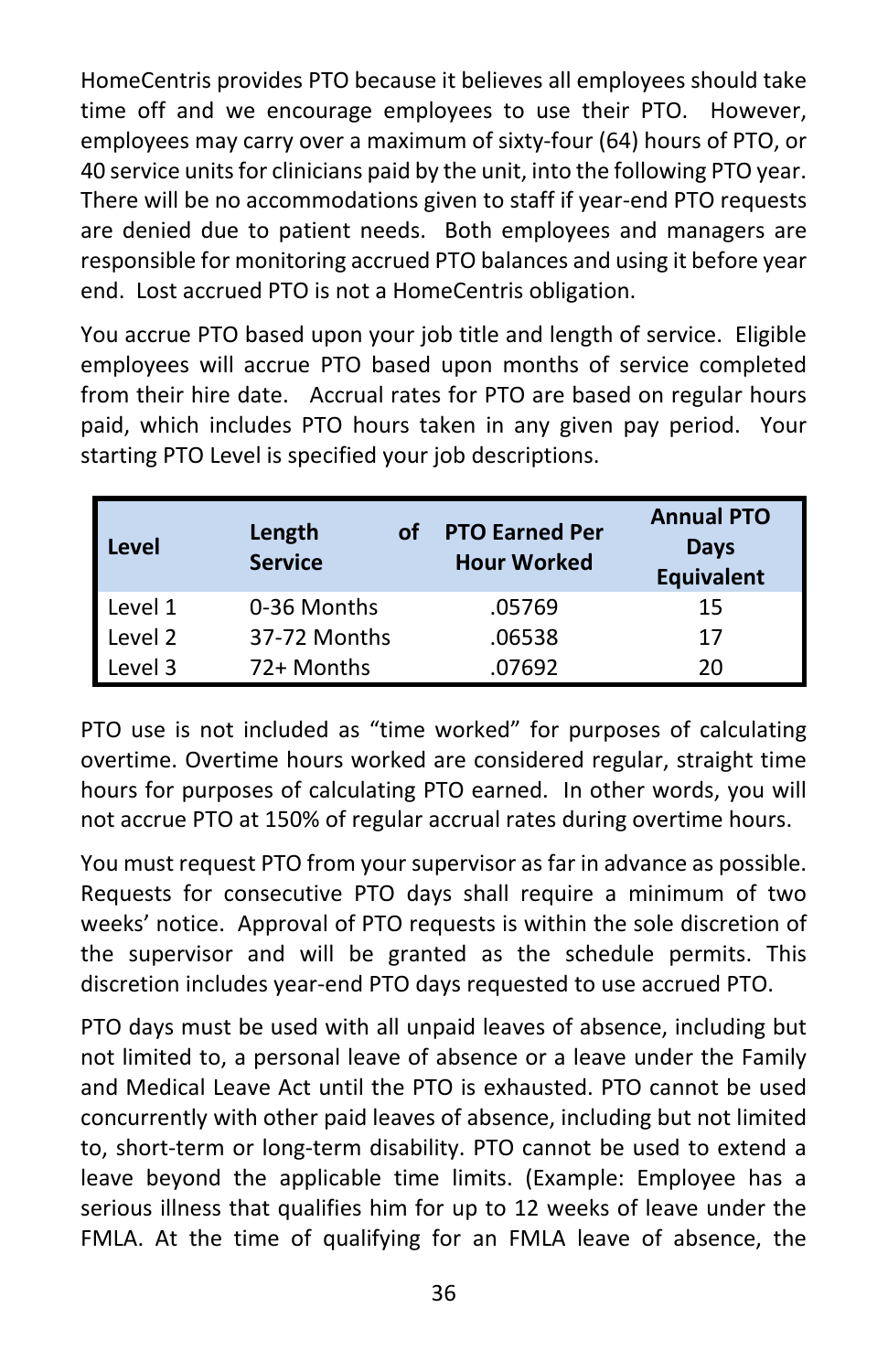employee has accrued five days of PTO. The employee is required to use all five days of PTO during the first five days of his FMLA leave.)

## <span id="page-37-0"></span>Corporate Holidays

The Company offers paid time off for the observance of specific holidays each calendar year to employees who primarily perform work duties at HomeCentris' corporate headquarters, a central billing office, or from a home-based office, or a clinician with the following title: RN, LPN, PT, PTA, OT, COTA, and ST. Typically, the Company observes the following paid holidays:

- New Year's Day
- Presidents' Day
- Memorial Day
- Independence Day
- Labor Day
- Thanksgiving Day
- Christmas Day
- Floating Holiday

Floating holidays are not PTO. They are for the observance of a holiday not included above or a special event. As such, you must request, in writing, your floating holiday at least 30 days in advance and your supervisor must approve your request so they can cover your absence. An unused Floating Holiday may not be carried to the following calendar year and will not be paid upon separation of employment.

NOTE: If a holiday falls on a weekend day, the Company observes the holiday on the preceding Friday for Saturday holidays or the following Monday for Sunday holidays

To be eligible to receive holiday pay, employees must be full-time (30 hours or more/week).

In addition, to be eligible to receive holiday pay, eligible employees must work the day preceding and the day following the holiday, unless the eligible employee uses PTO. If a holiday occurs during the eligible employee's PTO leave, the PTO day on the corporate holiday will be counted as a holiday rather than PTO.

Employees who are on a continuous leave of absence are not eligible to receive holiday pay. New hires who have not completed 90 days of employment are not eligible for holiday pay.

For the safety of our patients and at the discretion of your supervisor, you may be asked to work on the above holidays. If so, you will be granted a floating holiday.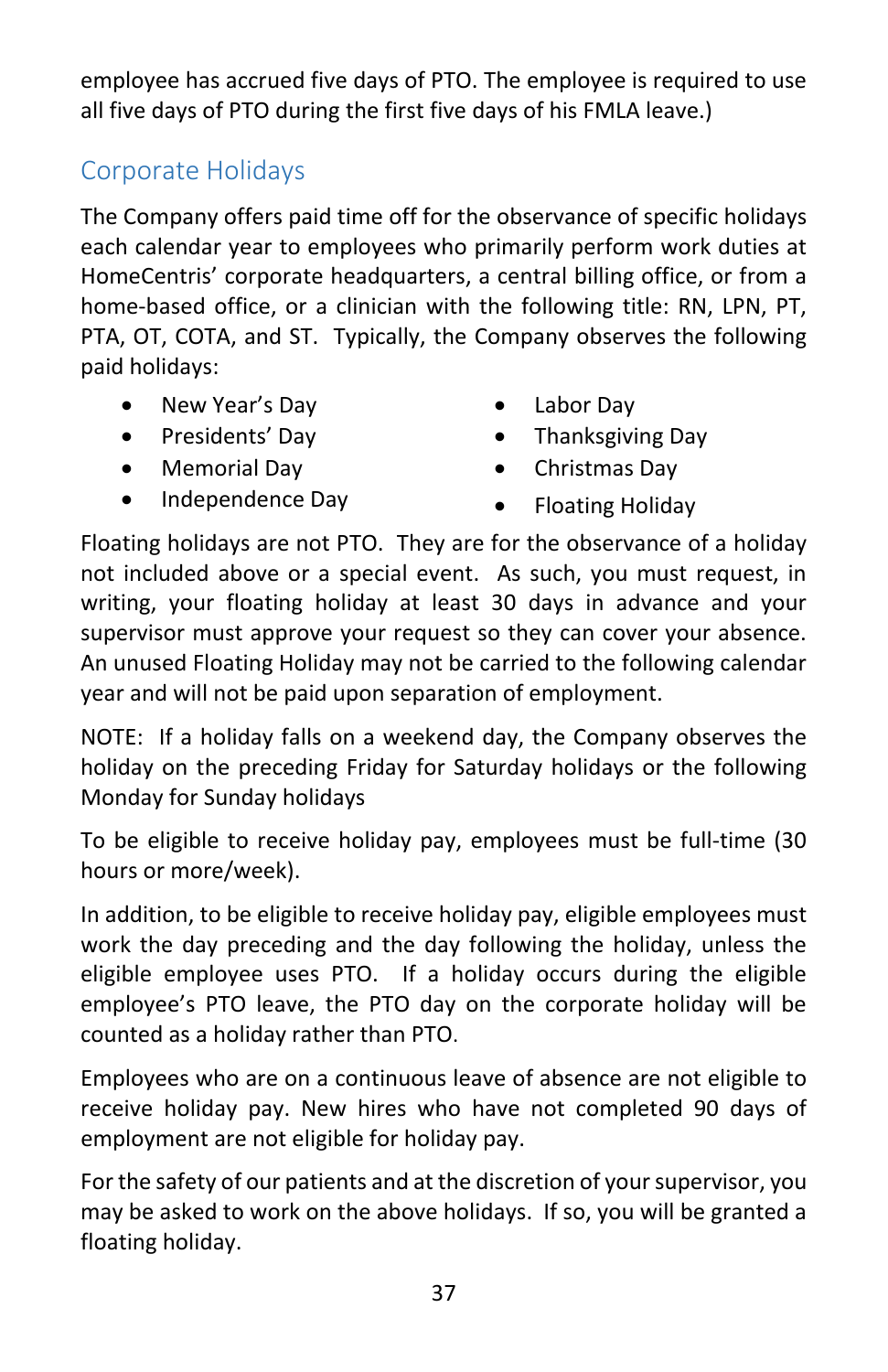Eligible nonexempt employees who perform any work on paid company holidays will be paid for all time worked in addition to any holiday pay. Holiday pay for nonexempt employees is calculated based on the employee's straight time pay rate (as of the date of the holiday) multiplied by the number of hours the employee would have otherwise worked on that day. Holiday pay is not counted for the purpose of calculating an employee's overtime hours of work or overtime premiums.

## <span id="page-38-0"></span>Family Medical Leave Act ("FMLA")

Employees may be entitled to a leave of absence under FMLA. The full detail of FMLA is beyond the scope of this handbook. This section provides summary information concerning FMLA entitlements and obligations employees may have during such leaves. If you have questions concerning FMLA, contact Human Resources or access the full policy in any agency or on the web at [www.homecentris.com/careers.](http://www.homecentris.com/careers)

#### Employees Eligible for FMLA Leave

FMLA leave is available to eligible employees. To be an eligible, an employee must: (1) have been employed by HomeCentris for at least 12 months (which need not be consecutive); (2) have been employed by HomeCentris for at least 1250 hours of service during the 12-month period immediately preceding the leave; and (3) be employed at a site where 50+ employees are located within 75 miles of the worksite.

#### Employee Entitlements for FMLA Leave

The FMLA provides eligible employees with a right to leave, health insurance benefits and, with some limited exceptions, job restoration.

1. Basic FMLA Leave Entitlement

The FMLA provides eligible employees up to 12 workweeks of unpaid leave during a rolling 12-month period. Leave may be taken for any one, or for a combination, of the following reasons:

- o To care for the employee's child after birth, or placement for adoption or foster care,
- o To care for the employee's spouse, son, daughter or parent (but not in-law) who has a **"serious health condition,"**
- o For the employee's own "**serious health condition"** (including any period of incapacity due to pregnancy, prenatal medical care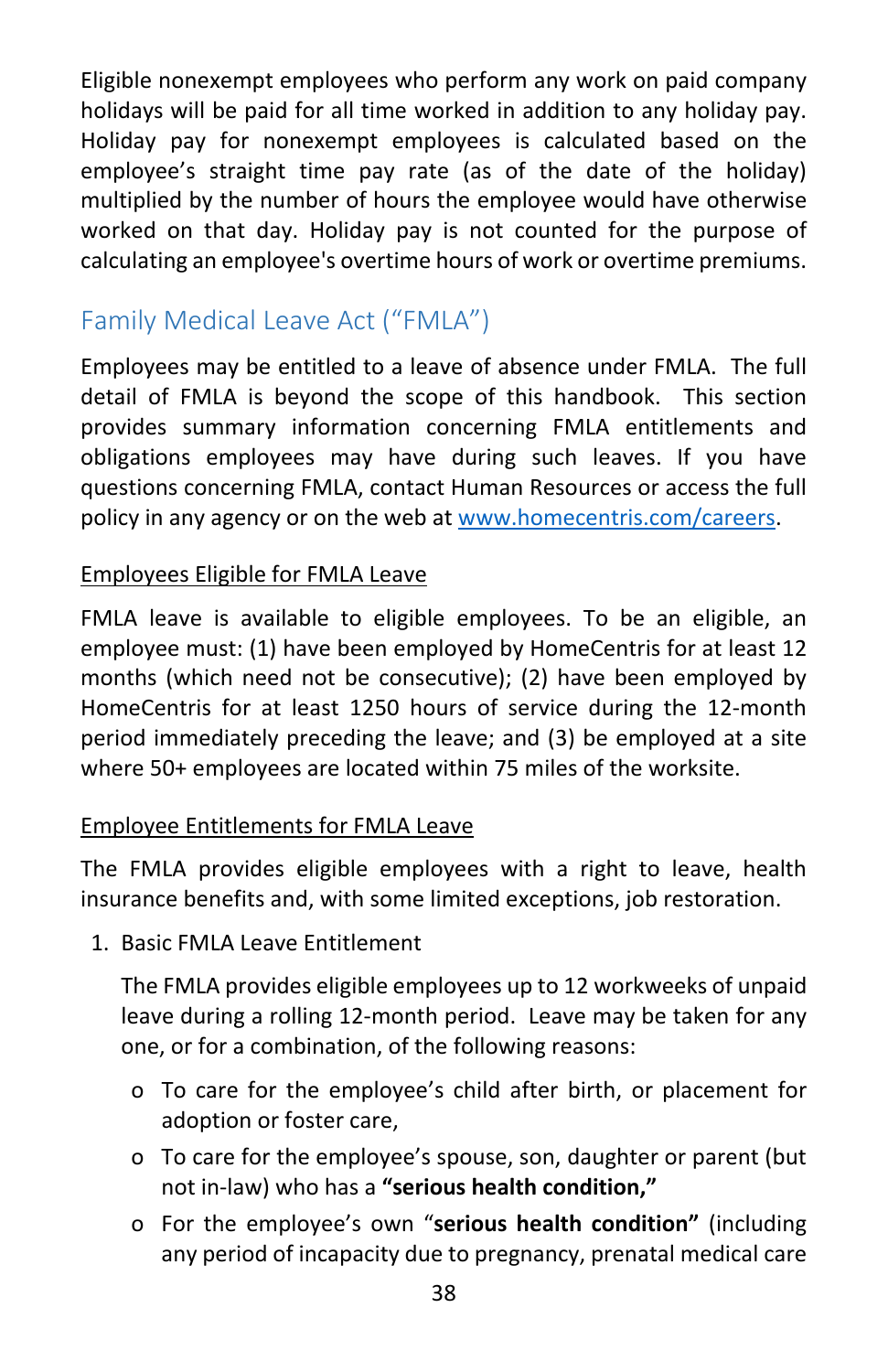or childbirth) that makes the employee unable to perform one or more of the essential functions of the employee's job

o Because of any **qualifying exigency** if an employee's spouse, son, daughter or parent is a covered military member who is a member of a regular component of the Armed Forces on active duty or has been notified of an impending call or order to active duty status for deployment to any foreign country in the regular or reserve components of the Armed Forces, including the National Guard or Reserves

The applicable "12-month period" utilized by the Company is the rolling forward method. This is a 12-month period measured forward from the start date of the employee's first FMLA leave.

See full policy for definitions of **serious health condition, qualifying exigencies, and covered service member.** 

2. Additional Military Family Leave Entitlement (Injured Service Member Leave)

An eligible employee who is the spouse, son, daughter, parent or next of kin of a covered service member is entitled to take up 26 weeks of leave during a single 12-month period to care for the service member with a serious injury or illness (see full policy).

#### Intermittent Leave and Reduced Leave Schedules

FMLA leave is usually taken for a period of consecutive days, weeks, or months. However, employees also are entitled to take FMLA leave intermittently or on reduced leave schedule when medically necessary. Employees may not take FMLA leave on an intermittent or reduced basis for the birth, adoption, or placement for foster care of a child.

#### Protection of Group Health Insurance Benefits

During FMLA leave, eligible employees are entitled to receive group health plan coverage on the same terms and conditions as if they had continued to work. To the extent that FMLA leave is unpaid because an employee has no accrued PTO, the employee must make arrangements to pay any employee contribution toward such benefits.

#### Restoration of Employment and Benefits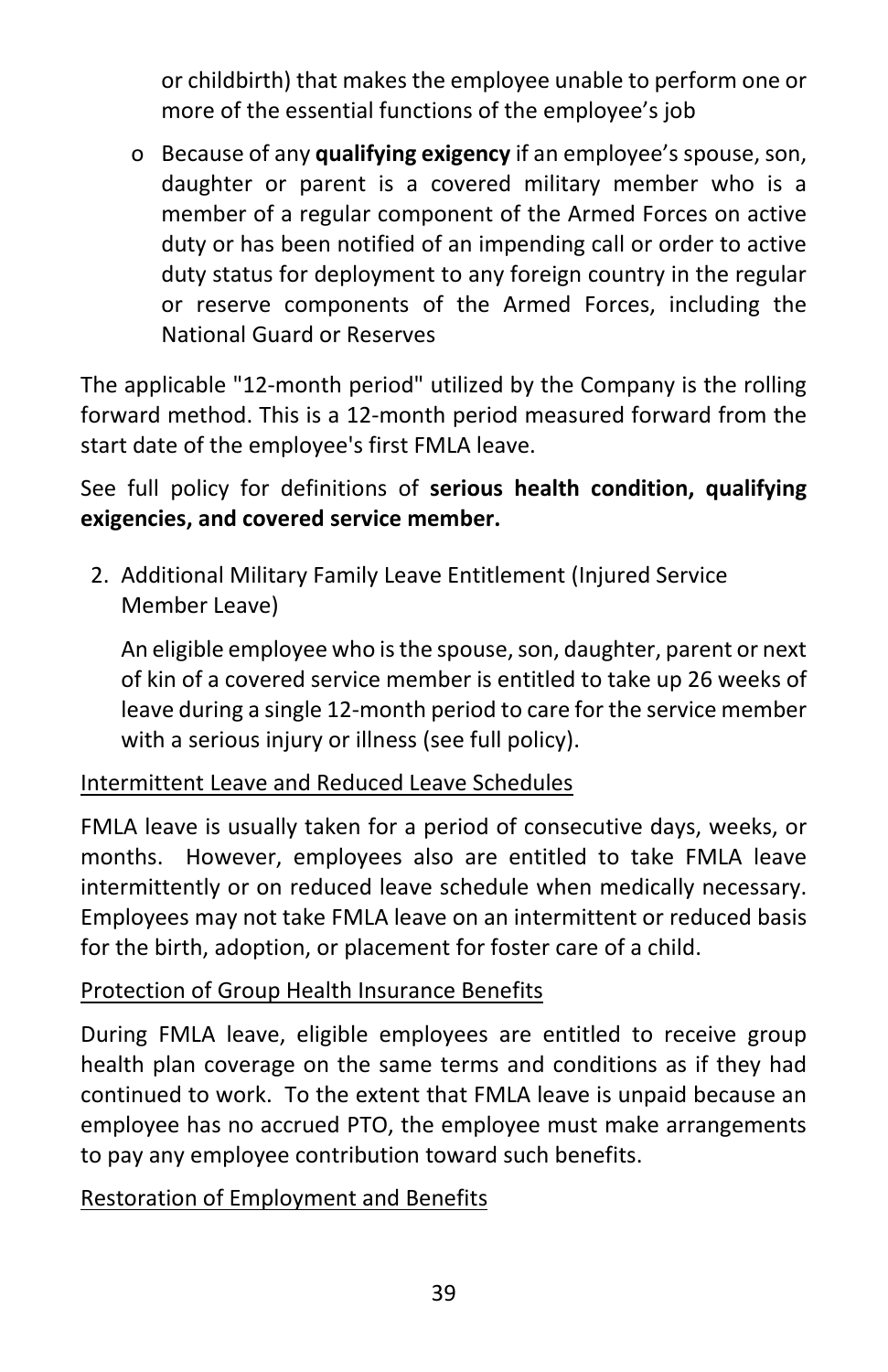At the end of FMLA leave, subject to some exceptions, employees generally have a right to return to the same or equivalent positions with equivalent pay, benefits and other employment terms. HomeCentris will notify employees if they qualify as "key employees" (see full policy), if it intends to deny reinstatement, and of their rights in such instances. Use of FMLA leave will not result in the loss of any employment benefit that accrued prior to the start of an eligible employee's FMLA leave.

#### Notice of Eligibility for, and Designation of, FMLA Leave

Employees requesting FMLA leave are entitled to receive written notice from HomeCentris telling them whether they are eligible for FMLA leave and, if not eligible, the reasons why they are not eligible. When eligible for FMLA leave, employees are entitled to receive written notice of: 1) their rights and responsibilities; 2) HomeCentris' designation of leave as FMLA-qualifying or non-qualifying, if not FMLA-qualifying, the reasons why; and 3) the amount of leave, if known, that will be counted against the employee's leave entitlement.

#### Employee FMLA Leave Obligations

To trigger FMLA leave protections, employees must inform HomeCentris of the need for FMLA-qualifying leave and the anticipated timing and duration, if known.

Calling in "sick," without providing the reasons for the needed leave, will not be considered sufficient notice for FMLA leave under this policy. Employees must respond to HomeCentris' questions to determine if absences are potentially FMLA-qualifying.

If employees fail to explain the reasons for FMLA leave, the leave may be denied. When employees seek leave due to FMLA-qualifying reasons for which HomeCentris has previously provided FMLA-protected leave, they must specifically reference the qualifying reason for the leave.

#### 1. Timing of Employee Notice.

Employees must provide 30 days' notice of the need to take FMLA leave when the need is foreseeable. When 30 days' notice is not possible, employees must provide HomeCentris notice of the need for leave as soon as practicable under the facts and circumstances of the particular case. Employees, who fail to give a 30-day notice for foreseeable leave without a reasonable excuse for the delay, or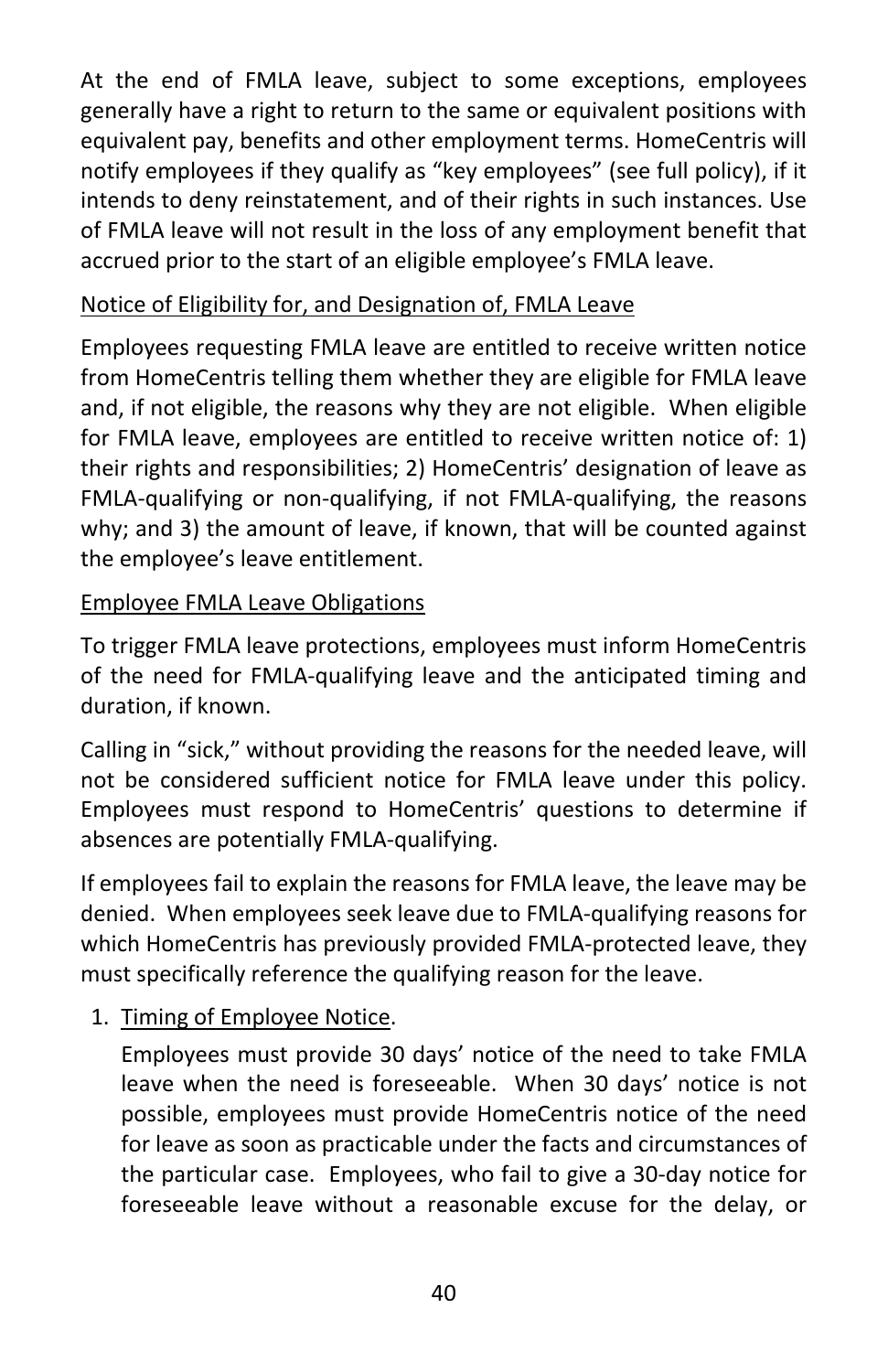otherwise fail to satisfy FMLA notice obligations, may have FMLA leave delayed or denied.

2. Cooperate in the Scheduling of Planned Medical Treatment (Including Accepting Transfers to Alternative Positions) and Intermittent Leave or Reduced Leave Schedules.

When planning medical treatment, employees must consult with HomeCentris and make a reasonable effort to schedule treatment so as not to unduly disrupt HomeCentris' operations, subject to the approval of an employee's health care provider. If employees neglect to fulfill this obligation, HomeCentris may require employees to attempt to make such. Upon request, employees must advise HomeCentris why such leave is medically necessary.

HomeCentris may temporarily transfer employees, during intermittent or reduced leave schedules, to alternative positions with equivalent pay and benefits for which the employees are qualified and which better accommodate recurring periods of leave.

3. Submit Certifications Supporting Need for FMLA Leave

**Medical Leave:** Depending on the FMLA leave sought, employees may be required to submit medical certifications supporting their need for leave. There generally are three types of FMLA medical certifications: initial, recertification, and return to work.

It is the employee's responsibility to provide HomeCentris with timely, complete, and sufficient medical certifications. When HomeCentris requests such certifications, employees must provide the certifications within 15 calendar days, unless it is not practicable to do so despite an employee's diligent, good faith efforts. HomeCentris will deny FMLA leave to employees who fail to timely cure deficiencies or submit requested certifications.

**Military Family Leave:** When employees seek leave due to qualifying exigencies arising from active duty status of covered military members, HomeCentris may require employees to provide: 1) a copy of the active duty orders or other documentation issued by the military; and 2) a certification from the employee setting forth information concerning the nature of the qualifying exigency for which leave is requested. Employees shall provide a copy of new active duty orders or other documentation issued by the military for leaves arising out of qualifying exigencies arising out of a different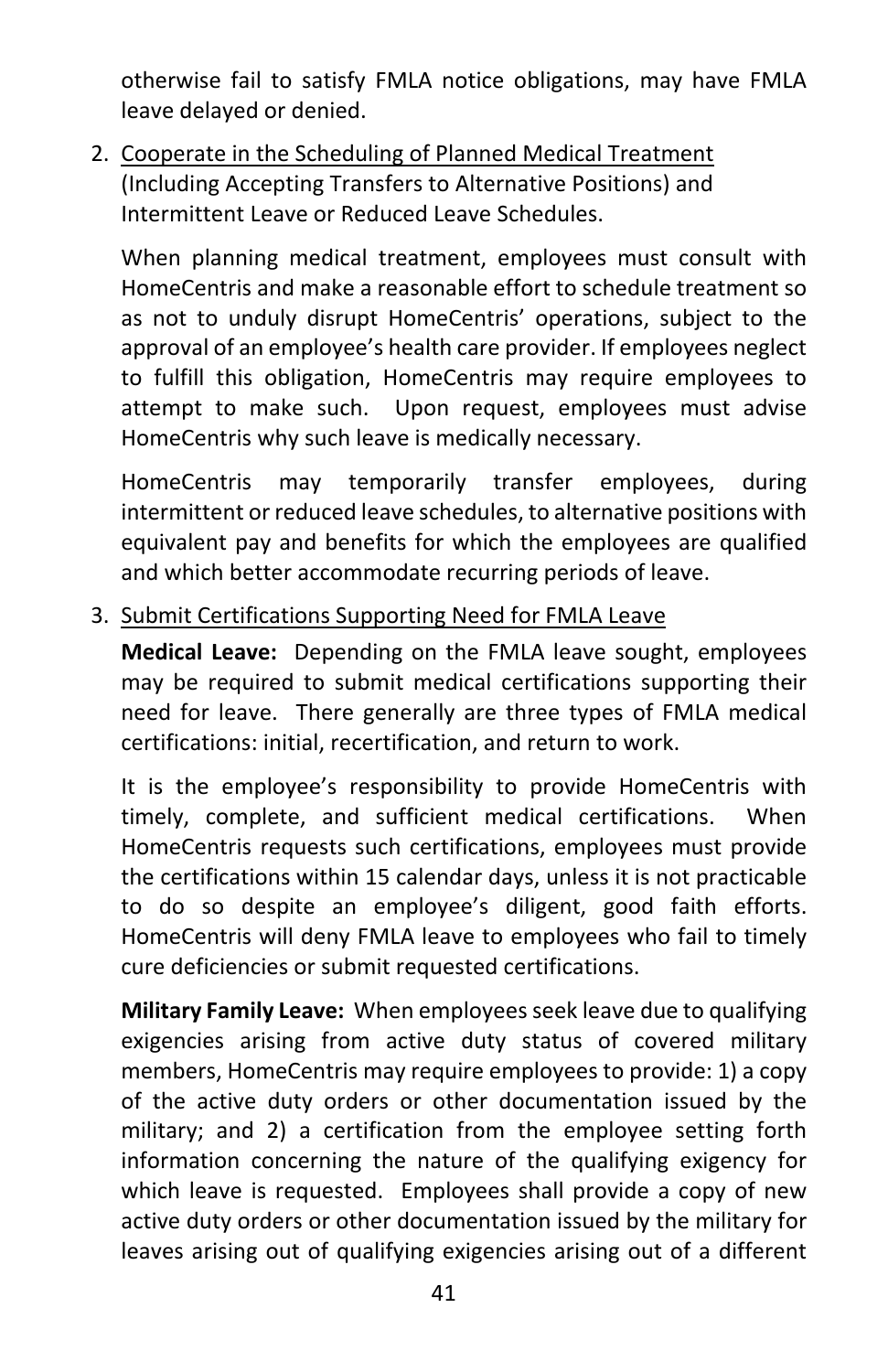active duty or call to active duty status of the same or a different covered military member.

Any employee who is a volunteer member of the Virginia Civil Air Patrol shall be entitled to take up to ten (10) days of leave per federal fiscal year for training for emergency missions with the Civil Air Patrol and up to thirty (30) days of leave per federal fiscal year for responding to an emergency mission as a Civil Air Patrol volunteer. All leave under this policy shall be unpaid. Employees may, but are not required to, choose to use any accrued paid leave concurrently with the leave available under this policy, but an employee's use of paid leave will not increase the total amount of available Civil Air Patrol leave.

#### 4. Substitute Paid Leave for Unpaid FMLA Leave

Employees must use any accrued PTO while taking unpaid FMLA leave. The substitution of PTO for unpaid FMLA leave time does not extend the length of FMLA leaves and the PTO will run concurrently with an employee's FMLA entitlement until the employee's accrued paid leave is exhausted.

Leaves of absence taken regarding a disability leave plan or workers' comp injury/illness shall run concurrently with any FMLA leave entitlement. Upon request, HomeCentris will allow employees to use accrued PTO to supplement any paid disability benefits.

#### 5. Pay Employee's Share of Health Insurance Premiums

During FMLA leave, employees are entitled to continued group health plan coverage under the same conditions as if they had continued to work including the same employer and employee contributions towards premiums. Unless HomeCentris notifies employees of other arrangements, whenever employees are receiving pay from HomeCentris during FMLA leave, HomeCentris will deduct the employee portion of the group health plan premium from the employee's paycheck. If FMLA leave is unpaid, employees must pay their portion of the group health premium.

#### 6. Coordination of FMLA Leave with Other Leave Policies

The FMLA does not affect any federal, state, or local law prohibiting discrimination, or supersede any State or local law which provides greater family or medical leave rights. Questions and/or Complaints about FMLA Leave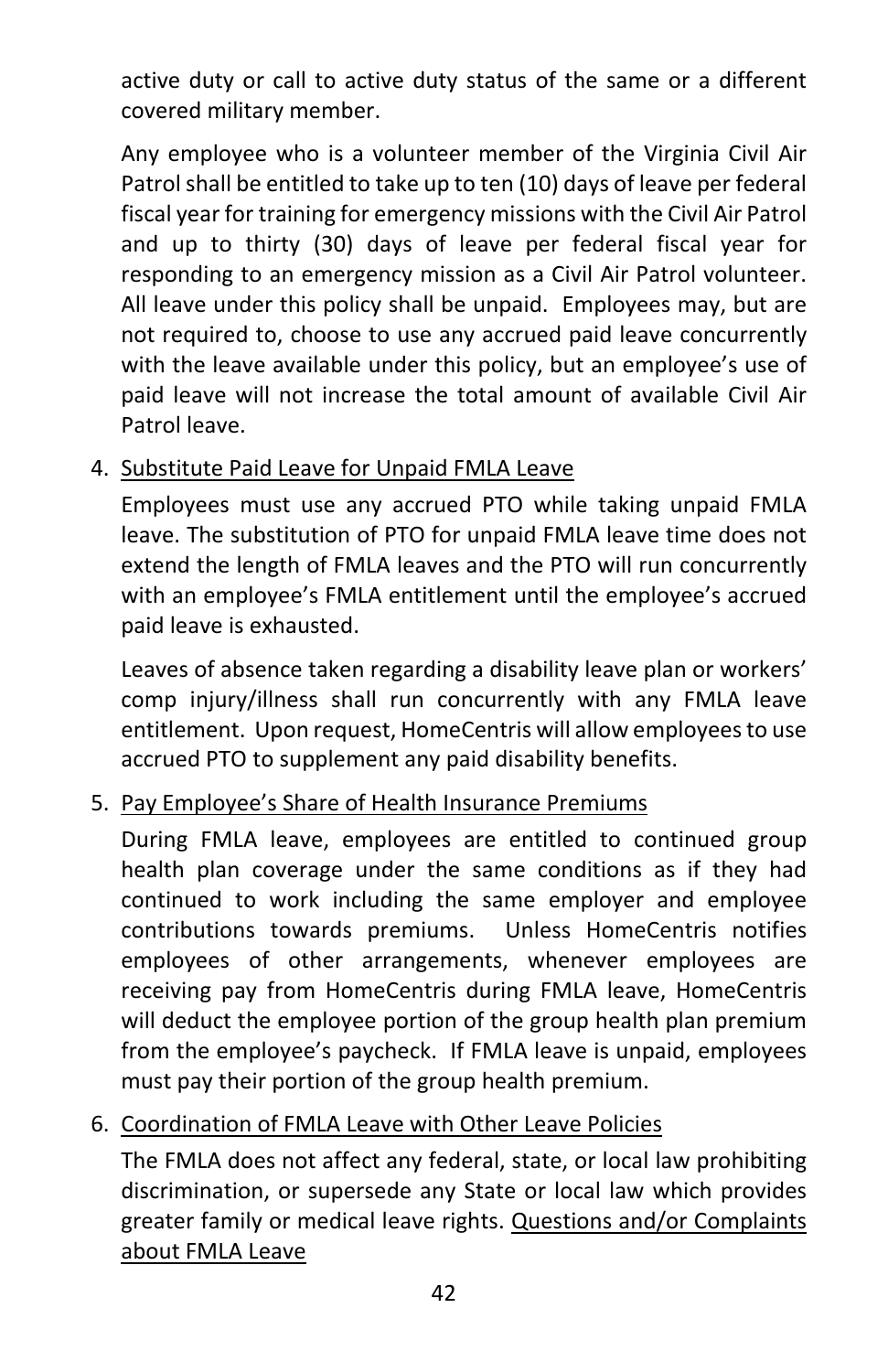If employees have questions regarding this FMLA policy, please contact Human Resources. HomeCentris is committed to complying with the FMLA and, whenever necessary, shall interpret and apply this policy in a manner consistent with the FMLA.

7. Confidentiality

Documents relating to medical certifications, re-certifications or medical histories of employees or employees' family members will be maintained separately and treated by the Company as confidential medical records, except that in some legally recognized circumstances, the records (or information in them) may be disclosed to supervisors and managers, first aid and safety personnel or government officials.

#### 8. Fraudulent Use of FMLA Prohibited

An employee who fraudulently obtains FMLA from HomeCentris is not protected by FMLA's job restoration or maintenance of health benefits provisions. In addition, the Company will take all available disciplinary action against such employee due to such fraud.

## <span id="page-43-0"></span>Bereavement Leave

Eligible employees may take up to three consecutive days of PTO to attend the funeral and make any necessary arrangements due to the death of an immediate family member, except where allowed additional time off for bereavement under applicable state law. "Immediate family" consists of a spouse, child, father, father-in-law, mother, mother-in-law, son-in-law, daughter-in-law, brother, sister, stepfather, stepmother, stepbrother, stepsister, stepson or stepdaughter. All regular full-time employees working a minimum of 30 hours per week are eligible for bereavement leave. Virginia Caregivers are not eligible for this benefit.

Employees must notify their supervisor as soon as possible for bereavement leave. Approval of bereavement leave will occur unless an unusual business need or staffing requirement arises. An employee may, with supervisor approval use any available paid leave for additional time off beyond three days as necessary.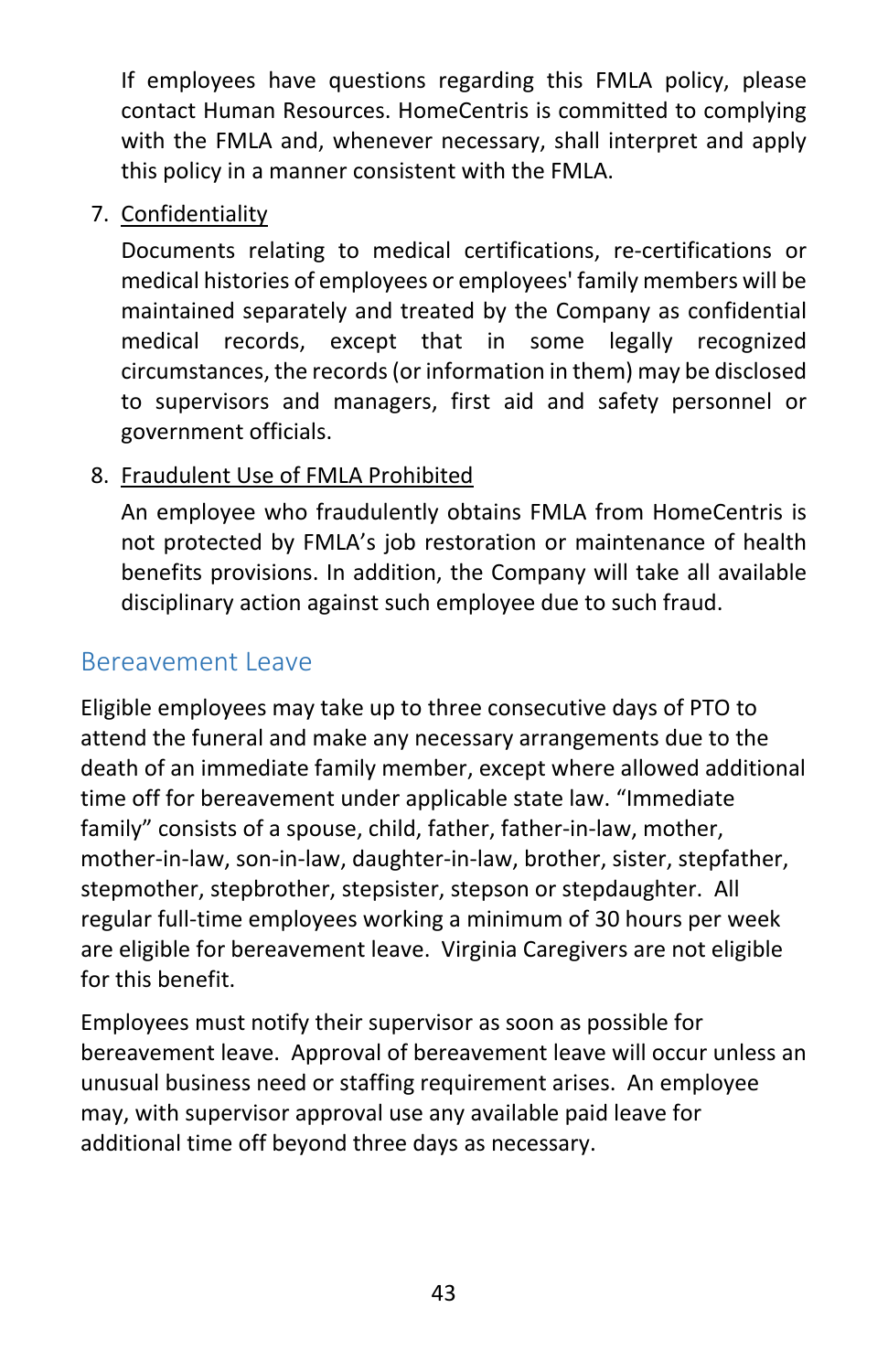## <span id="page-44-0"></span>Jury and Witness Duty Leave

HomeCentris recognizes the civic responsibility of jury duty by permitting time off when an employee is summoned. Employees are encouraged to serve on jury duty and will not be penalized, terminated, or disciplined due to their service. You must submit proof of summons.

The Company will comply with all laws regarding pay for jury leave. Time spent engaged in attending court for prospective jury service or for serving as a juror is not compensable except that exempt employees will not incur any reduction in pay for a partial week's absence due to jury duty. Employees will not be required to use sick leave or vacation for time spent responding to a summons and/or subpoena, for participating in the jury selection process, or for serving on a jury.

Employees excused from jury or witness duty before the halfway point of their scheduled workday are required to contact their supervisor to find out if they should report for work.

All employees are allowed unpaid time off if summoned to appear in court or for a deposition unrelated to HomeCentris. Non-exempt employees may use accrued PTO or take time off without pay. Exempt employees will be paid their normal salary during any workweek in which they appear as a witness and also perform services for HomeCentris, regardless of the amount of time performing services.

If you are required to provide a deposition on behalf of HomeCentris, or industry-related for other healthcare providers, the time spent for the deposition will be paid by HomeCentris as regular work hours. Pay for, and attendance at, a deposition does not count toward calculation for overtime, PTO, or premium pay.

## <span id="page-44-1"></span>Time Off: Election Officer

Employees will be allowed time off from work to serve as an election officer, a member of a local electoral board or an assistant general registrar. Employees must provide their supervisor with reasonable notice of the need for leave.

Time off for election officer leave will be unpaid except that exempt employees may receive pay, as required by applicable law. Employees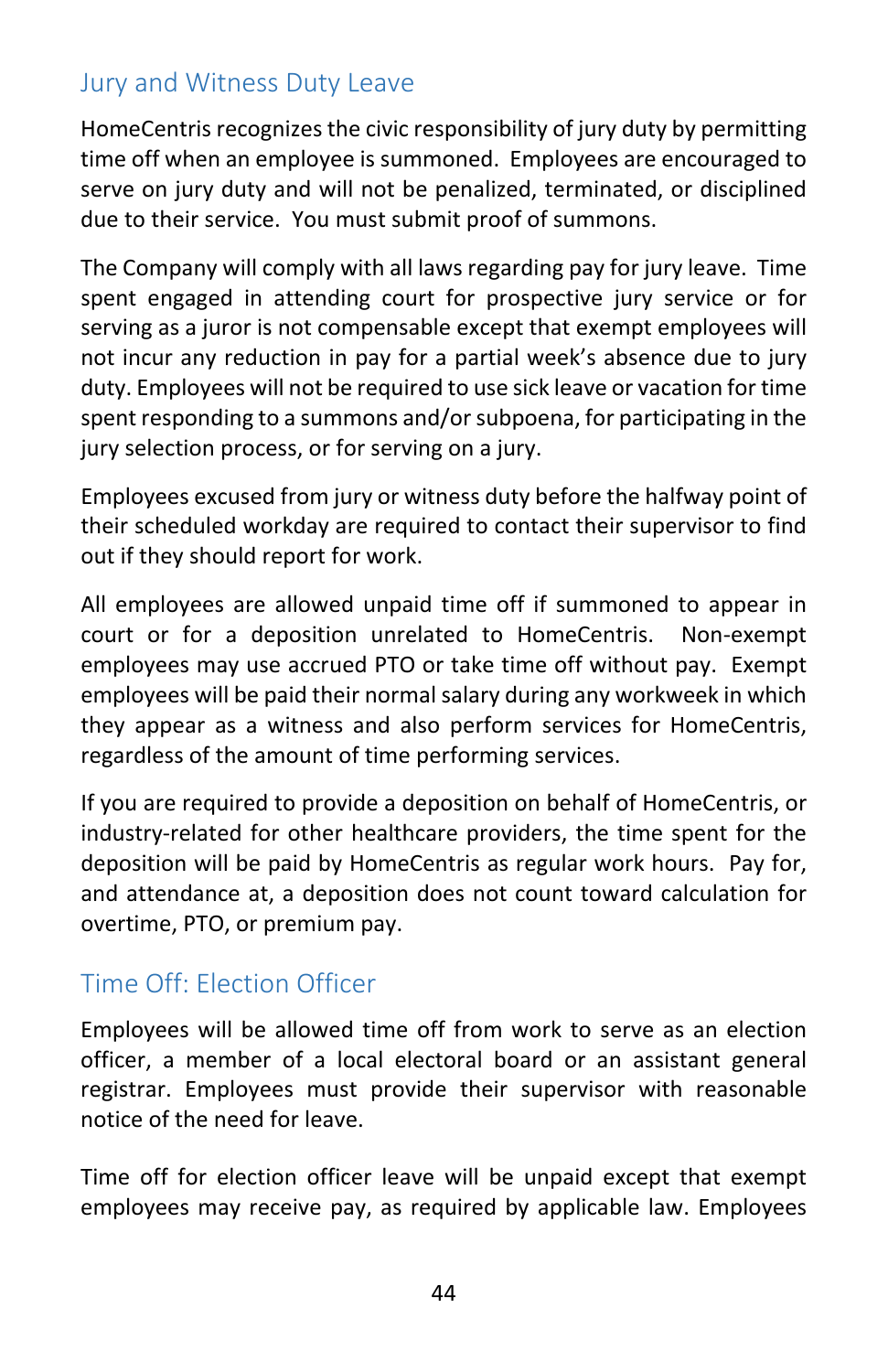<span id="page-45-0"></span>will not be required to use paid time off due to service at a polling place on Election Day or a meeting to determine election results.

## Crime Victim Leave

An employee who is the victim of a crime may take leave to be present at any criminal proceedings relating to a crime against the employee, provided the employee provides HomeCentris with a copy of the crime victim rights form received from law enforcement with respect to the proceedings and the notice of each scheduled criminal proceeding. All leave under this policy shall be unpaid, except that exempt employees will not incur any reduction in pay for a partial week's absence to appear as a witness. See the HR Manual for eligibility requirements.

The Company reserves the right to deny leave under this policy to the extent that the leave creates an undue hardship to the Company's business.

# WORKPLACE HEALTH AND SAFFTY

## <span id="page-45-1"></span>Emergency Management

#### Field, Caregiver and Clinical Employees.

In cases of emergency, clinicians and caregiver employees should adhere to the emergency preparedness or disaster plan in effect at your location. Additional information can be obtained through the Administrator or Agency Director. For weather related emergencies, you will follow the Emergency Management Plan (EMP) specific to your Agency.

#### Corporate Employees.

In cases of emergency, HomeCentris corporate employees (non-nursing, non-therapy, non-caregiver staff) should adhere to the emergency preparedness or disaster plan in effect at their agency office.

For weather-related emergencies, staff will follow the closing or delayed opening guidance from the county government where their agency is located. Employees are expected to work from home during office closures or delays to ensure adequate coverage of customer and patient needs. If your county government is not closed and you wish to remain home due to inclement weather, you may use accrued PTO or remain home without pay. When choosing to remain home, you must contact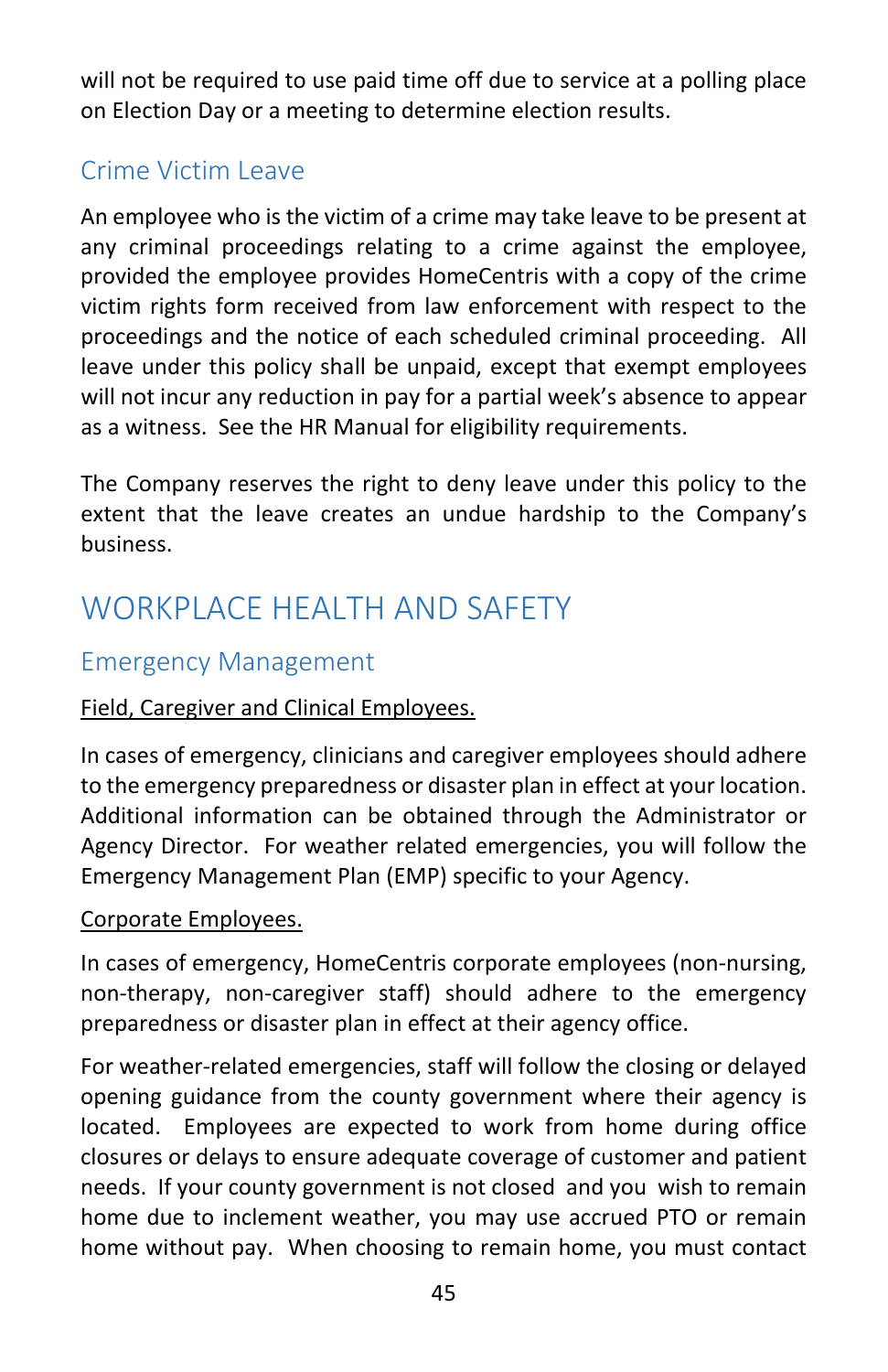your supervisor to be eligible. Employees may not use PTO in excess of their available balance during periods inclement weather and in such cases, will not be paid for time missed. Employees who violate the calloff policy may be subject to further disciplinary action, up to and including termination from employment.

## <span id="page-46-0"></span>Drug & Alcohol-Free Workplace

HomeCentris is committed to providing a drug and alcohol-free workplace. HomeCentris has a responsibility to its employees, business visitors, clients, and customers to provide a safe, secure, and efficient working environment. Drug and alcohol abuse can seriously endanger safety and undermine our commitment to quality and excellence.

#### Drug Use/Distribution/Possession/Impairment

HomeCentris strictly prohibits the use, sale, attempted sale, conveyance, distribution, manufacture, purchase, attempted purchase, possession, cultivation and/or transfer of illegal drugs or other unlawful intoxicants at any time, and in any amount or any manner, regardless of occasion. "Illegal drugs" means all drugs whose use or possession is regulated or prohibited by federal, state or local law. These include prescription medication that is used in a manner inconsistent with the prescription or for which the individual does not have a valid prescription. Marijuana remains illegal as a matter of federal law and therefore its use or possession violates this policy. The Company will endeavor to accommodate individuals with disabilities but will not accommodate the use of medical marijuana at work or excuse policy violations related to medical marijuana.

Employees are also prohibited from having any such illegal or unauthorized controlled substances in their system while at work. Included within this prohibition are lawful controlled substances that have been illegally or improperly obtained.

As required by Virginia law, the Company will not discharge, discipline, or discriminate against an employee based upon the employee's lawful use of cannabis oil, as that term is defined by Virginia law, pursuant to a valid written certification issued by a practitioner for treatment or the eliminate the symptoms of the employee's diagnosed condition or disease. Nothing in this policy shall authorize an employee to work while impaired by the use of cannabis oil or to possess cannabis oil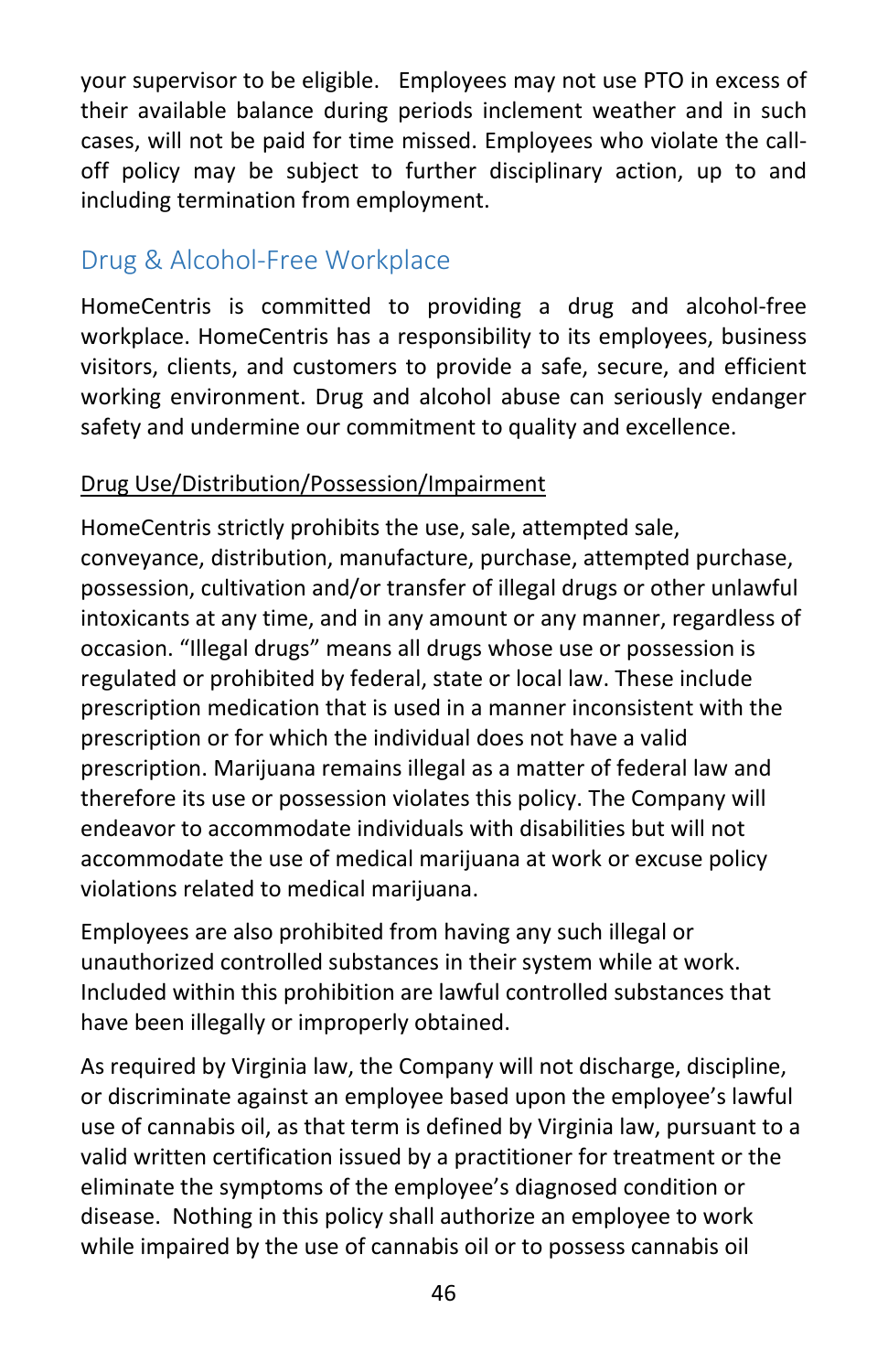during work hours, and the Company reserves all rights to impose discipline, up to an including the termination of employment, against any employee who possesses or is impaired by cannabis oil while working.

#### Alcohol Use/Distribution/Possession/Impairment

All employees are prohibited from distributing, dispensing, possessing or using any beverage or medicine containing alcohol while at work or on duty and from coming onto company premises, reporting to work, or working with alcohol in their systems. Furthermore, lawful off-duty alcohol use, while generally not prohibited by this policy, must not interfere with an employee's job performance. HomeCentris will make an exception to this policy for company-sponsored celebrations and parties so long as any alcohol consumption does not impact the employees work responsibilities.

## Prescription and Over-the-Counter Drugs

This policy does not prohibit the possession and proper use of lawfully prescribed or over-the-counter drugs. However, employees should consult their doctor for information about the medication's effect on the ability to work safely, and promptly disclose any work restrictions to a supervisor or Human Resources. Employees are not required to reveal the medication name or the underlying medical condition. The Company reserves the right to transfer, reassign, place on leave or take other appropriate action during the time the employee uses medication that may affect his or her ability to perform safely. The Company will comply with all requirements pertaining to providing reasonable accommodations to the extent required by applicable law.

## Counseling and Rehabilitation

Employees who voluntarily seek help for substance abuse (self-referral) by contacting the Company will be provided an opportunity to pursue counseling and rehabilitation. An employee who is receiving counseling and/or treatment for substance abuse may use available vacation, sick leave, or, if eligible, family and medical leave. The employee cannot return to work until released by a treatment provider to do so, and when he or she receives a negative result on a return-to-work drug and/or alcohol test (as appropriate for that individual). In addition, the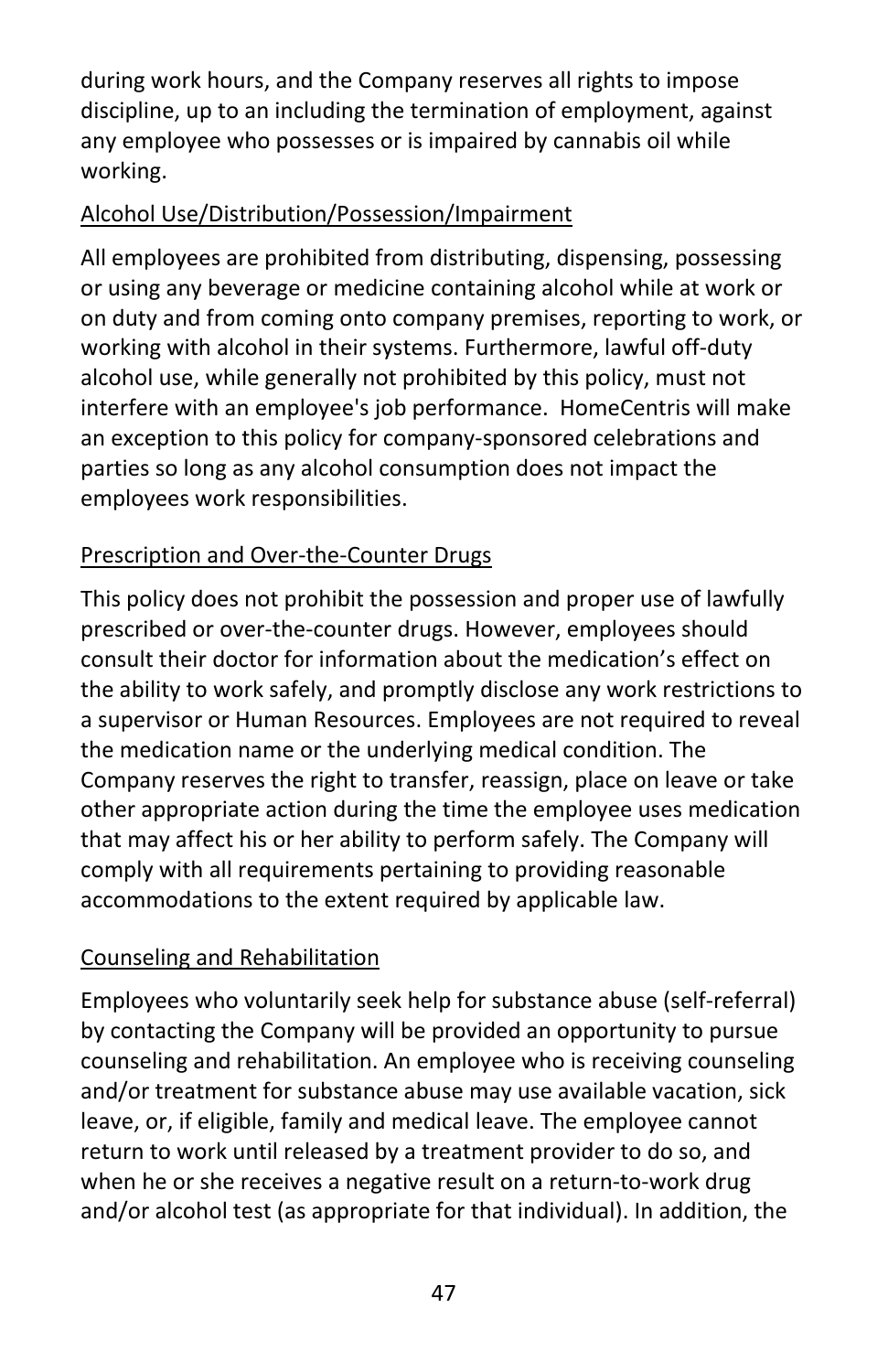employee may be asked to submit to follow-up testing for a period following the return to work.

## <span id="page-48-0"></span>SMOKE FREE WORKPLACE POLICY

The Company prohibits smoking in the workplace and in companyowned vehicles occupied by more than one person. Please note, the "workplace" includes client's homes. Employees wishing to smoke must do so outside during scheduled work breaks. This policy applies to both traditional tobacco products and electronic smoking devices. Employees who violate this policy may be subject to disciplinary action up to and including termination of employment.

## <span id="page-48-1"></span>Workplace Violence: No Tolerance

All employees, customers, contractors, vendors and business associates must be treated with courtesy and respect at all times. Employees are expected to refrain from conduct that may be dangerous to others.

Consequently, HomeCentris will not tolerate any acts of violence or threats of violence by an employee or former employee against any other employee in or about any HomeCentris' premises or in a patient/client's residence. In addition, threats or acts of violence against company property will also not be tolerated. Firearms and other dangerous weapons are strictly prohibited on HomeCentris premises or patient/client residences at all times.

In furtherance of this policy, employees must advise their supervisors or Human Resource designee of any suspicious workplace activity or situations or incidents they observe that may involve other employees, former employees, contractors, vendors, visitors or the public. Employee reports made pursuant to this policy will be held in confidence to the extent possible. HomeCentris will not tolerate any retaliation against any employee for making a report under this policy.

Anyone found to be responsible for threats of or actual violence or other conduct in violation of these guidelines will be subject to prompt disciplinary action up to and including termination.

# <span id="page-48-2"></span>INFORMATION SECURITY

Confidentiality of our clients' data and information security are vital to healthcare providers like HomeCentris. The first line of defense in data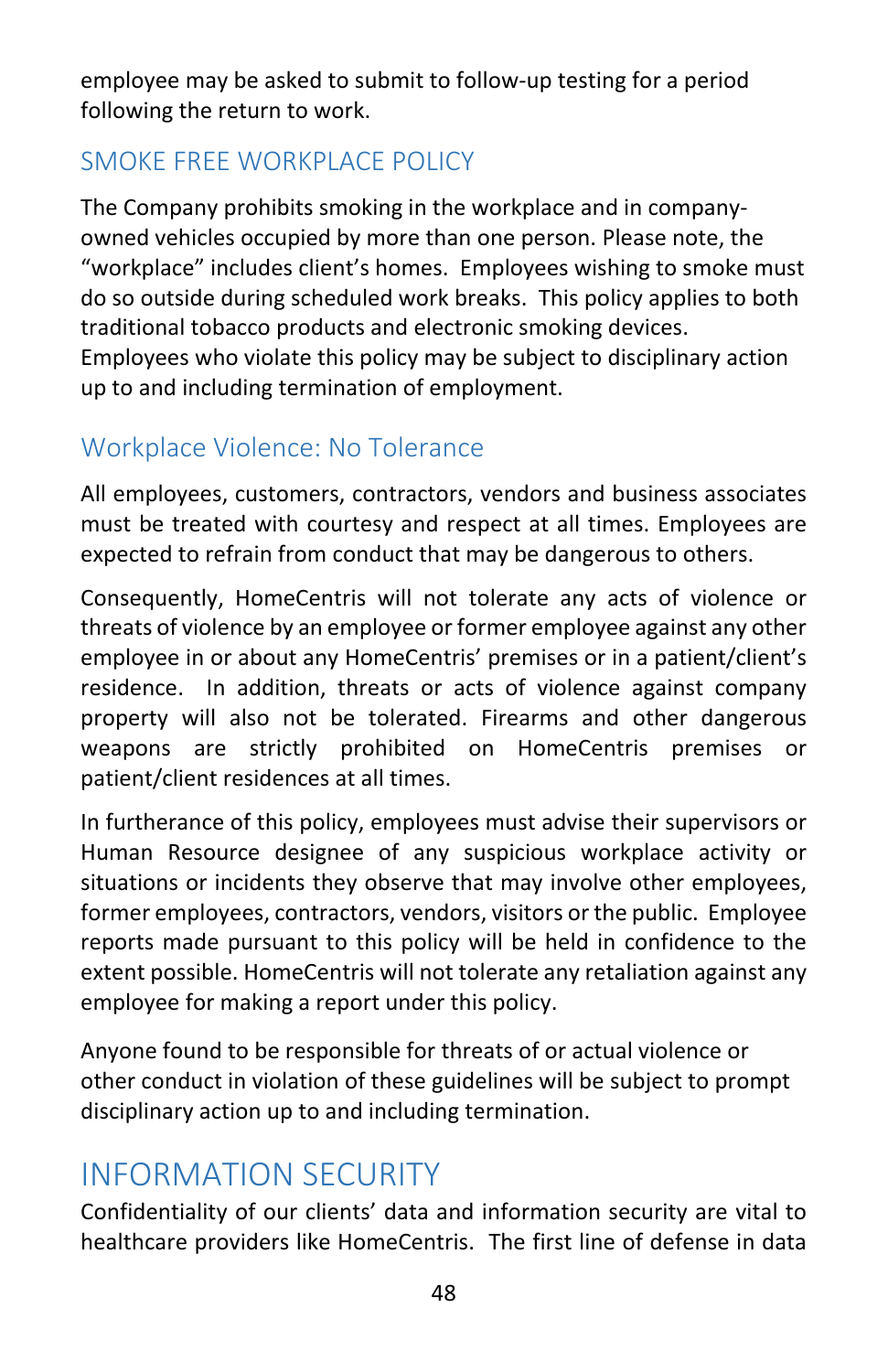security is the individual HomeCentris employee. HomeCentris employees are responsible for the security of all data that may come to them in any format. The responsibilities and requirements below are a summary of employee information security responsibilities. For the full policy, consult your Agency Director.

## <span id="page-49-0"></span>Facility Access Control

ID Badge. To help maintain building security, all non-care employees should prominently wear an employee identification badge.

Challenge Unrecognized Personnel **-** All HomeCentris personnel are responsible to take positive action to provide physical security. If you see an unrecognized or un-badged person in a restricted HomeCentris office location, employees should challenge their right to be there. Any challenged person who does not respond appropriately should be immediately reported to supervisory staff.

## <span id="page-49-1"></span>Workstation Use and Workstation Security

Unattended Computers **-** Employees shall not override HomeCentris 15 minute screen lock setting or any software application time out settings.

Home Use of HomeCentris Corporate Assets - Only software approved by HomeCentris, may be installed on HomeCentris equipment. Computers, laptops, and tablets supplied by HomeCentris shall be used solely for business purposes. Modifications or configuration changes are not permitted on computers supplied by HomeCentris for home use.

Personal software shall not be used on HomeCentris computers, laptops, or networks. If a need for specific software exists, ask your supervisor.

Retention of Ownership - All software programs, application data, and documentation generated or provided by employees, consultants, or contractors for the benefit of HomeCentris are the property of HomeCentris. This includes email.

Appropriate measures – Employees, contractors, volunteers, trainees, and other persons working for or with HomeCentris shall take "appropriate measures" when using workstations to ensure the confidentiality, integrity, and availability of sensitive information, including ePHI. Appropriate measures include:

• Restricting access to Workstations to only authorized personnel.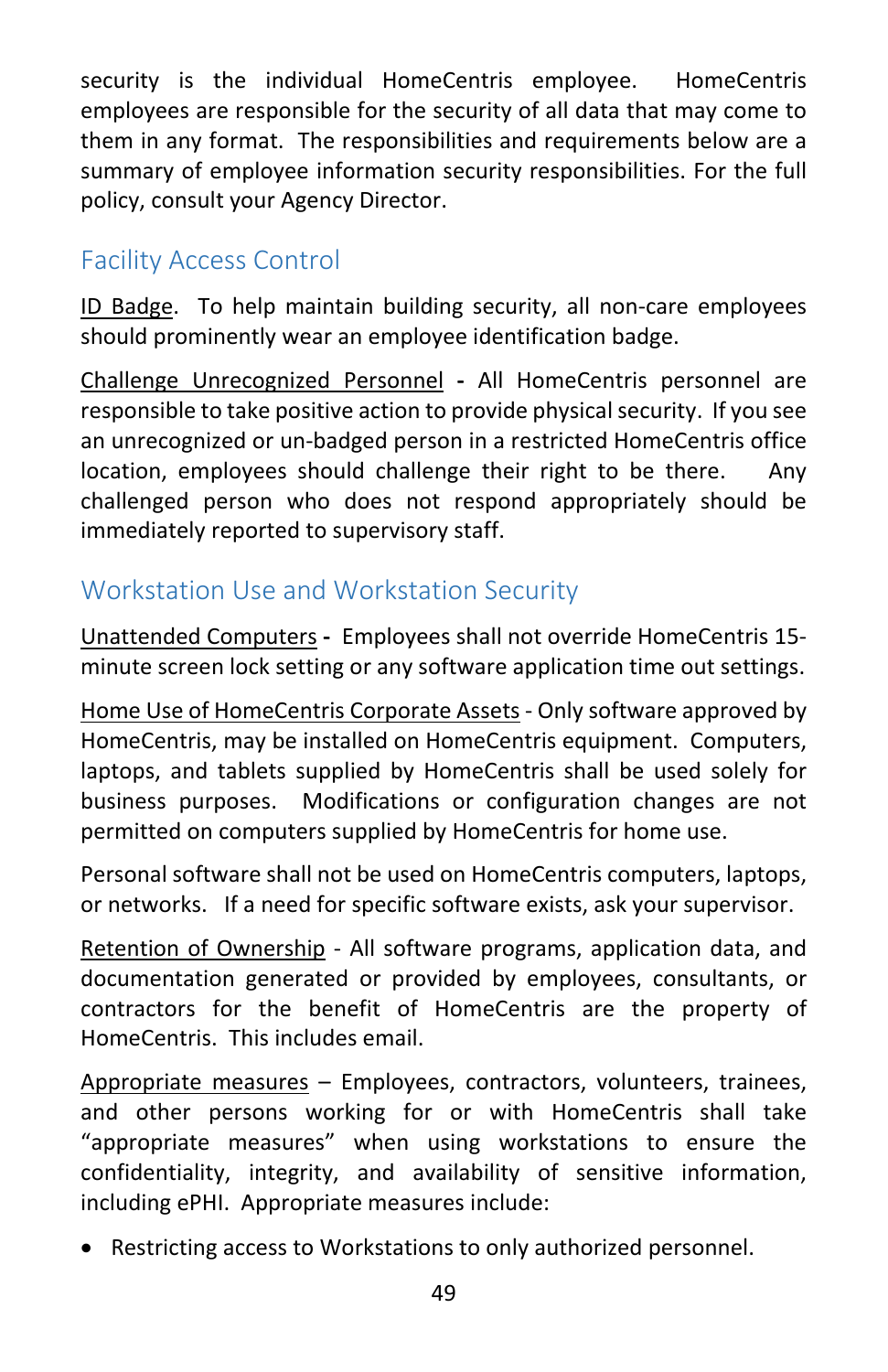- Securing Workstations (screen lock or logout) prior to leaving area to prevent unauthorized access.
- Enabling a password-protected screen saver with a 15-minute timeout period to ensure unsecured Workstations will be protected.
- Complying with all applicable password policies and procedures.
- Ensuring Workstations are used for authorized purposes only.
- Never installing unauthorized software on Workstations.
- Storing sensitive information, including ePHI on network or webbased application servers, not on local hard drives.
- Keeping food and drink away from Workstations to avoid spills.
- Securing laptops that contain sensitive information by using cable locks or locking laptops up in drawers or cabinets.
- Complying with the Encryption policy.
- Complying with the Anti-Virus policy.
- Ensuring monitors are positioned away from public view. If necessary, install privacy screens or other barriers to public viewing.
- Ensuring Workstations are left on but logged off to facilitate afterhours updates. Exit running applications and close open documents.

## <span id="page-50-0"></span>Prohibited Activities

HomeCentris employees and contractors are prohibited from the following activities and these activities shall be subject to the Sanctions Policy. The list is not inclusive. Other prohibited activities are referenced in the official policy.

- Crashing an information system.
- Attempting to hack an IT resource or to bypass a security feature.
- Attempting or introducing, computer viruses, Trojan horses, peer-topeer ("P2P") or other malicious code into an IT system.
- Browsing. The willful, unauthorized access, or inspection of confidential or sensitive information to which you have not been approved on a "need to know" basis.
- Personal or Unauthorized Software. Use of personal software is prohibited. All software installed on HomeCentris computers must be approved by HomeCentris.
- Software Use. Violating or attempting to violate the terms of use or license agreement of any software product used by HomeCentris.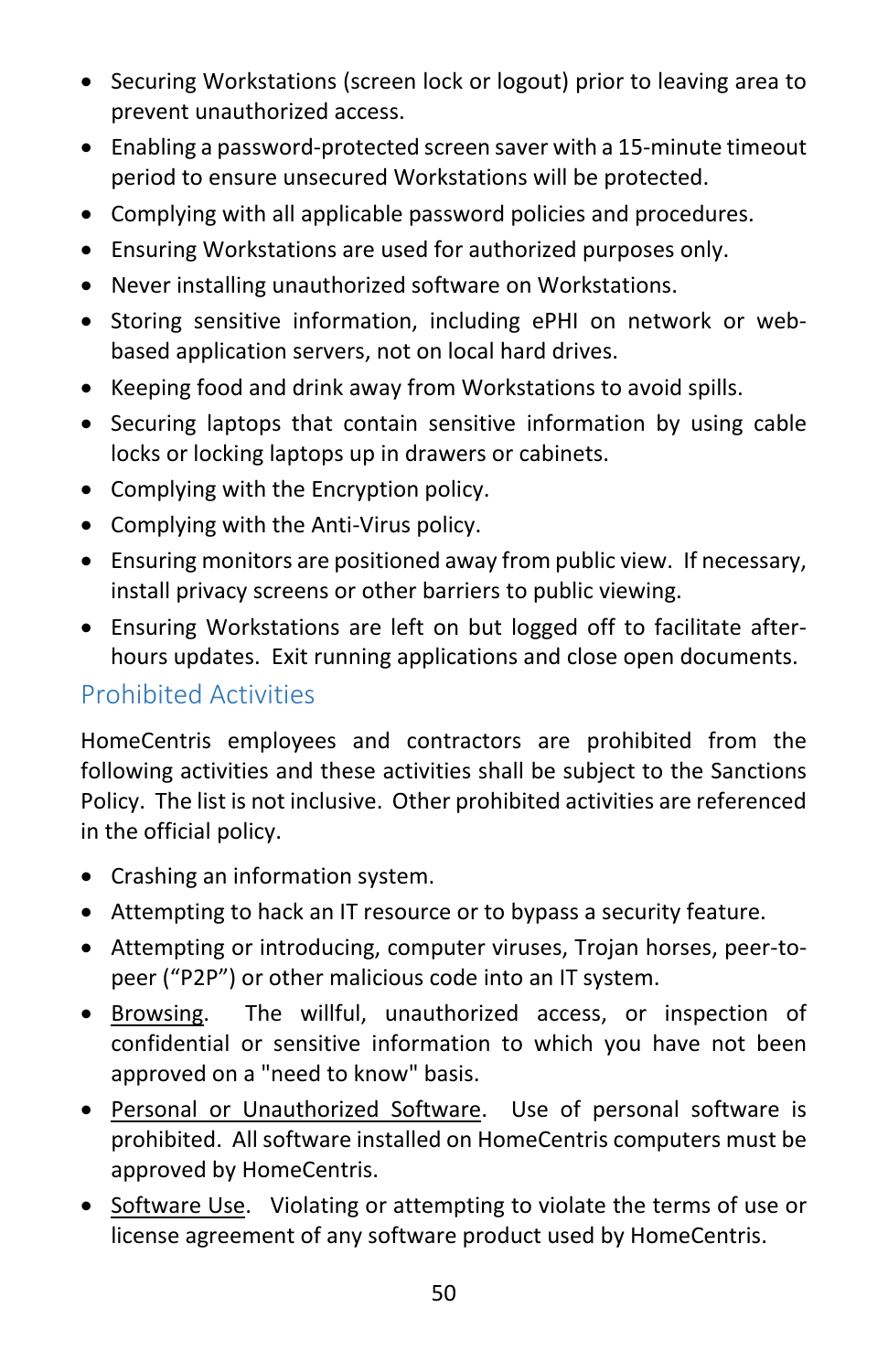- System Use. Engaging in any activity for any purpose that is illegal or contrary to policies, procedures or business interests of HomeCentris.
- Password Sharing. Strictly prohibited.

## <span id="page-51-0"></span>Personal Use of HomeCentris Workstations

HomeCentris resources, such as individual computer workstations or laptops, tablet computers, computer systems, networks, e-mail, and Internet software and services are intended for business purposes. However, incidental personal use is permissible if:

- 1) it is not more than a trivial amount of employee time or resources,
- 2) it does not interfere with staff productivity,
- 3) it does not preempt any business activity,
- 4) it does not cause any of the following:
	- a) Copyright violations
	- b) Illegal activities
	- c) Commercial use
	- d) Political Activities
	- e) Harassment
	- f) Sending Junk E-mail

## <span id="page-51-1"></span>Electronic Communications, E-mail, text (SMS) Usage

HomeCentris encourages the business use of electronic communications. However, all electronic communication systems and messages generated on or handled by HomeCentris equipment including, but not limited to, telephones, e-mail, voice mail, text messages, instant messaging, cloud application communications, Internet, fax, personal computers, and servers are the property of HomeCentris.

Employees shall not use personal email accounts for sending workrelated email. Employees shall only use HomeCentris installed email systems for sending company email.

Generally, while it is **NOT** the policy of HomeCentris to monitor the content of any electronic communication, HomeCentris is responsible for servicing and protecting its equipment, networks, data, and resource availability and therefore may be required to monitor electronic communications from time to time. HomeCentris reserves the right, at its discretion, to review any employee's files or electronic communications to the extent necessary to ensure all electronic media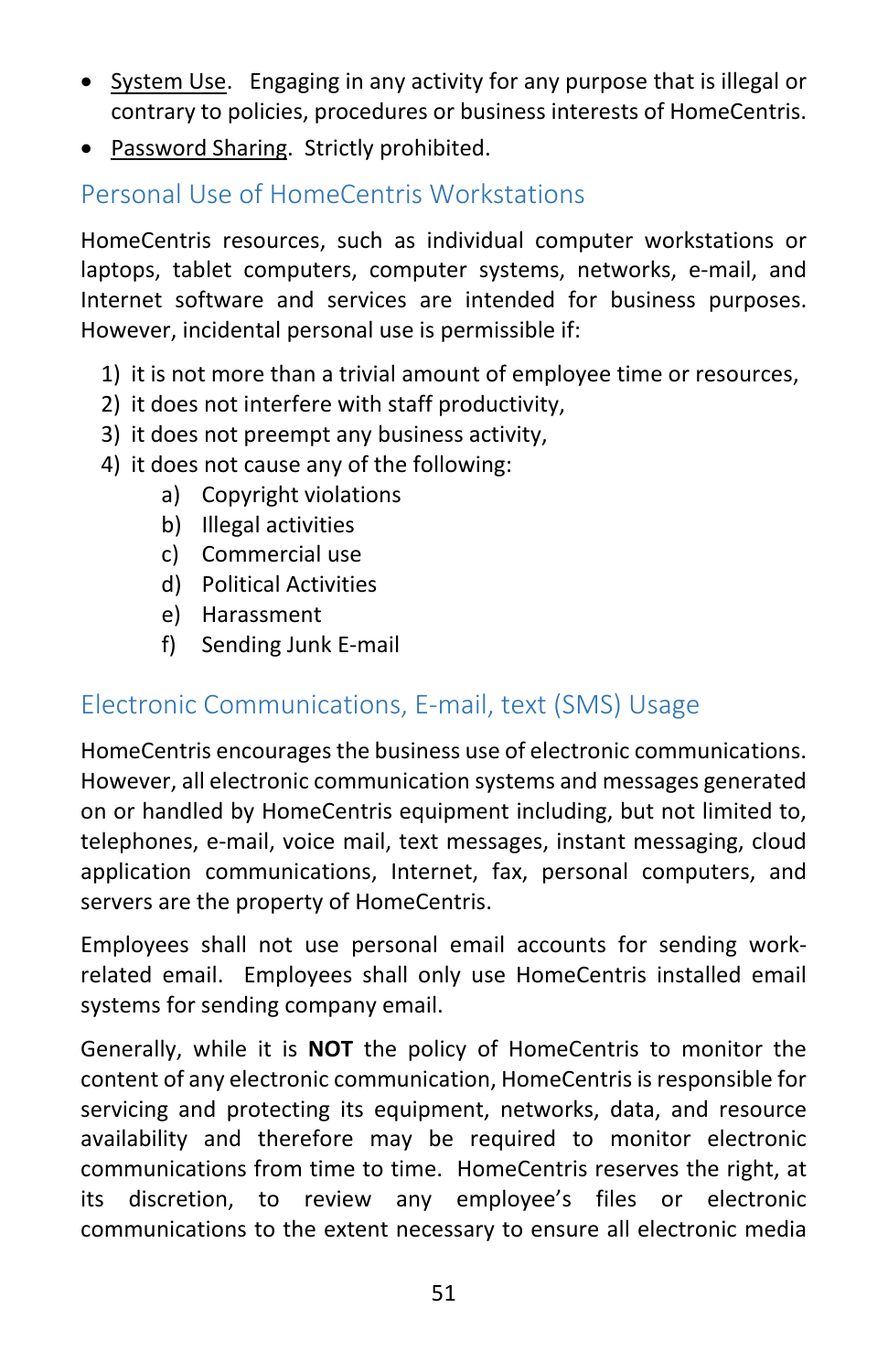and services are used in compliance with all applicable laws and regulations as well as HomeCentris policies.

Users should be professional when composing emails and understand their content impacts HomeCentris' reputation. Employees should structure all electronic communication with knowledge the content could be monitored, forwarded, printed, or stored by others.

## <span id="page-52-0"></span>De-identification of Personal Health Information (PHI)

As directed by HIPAA, all personal identifying information must be removed from all data that falls within the definition of PHI before it is exchanged. Therefore, any electronic communications must remove the below PHI before transmitting. Exception: The below PHI may be included in an electronic communication if sent via the HomeCentris encrypted email platform, or fax.

De-identification is defined as the removal of any information that may be used to identify an individual or of relatives, employers, or household members. PHI includes:

- Names
- Addresses
- Geographic subdivisions smaller than a state
- All elements of dates directly related to the individual (Dates of birth, marriage, death, etc.)
- Telephone numbers
- Facsimile numbers
- Driver's license numbers
- Electronic mail addresses
- Social security numbers
- Medical record numbers
- Health plan beneficiary numbers
- Account numbers, certificate/license numbers
- Vehicle identifiers and serial numbers
- Device identifiers and serial numbers
- Web Universal Resource Locators (URLs)
- Internet Protocol (IP) address numbers
- Biometric identifiers
- Full face photographic images and any comparable images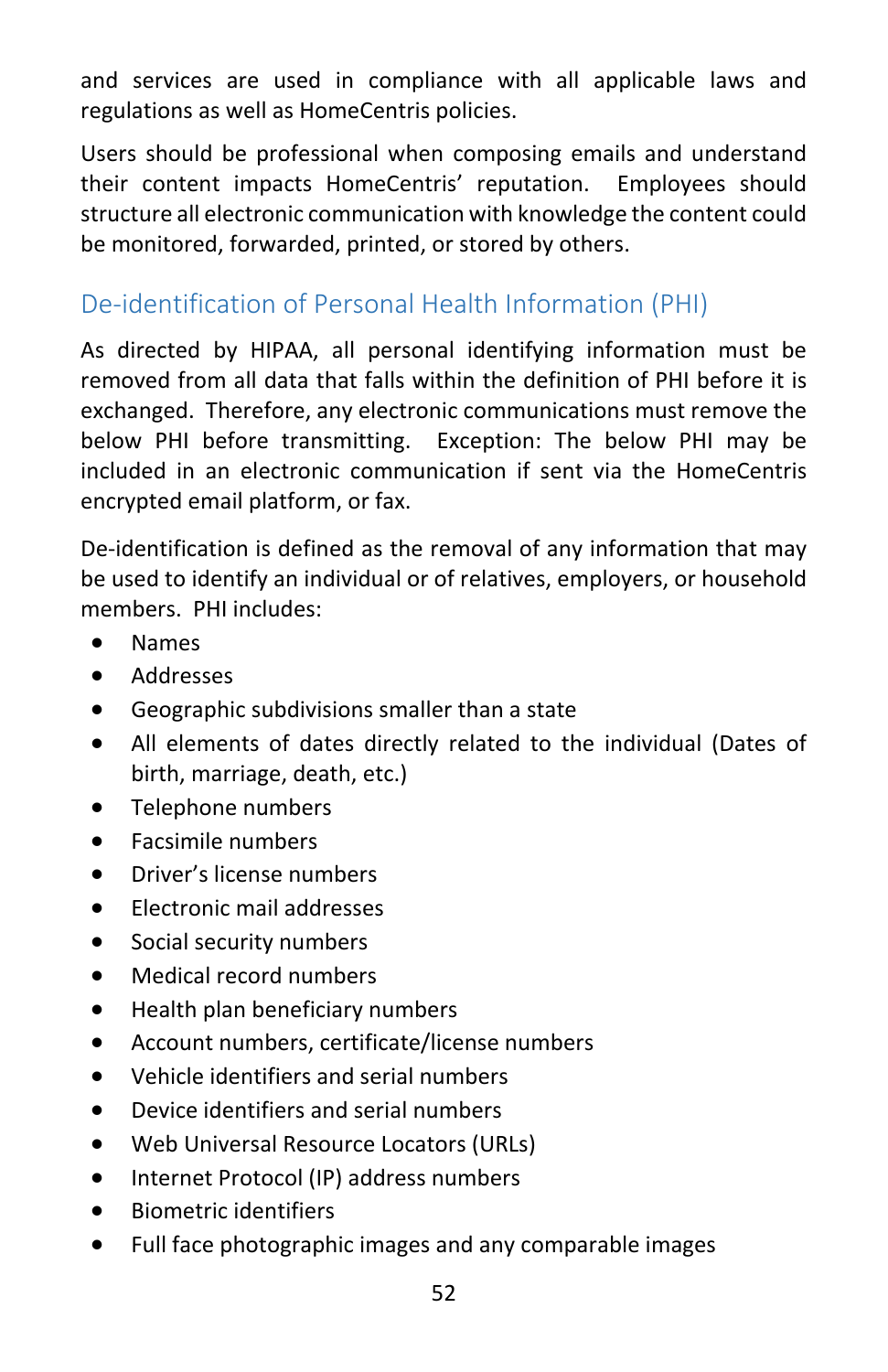## <span id="page-53-0"></span>Encryption USE on the e-mail system

To be truly HIPAA and HITECH compliant, HomeCentris staff must follow the procedures below when electronically sending client/patient info.

- Employees shall never text PHI under any circumstances. Texting is not a secure way to transmit PHI.
- All internal email sent between HomeCentris users is considered secure and does not require encryption. However, never place patient identifying information in the "subject" line.
- When transmitting data to parties outside HomeCentris via email, employees, volunteers, and anyone else with a HomeCentris email account shall encrypt any emails containing ePHI. To do this, type the word [encrypt], including the brackets, in the email subject line. The email server will automatically encrypt the message.

## <span id="page-53-1"></span>Internet Access

Internet access is provided for HomeCentris users and is considered a great resource. This resource is costly to operate and must be allocated primarily to business needs. Internet access provided by HomeCentris should not be used for entertainment, listening to music, viewing the sports highlights, games, movies, etc. Do not use the Internet as a radio or to monitor the weather or stock market results.

Individual Internet usage is monitored. If an employee is spending excessive time or consuming excessive bandwidth for personal use, disciplinary action will be taken. Any employee visiting pornographic sites will be terminated.

## <span id="page-53-2"></span>Reporting Security Incidents

Users are responsible for the day-to-day, hands-on security of their software applications. Employees should immediately report perceived security incidents to the appropriate supervisor or security person.

You may contact the Security Officer at 410-486-5330 or [security@homecentris.com.](mailto:security@homecentris.com)

- 1. Provide the Security Officer with as much detail as possible.
- 2. Be responsive to information requests from the Security Officer.
- 3. Be aware that the Security Officer has an obligation to follow up on any reasonable belief that PHI has been compromised.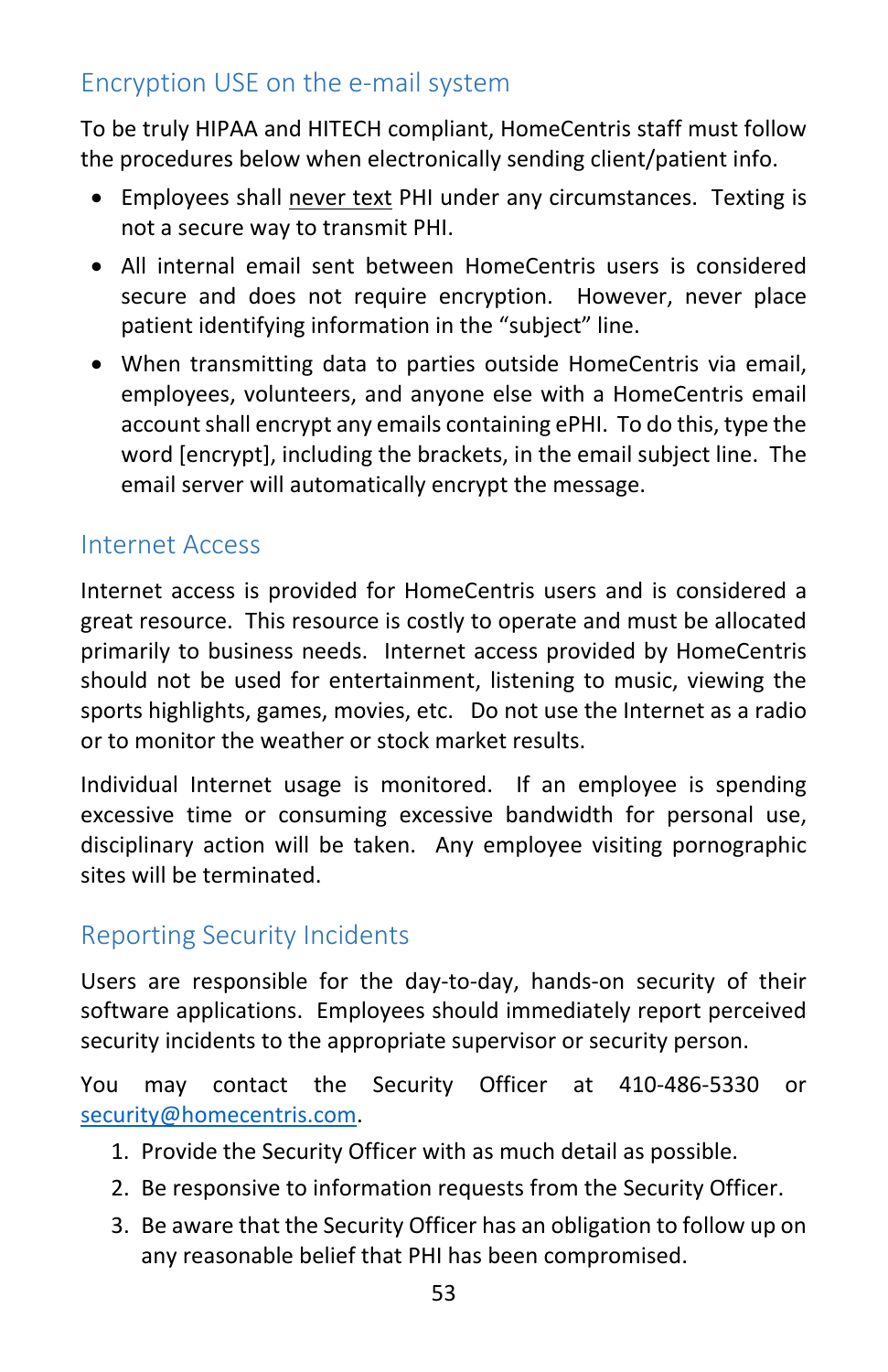The Security Officer, in conjunction with legal counsel, will decide whether to notify the CEO as appropriate by taking into consideration the seriousness and scope of the breach.

Security breaches shall be promptly analyzed and investigated. If criminal action is suspected, the Security Officer shall contact the appropriate law enforcement and investigative authorities immediately, which may include but is not limited to the police or the FBI.

## <span id="page-54-0"></span>Transfer of Sensitive/Confidential Information

When confidential or sensitive information from one individual is given while conducting official business, the receiving individual must maintain the confidentiality or sensitivity of the information. HomeCentris maintains sensitive information and employees must hold all data in the strictest confidence. Any purposeful release of sensitive data is a violation of HomeCentris policy and will result in personnel action, and may result in legal action.

## <span id="page-54-1"></span>Transferring Software and Files between Home and Work

HomeCentris' network has a wide range of security protections in place. Since HomeCentris does not control non-HomeCentris computers, HomeCentris cannot be sure of the methods in place to protect HomeCentris sensitive information, hence the need for this restriction.

If HomeCentris has procured a web-based or cloud software application, authorized users may access this software at home. However, all HomeCentris data must remain in the cloud on the application software and cannot, under any circumstances, be downloaded, saved, printed, or otherwise transferred to a home computer, tablet, smart phone or portable storage devices unless the employee has written authorization by the Security Officer and the home device has been encrypted by HomeCentris IT personnel.

The use of zip drives, flash drives, thumb drives, or other portable storage devices for saving any HomeCentris proprietary data, including patient information, IT Systems information, financial information, or customer lists, marketing materials, and human resource data is severely restricted. To use such a drive, you must sign out an encrypted drive from the Security Officer.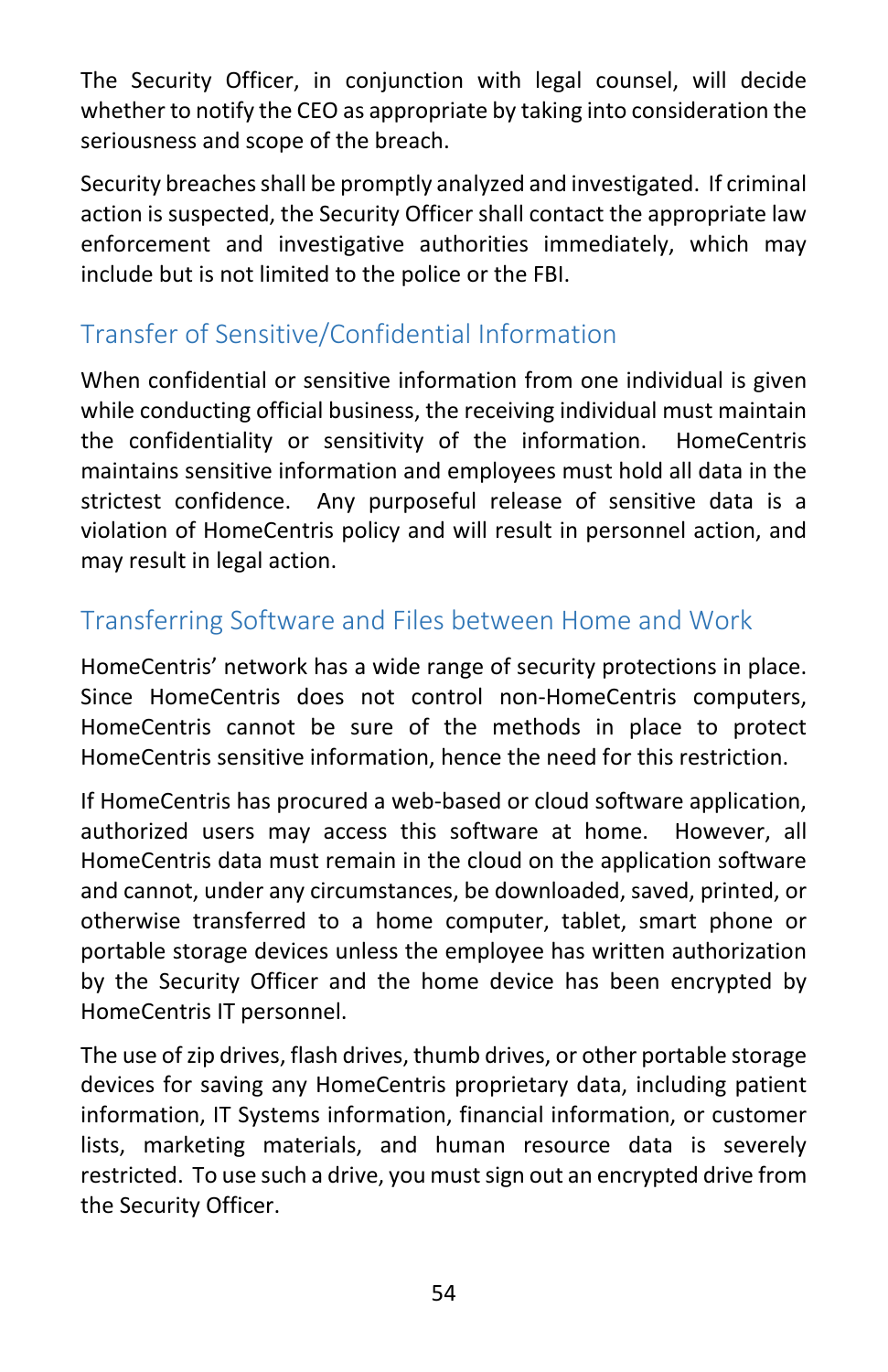## <span id="page-55-0"></span>Sanctions for Violations

All HomeCentris workforce members must protect the confidentiality, integrity, and availability of sensitive information at all times. HomeCentris will impose disciplinary action and sanctions, as described in the Sanctions policy, on any individual who accesses, uses, or discloses sensitive information without proper authorization.

## <span id="page-55-1"></span>No Solicitation or Distribution of Literature

HomeCentris has established the following rules applicable to all employees and nonemployees that govern solicitation, distribution of written material and access to Company property:

- Employees may engage in personal solicitation activities only during nonworking times. No employee may engage in solicitation during his or her working time or during the working time of the employee or the employees at whom such activity is directed;
- Employees may distribute or circulate any written or printed material only in non-work areas, during nonworking times. No employee may distribute or circulate any written or printed material in work areas at any time, or during his or her working time or during the working time of the employee or employees at whom such activity is directed;
- Nonemployees are not permitted to solicit or to distribute written material for any purpose on Company property; and
- Off-duty employees are not permitted in work areas.
- Solicitation of patients is not allowed under any circumstances.

The Company's electronic resources must never be used for solicitation.

As used in this policy, "working time" includes all time for which an employee is paid and/or is scheduled to be performing services for the Company; it does not include break periods, meal periods, or periods in which an employee is not performing and is not scheduled to be performing services or work for the Company.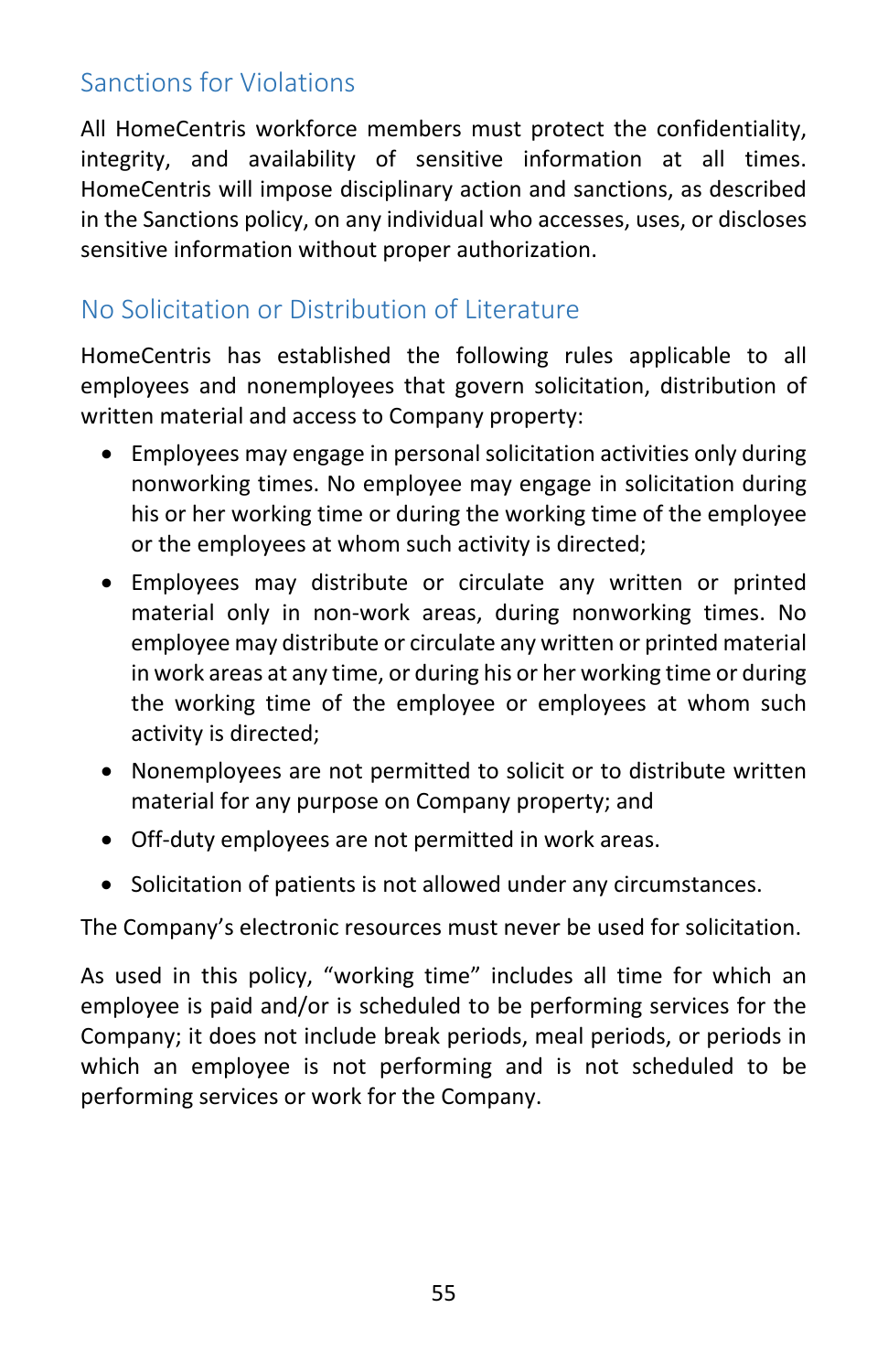# <span id="page-56-0"></span>COMPLIANCE, FRAUD, AND ABUSE CONCERNS

We believe hospitals, physicians, and referral sources will refer their patients to HomeCentris because of the quality of our services, location, technological sophistication, and the excellence of our employees.

#### No Payment for Patient Referrals

Every agreement with a clinician or other referral source shall be in writing and approved by the Company to ensure compliance with applicable laws, regulations, agreements with lenders and policies.

You may not solicit, nor receive, nor offer to pay in any form, physicians, health care professionals, or other referral sources for referrals of patients. Kickbacks, bribes, rebates, or flow of any kind of benefits intended to induce referrals are strictly prohibited. Employees will not offer or give inducements to anyone for a decision or action that is favorable to HomeCentris. We will not give anything of value to anyone under circumstances that could create even an appearance that HomeCentris is seeking preferential treatment or is paying a reward for referrals. An improper reward includes anything of value, not just money.

Contract payments or other benefits provided to clinicians and referral sources must be for the contracted services and rates. Every payment must be supported by proper documentation of the services provided.

#### Arrangements with Physicians or Other Healthcare Professionals:

To ensure all financial arrangements between HomeCentris and physicians (or their immediate family members) comply with federal and applicable state law governing prohibitions on physician self-referrals, all arrangements involving physicians who may refer patients for any of the following services (which may vary by state) must be reviewed and approved by the Compliance Officer:

- clinical laboratory services;
- physical therapy services;
- occupational therapy services;
- speech-language pathology services;
- radiology services, including positron emission tomography scans, nuclear imaging, magnetic resonance imaging, computerized axial tomography scans, and ultrasound services;
- radiation therapy services and supplies;
- durable medical equipment and supplies;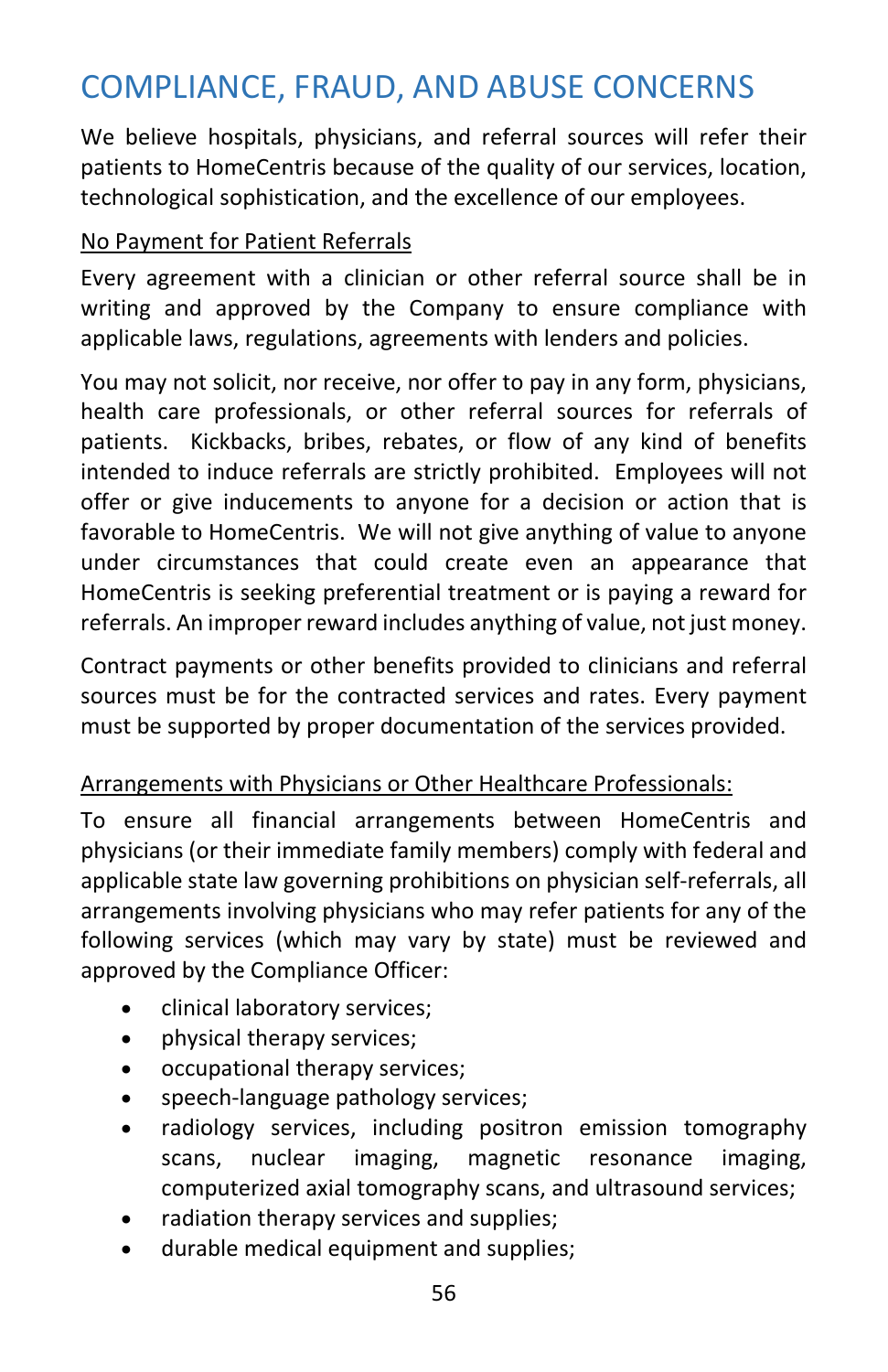- parenteral and enteral nutrients, equipment, and supplies;
- prosthetics, orthotics, and prosthetic devices and supplies;
- home health services:
- outpatient prescription drugs; and
- inpatient and outpatient hospital services.

#### Billing:

- We will not tolerate the submission of any claim or request for reimbursement or payment that is false, fictitious or inaccurate and we will only bill payors for those patients who meet all applicable requirements for the Company's services.
- We will submit claims for payment or reimbursement using only appropriate billing codes.
- We will submit claims only for services actually rendered which have been appropriately documented in the medical record. The Company will not tolerate the submission of any data or document relating to a false, fictitious, or inaccurate claim or request for reimbursement.
- Caregivers who submit time records for times when they were not physically with their client will be considered in violation of this policy and will be subject to disciplinary action and reporting to the appropriate state and federal authorities.
- If inaccuracies are discovered in claims already submitted for payment or reimbursement the payor shall be immediately notified and appropriate actions taken to remedy the matter.

## <span id="page-57-0"></span>Reporting Compliance Concerns

We believe the Compliance Program can be effective only if there is active participation by all the Company employees and that mandatory reporting, thorough investigation, and uniform and fair remedial action is a necessary component of an effective program.

Employees with knowledge of an actual or potential violation of law, regulation, policy, procedure, and/or the Company Standards of Conduct, or who has questions on these matters, should report the matter to a supervisor. If the matter is not resolved in a timely manner or to an employee's satisfaction, employees are encouraged to contact the Company's Compliance Officer.

- The Compliance Hotline number is 888-739-0965.
- The Compliance Email Box is [compliance@homecentris.com.](mailto:compliance@homecentris.com)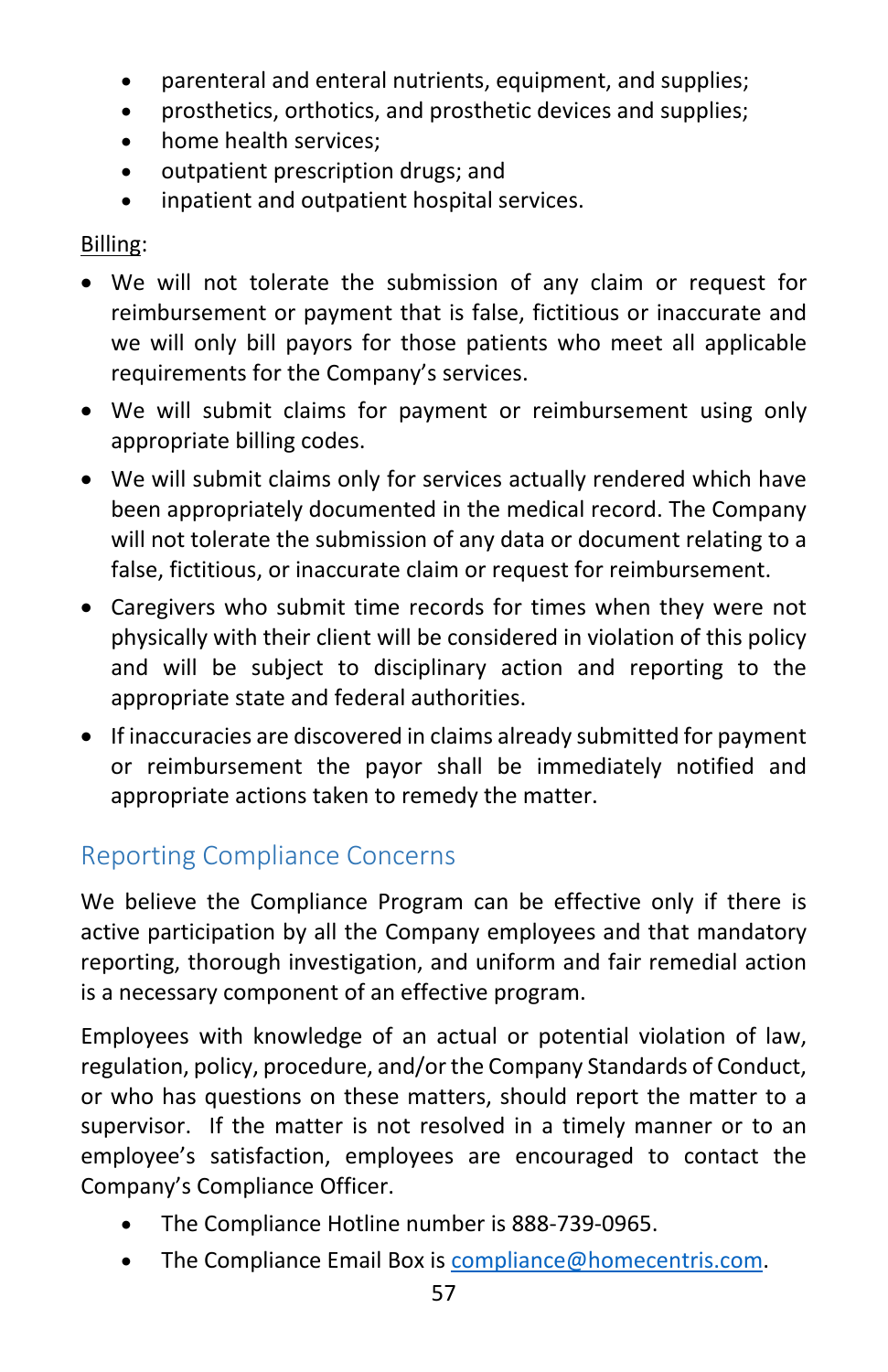When reporting, please provide as much detail as possible, including, but not limited to, names dates, times, location, and the specific conduct you feel may violate the law or the Company policy. Unless urgent, questions should be asked in writing. Please try to provide copies of all relevant documents, if applicable.

The Company will not retaliate against any employee making a good faith report of a suspected violation. However, any employee who knowingly makes false allegations may be subject to disciplinary action in accordance with Company policy.

## <span id="page-58-0"></span>Employee HIPPA Compliance & Privacy Policy

HomeCentris is committed to compliance with all Federal and/or State guidelines regarding HIPAA as amended. HomeCentris will protect Personal Health Information (PHI). HomeCentris will comply with the standards and other requirements of the regulations.

#### <span id="page-58-1"></span>HIPAA Compliance and Privacy Complaints

For complaints about our handling of your PHI, you may:

- 1. Call the HomeCentris Compliance Hotline at 888-739-0965.
- 2. Contact the government: Secretary of the U.S. Department of Health and Human Services 200 Independence Avenue Washington, D.C. 20201

## <span id="page-58-2"></span>Conflicts of Interest

Employment with the Company involves a relationship of trust and loyalty and employees must be free from any influence that might interfere with the proper and efficient discharge of their duties or be inconsistent with their obligations of loyalty to the Company. For additional information, please discuss with your supervisor or HR.

# <span id="page-58-3"></span>SEPARATION FROM EMPLOYMENT

The primary categories HomeCentris uses for terminating employees are voluntary and involuntary.

#### Voluntary (or Resignation)

HomeCentris requests a letter of resignation from an employee who voluntarily terminates employment. It is customary for management or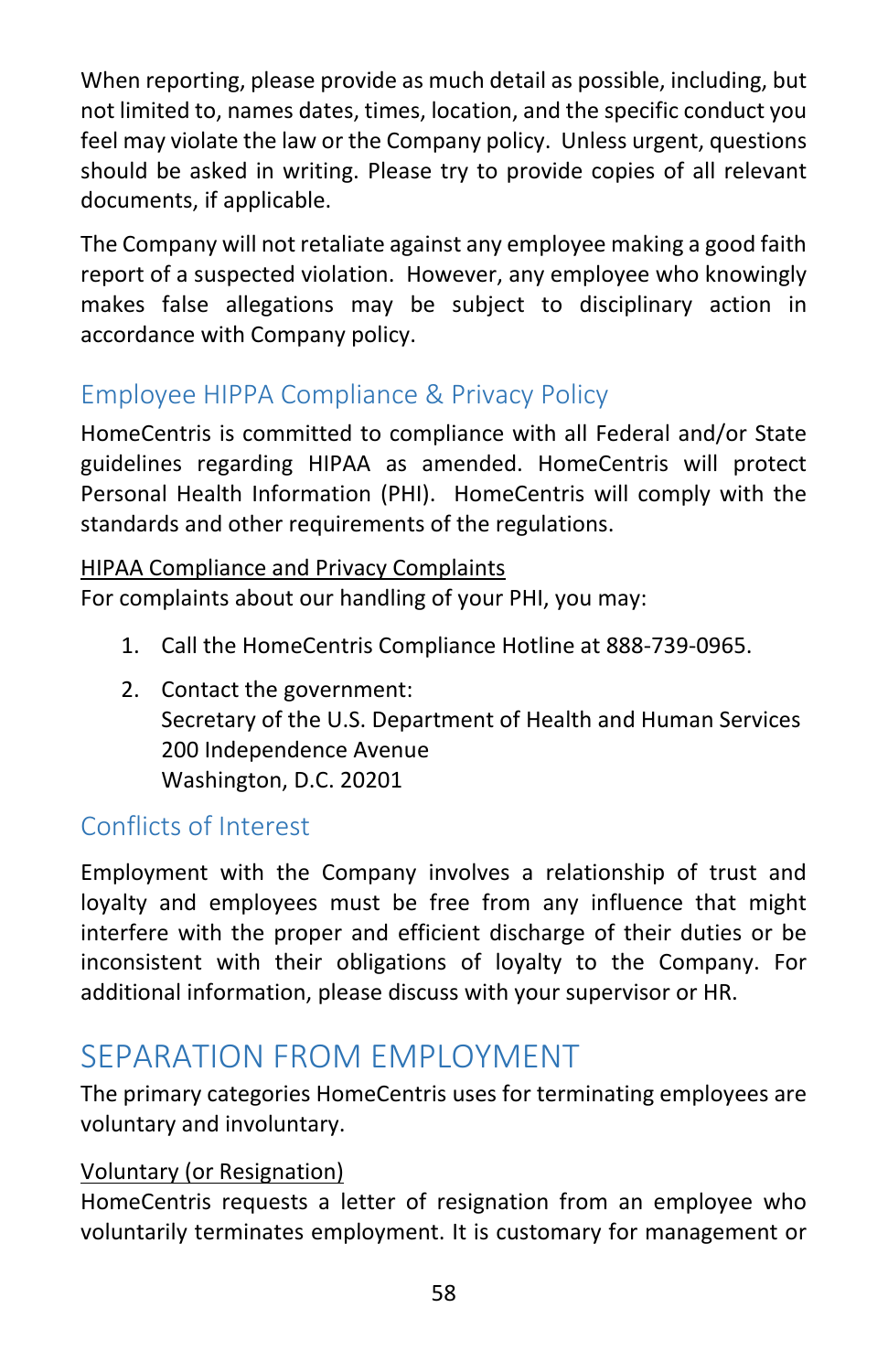supervisory personnel to give at least thirty (30) days' notice and nonmanagement/non-supervisory staff to give a two (2) week notice.

HomeCentris also considers employees who fail to report for work without any notification to their supervisor and whose absence continues for a period of three consecutive shifts (no call / no show), extended absence without proper notification, and failure to return to work after the conclusion of leave of absence, vacation, personal days, etc. as a voluntary form of termination. If you do not provide advance notice or fail to actually work the remaining notice period, you will not be eligible for rehire and will not receive accrued PTO benefits.

#### Involuntary

Involuntary termination occurs if HomeCentris initiates an employee's termination. This can occur without notice, for any or no reason.

#### Exit Interview

Prior to an employee's departure, an exit interview may be scheduled to discuss the reasons for resignation and the impact on benefits. Departing employees should complete any forms necessary for the transfer or termination of benefit programs. All employees are required to return computers, cell phones, tools, manuals, training manuals, customer and pricing lists, files, keys, uniforms, sales office vehicles, supplies, or any other Company property. Any unauthorized retention of any Company resources or property may be regarded as theft and may prompt various civil and/or criminal legal actions.

#### Termination of Benefits

You are eligible to receive benefits if you follow the above procedures.

**Paid Time off (PTO) Leave**: Accrued PTO leave will generally be paid in the last paycheck and in accordance with the Paid Time off Policy, unless ineligible due to reasons stated above.

**Health Insurance**: Health insurance terminates at midnight of the last day of the month of the employee's employment separation. Information for Consolidated Omnibus Budget Reconciliation ("COBRA") continued health coverage will be provided according to required federal guidelines.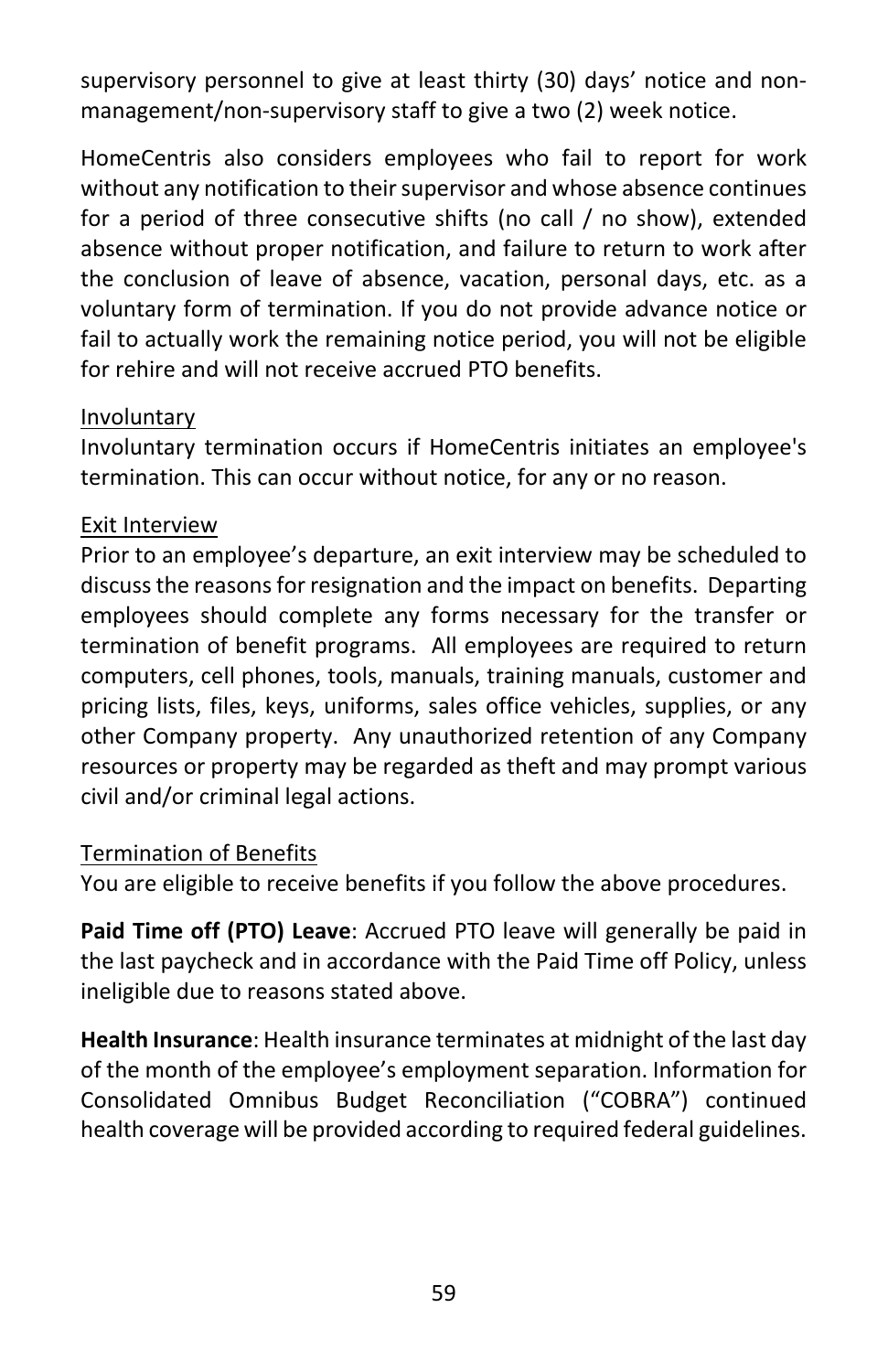#### <span id="page-60-0"></span>Severance

It is not standard practice for HomeCentris to offer severance pay if you have either voluntarily terminated your employment, retired, or were terminated by HomeCentris.